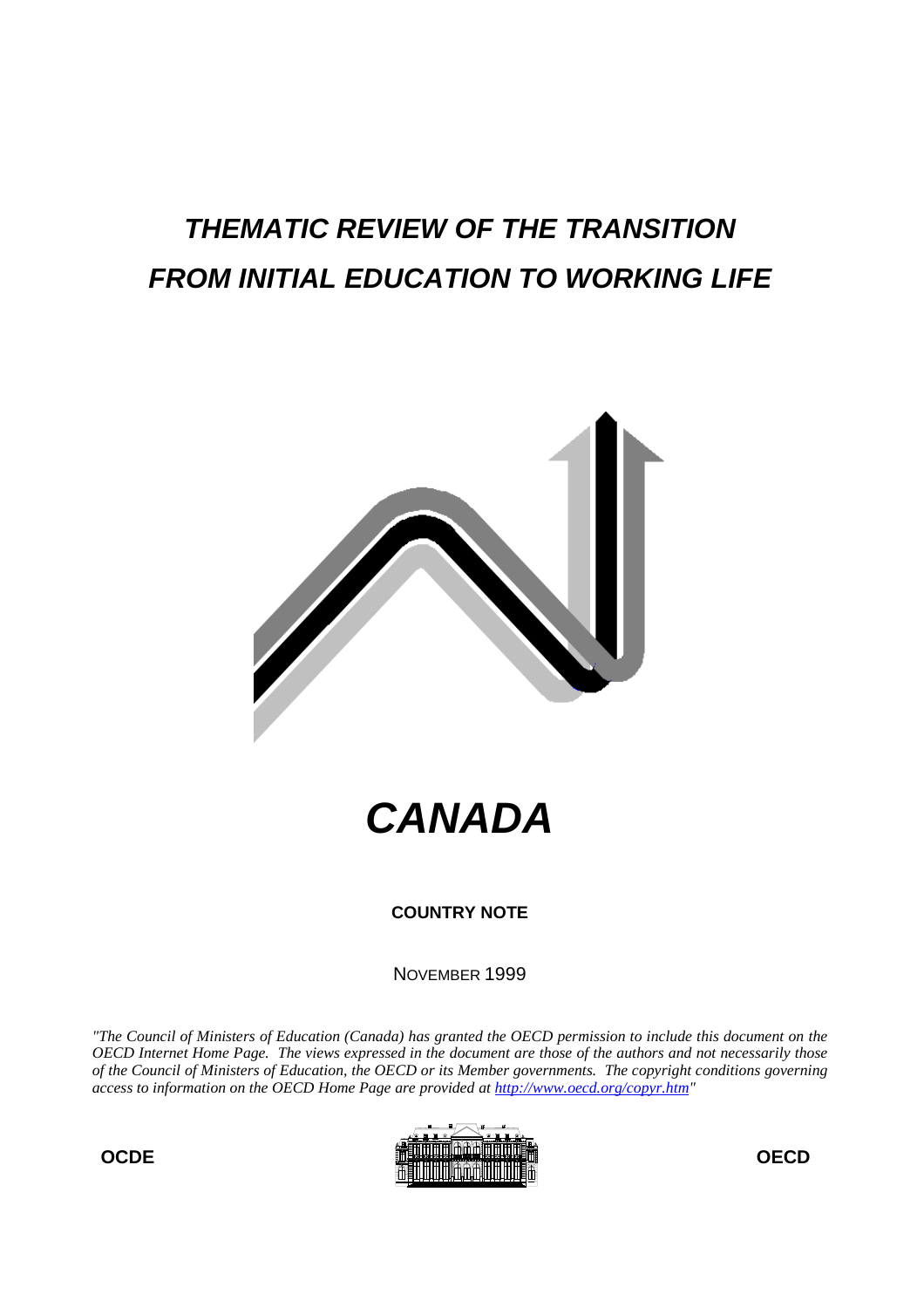# **TABLE OF CONTENTS**

| 4. NOVA SCOTIA -- A LARGE SCALE FEDERAL/PROVINCIAL PILOT PROJECT22              |  |
|---------------------------------------------------------------------------------|--|
|                                                                                 |  |
|                                                                                 |  |
|                                                                                 |  |
|                                                                                 |  |
|                                                                                 |  |
| Concluding remarks concerning Nova Scotia's transition policies and projects 26 |  |
|                                                                                 |  |
|                                                                                 |  |
|                                                                                 |  |
|                                                                                 |  |
|                                                                                 |  |
|                                                                                 |  |
|                                                                                 |  |
|                                                                                 |  |
|                                                                                 |  |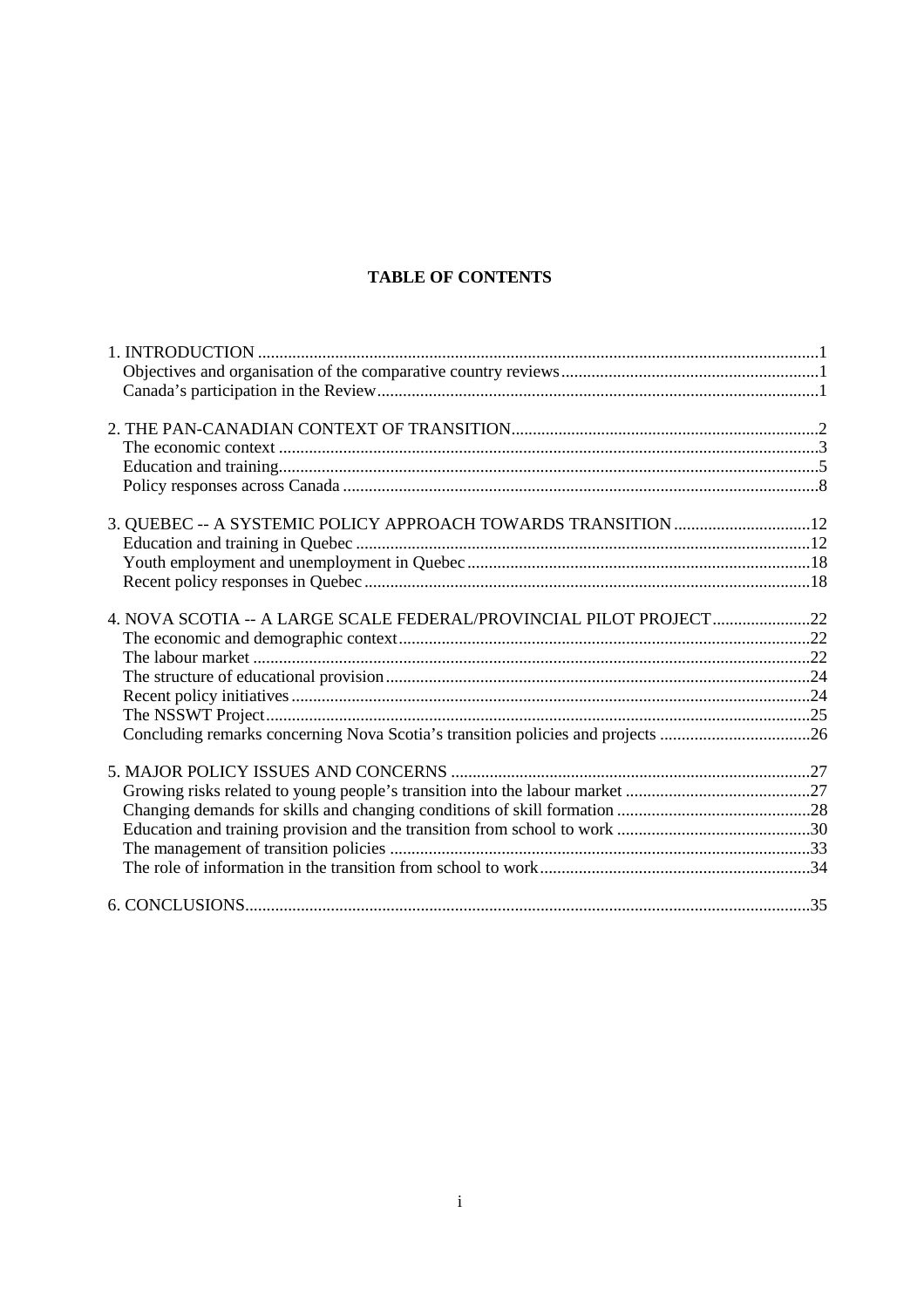# **1. INTRODUCTION**

## *Objectives and organisation of the comparative country reviews*

As part of OECD's follow-up work to the Jobs Study and of other preceding work<sup>1</sup> the Education Committee launched in 1996 a series of country reviews focusing on institutional frameworks and policies currently affecting young people's transition from initial education and training to employment. The target group of these reviews is young people in the age span between about fifteen and thirty -- that is from just before the end of compulsory education to the age where the large majority of a cohort is in the labour market rather than in initial education. The reviews are to examine both education and labour market institutions and policies and, in particular, the interaction between both as it affects young people.

Six countries were visited in Round 1 of the review in 1997: Australia, Austria, Canada, the Czech Republic, Norway and Portugal. Each visit lasted about ten days and was undertaken by a team of four reviewers, coming from different countries and from different administrative, research and policy making backgrounds. Within countries, the visits were co-ordinated by education ministries, in co-operation with other ministries concerned. Each country prepared a detailed Background Report according to guidelines agreed by country representatives and the OECD Secretariat.

The visits enabled reviewers to deepen and analyse the information contained in the country background reports on the basis of discussions with representatives of administrations, employers and trade unions and educators. Site visits and contacts with young people in schools and enterprises provided further opportunities for improved understanding of main transition problems and interesting solutions in each country. After each visit, the review team prepared a Country Note synthesising the team's observations on the main transition issues and policy responses in the country under review. On the basis of the six Round 1 visits an Interim Comparative Report was prepared for the Autumn 1998 meeting of the Education Committee. The final Comparative Report, incorporating insights gathered from all fourteen countries taking part in the thematic review, will be presented to the Education Committee in November 1999.

## *Canada's participation in the Review*

The Canadian review took place from 1 to 10 October 1997. The members of the review team and references to the Canadian background report can be found in the Annexes to this document. Unless indicated otherwise the data cited in this document are taken from the background report.

Among federally organised countries Canadian provincial institutions and policies, as well as interactions between federal and provincial policies, are particularly varied. In addition, Canada has strong multicultural traditions due not only to the variety of indigenous populations and the continuous flows of immigration from all parts of the world, but also to the long-standing coexistence of two official languages and related cultures.

Cultural pluralism, the heterogeneity of institutional settings and the jurisdictional sole responsibilities of provincial governments with regard to education make it very difficult, if not impossible, for foreigners to gain an overall picture of young people's transition from initial education to employment in Canada as a

<sup>1.</sup> For example a substantial project on vocational and technical education conducted during the early 1990s, a 1995 Round Table on school-to-work transition in OECD countries, and a chapter on youth in the 1994 issue of *Employment Outlook*.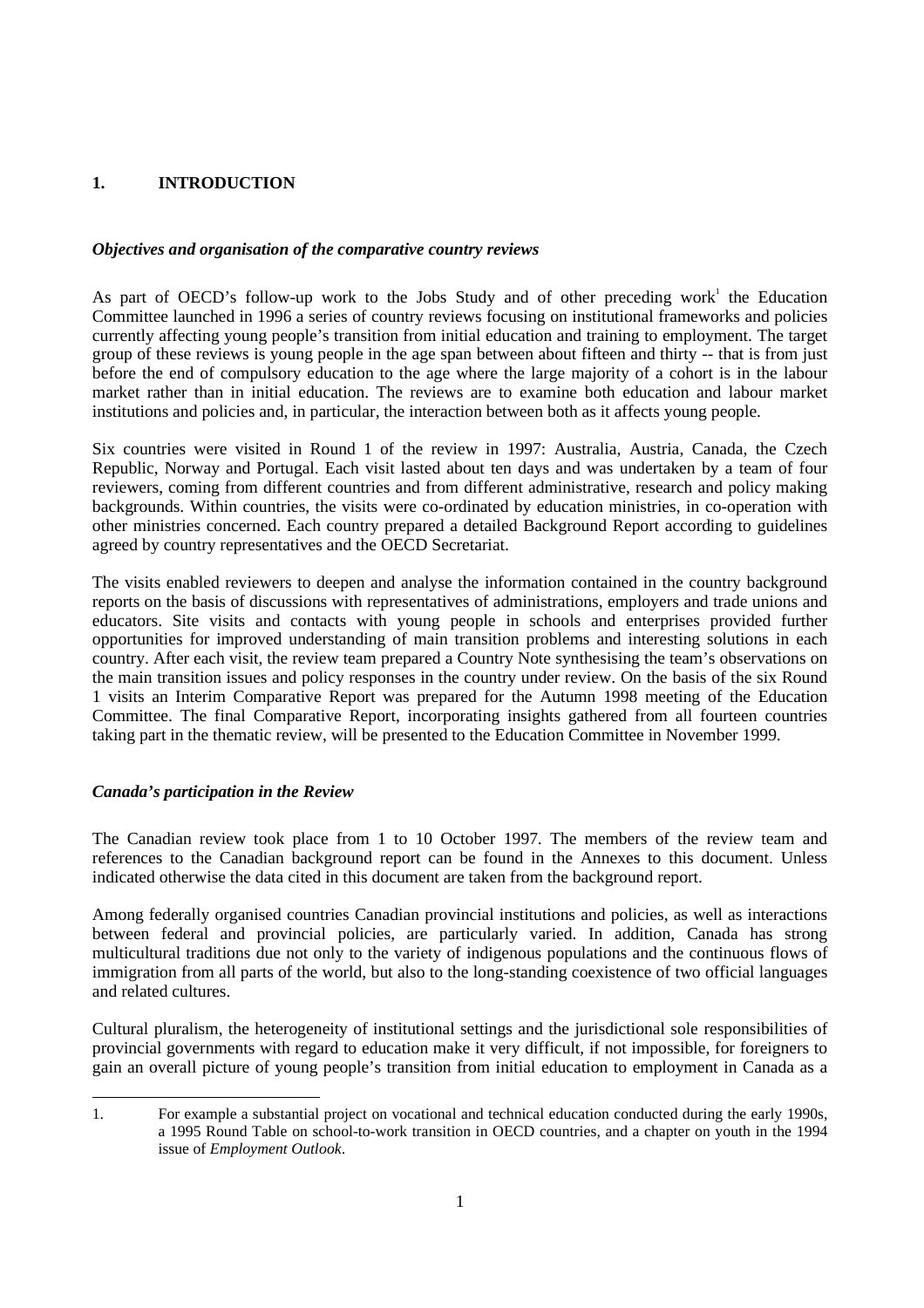whole. The team was provided by the Canadian authorities with a background document describing the social economic and educational context as well as transition issues for Canada as a whole, and had the opportunity to visit two provinces -- Quebec and Nova Scotia. These two provinces provided additional background documents. To the extent that Quebec and Nova Scotia illustrate the diversity of institutional settings and policy approaches to transition in Canada, and taking into account the different focus of the visit in each province, the observations and suggestions presented in this report should also be relevant to other Canadian provinces and to the federal government.

The next Section reviews the main features of the pan-Canadian context of transition. Section 3 describes an example of system wide approaches to transition in Quebec, and Section 4 an example of federalprovincial co-operation in a large-scale school-to-work pilot project in Nova Scotia. Section 5 discusses major policy issues perceived by the review team and formulates a number of suggestions on problems which appear to deserve particular attention by educators, employers and policy makers<sup>2</sup>. Section 6 presents the review team's conclusions.

## **2. THE PAN-CANADIAN CONTEXT OF TRANSITION**

A large number of surveys and research projects as well as the importance given to transition policies at federal, provincial and local levels indicate that school-to-work transition is a major preoccupation among students, parents, educators and policy makers in Canada. Continuing high youth unemployment compared to adult unemployment, a reduction in secure full-time jobs for youth and, finally, an increase in low-pay and in part-time jobs for young people have all contributed to pessimism about lifelong incomes and rewarding employment, including for those who participate in tertiary education. In 1996 the federal government addressed transition issues in a report by a Ministerial Task force on Youth: *Take on the Future -- Canadian Youth in the World of Work*. Prepared for the Minister of Human Resources Development, it contained a Ten Point Action Plan and a Call to Action addressed to young people, parents, employers and community-based agencies.

A rather recent phenomenon in Canada is the interest in transition issues demonstrated by the private sector labour market partners, and the influence they have started to exercise on policy developments. Leading private sector organisations such as the Conference Board of Canada (CBC) which is an employer organisation, industry sector councils (representing employers and workers within a sector of industry) and the Canadian Labour Force Development Board (CLFDB), which brings together business, labour, education and training and equity groups representatives, have started to systematically analyse transition problems and have made recommendations to government, stakeholders in education and, not least, to their own constituent members. The thorough analysis and wide-ranging recommendations of the CLFDB Task Force on Transition into Employment<sup>3</sup> has already had a major impact on ideas and policy developments at federal and provincial levels. It emphasises the importance of coherence between transition policies and frameworks, including comprehensive labour market information systems, career and employment counselling, employability, linkages between education and the world of work -- including the need for an overhaul of co-operative education<sup>4</sup>.

<sup>2.</sup> Unless otherwise indicated information contained in this Country Note is based upon the Canadian Background Report.

<sup>3.</sup> Canadian Labour Force Development Board (1994), Putting the pieces together: Toward a coherent transition system for Canada's labour force.

<sup>4.</sup> de Broucker, P. (1995), Moving away from the maze. Paper prepared for the OECD Round Table Schoolto-Work Transitions in OECD Countries.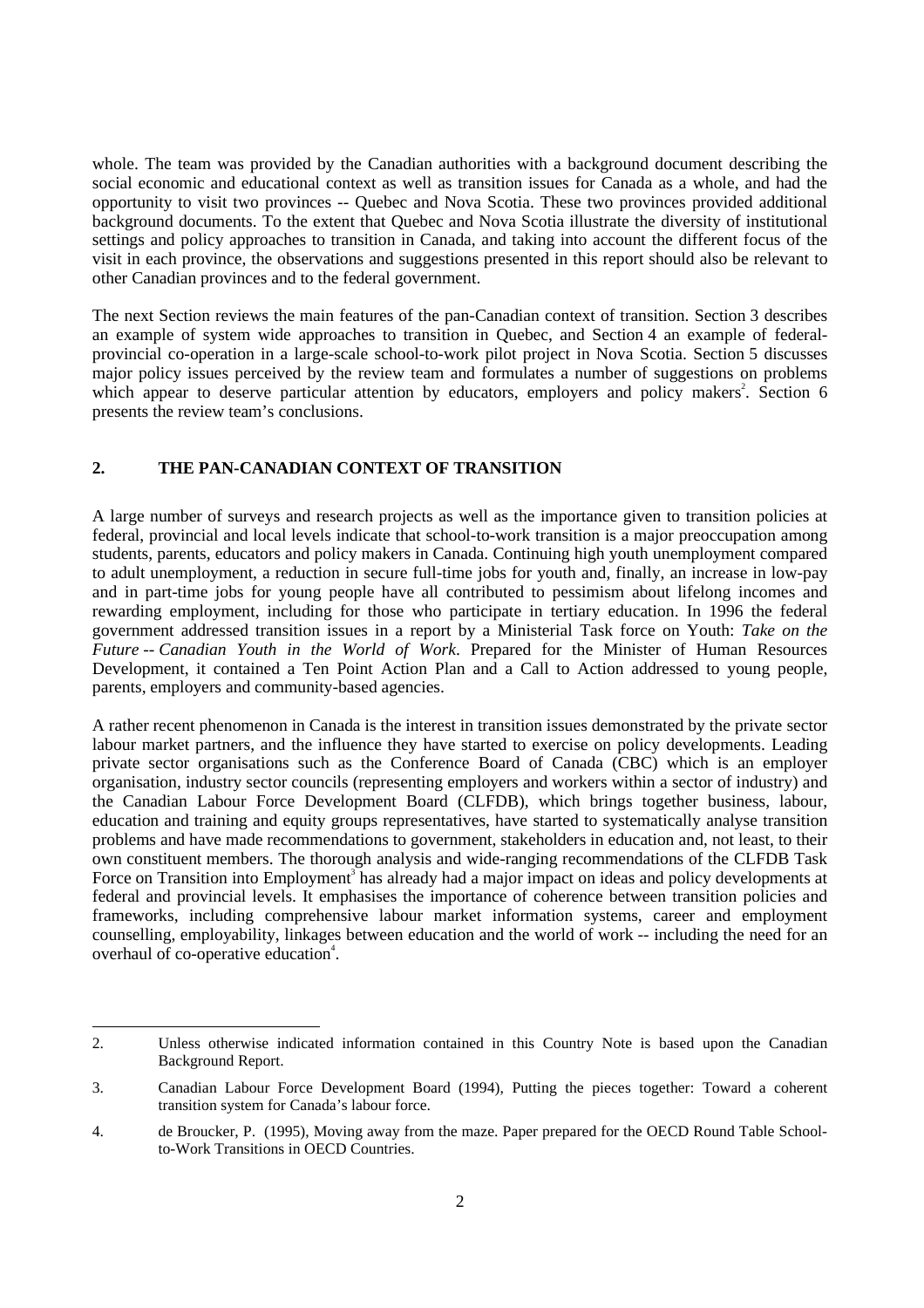#### *The economic context*

Canada, with its 30 million population (1996 data), produces some US\$580 billion worth of GDP, measured on purchasing power parity basis<sup>5</sup>. Its per capita income of US\$21 529 is lower only than the United States and Japan among the G-7 countries, as is its labour force participation rate (76%). Real GDP growth rates over the last three decades have been higher than the G-7 average, usually higher than the United States (although not typically since the 1990s). Real GDP expanded by 3.8% in 1997 and is projected by the OECD to grow by 3.3% and 3.0% respectively over the two closing years of this century<sup>6</sup>. The medium term growth scenario is for 2.8% growth over the 2000-2003 period.

Over the last three decades, the economy has experienced sustained re-structuring as the locus of economic activity has shifted from the resource and manufacturing sectors to the service sector, which accounts for 73% of total civilian employment, the second highest sector share in the OECD countries. Through population growth, immigration and increased participation rates, the labour force has grown at the highest rate among the G-7 countries, at more than double the average for these countries. There are significant cross-provincial variations in economic activity -- the differences in Quebec and Nova Scotia are noted in the relevant sections.

#### *The Labour Market*

Relative to other OECD countries, the Canadian labour market is characterised by high rates of growth of employment and the labour force. In 1997, its 1.9% employment growth was second only to the US among the G-7 countries, and employment is projected to grow by 1.8% in 1999<sup>7</sup>. Canada also displays a high degree of labour market turbulence, with high flows between employment, unemployment and inactivity. As in other OECD countries, there has been an increase in non-standard work in the form of part-time work, short-tenure jobs and self-employment. Some emerging trends are worrying. The Background Report notes the signs of a growing polarisation between "good jobs" in dynamic services like financial and business services and "bad jobs" in retail trades and consumer services. There are as well, compared to the 1970s, more Canadians in high-earner and low-earner categories than in the middle. Another paradoxical trend is that Canada's employment growth performance ranks among the highest in the OECD countries, higher even than the United States, but its unemployment rate has risen significantly higher than the United States since the mid 1970s.

Despite high employment growth rates, the unemployment experience, especially since the mid-seventies, has been poor. Overshadowed by the pronounced cyclical fluctuations, the rate has moved along a longterm upward trend, from 2% in 1947 to a high of 13% in 1983. With the steep recession triggered in 1990, the rate rose from around 7.5% to a peak in late 1992 (11.9%), falling thereafter to the 1997 rate of just under 9.2%. The unemployment rate is expected to continue its downward trend, falling to 7.9% in 2003<sup>8</sup>. There are significant inter-provincial variations, typically lowest in the Prairie provinces and highest in Atlantic Canada. The rate in Quebec (11.4%) is higher than the Canadian average (9%), and in Nova Scotia the rate is even higher (12.2%). Unemployment duration in Canada is much shorter than in OECD countries as a whole, in part due to relatively high flows into and out of unemployment.

<sup>5.</sup> OECD database.

<sup>6.</sup> *OECD Economic Outlook*, June 1998.

<sup>7.</sup> *OECD Economic Outlook*, June 1998.

<sup>8.</sup> *OECD Economic Outlook*, June 1998.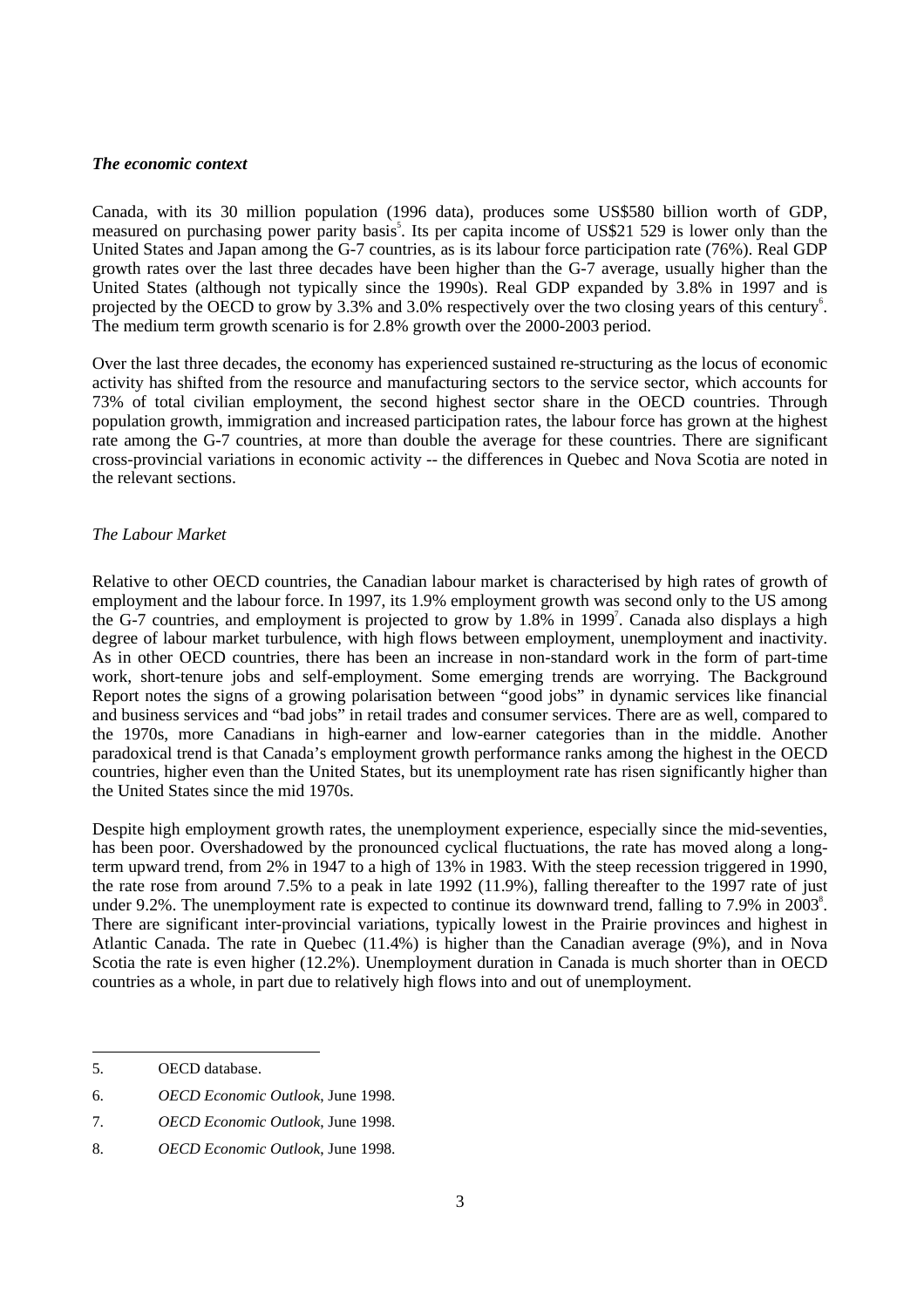# *Youth Labour Market<sup>9</sup>*

Youth labour market experience needs to be seen against a background of demographic and labour force participation developments. The youth population (15-24 age group) declined sharply in the 1980s following the rapid growth of the 1960s and the 1970s. It remained constant in the 1990s and is projected to grow over the next two decades, although its share of the working age population will be declining<sup>10</sup>. Major changes have occurred in youth labour force participation rates over the last twenty years. While participation rose during the 1980s, it has fallen from over 70% at the beginning of the 1990s to 61% in 1997. Rising school enrolments and falling student participation in the labour force account for almost 90% of this decline<sup>11</sup>.

Typically, youth unemployment rates are approximately double the adult rate. Compared to adults, youth unemployment is typically of shorter duration and rates of flow into unemployment are much higher. This is because youth jobs, too, are of shorter duration: between 50% and 60% of young job starters have jobs that last less than six months<sup>12</sup>. Canada's youth to adult unemployment ratio rose from 1.7 to 2.1 between 1990 and 1997, suggesting that Canada's young people have experienced increased difficulty in competing on the labour market during the 1990s<sup>13</sup>. Moreover the fact that the youth population has stabilised and that its labour force participation rate has declined means that a given youth unemployment rate today denotes a tighter labour market for youth than it did ten years ago. The rise in educational participation rates can be viewed as a positive long-term development. Successive cohorts of youth are staying in school longer partially in response to rising rates of returns to investments in additional education. Part of the rise in enrolment rates, and of the falling non-student participation in the labour force, seems due to the increased labour market difficulties experienced by Canadian youth. Another illustration of these increased difficulties is the trend in youth earnings. The average earnings of young men and women have declined substantially since the early 1980s, and the gap in earnings between 17-24 year-olds and all other age groups has widened over time<sup>14</sup>. Part of this decline can be explained by the fact that students form an increased share of the youth population. Students are more likely than other youth to be employed parttime, to spend periods of time out of the labour force, and to work in relatively low paid clerical, sales, and services occupations or in personal services or retail trade industries. But increased school enrolment does not account for all of the decline in average youth earnings. Part of the decline can also be explained by the increase in part-time employment of non-students.

Young Canadians' labour market difficulties vary markedly according to a variety of demographic, ethnic, educational and labour force participation characteristics. For example among non-students unemployment is some 50% higher among the 15-19 year-old age group than among older youth. Youth as a whole were revealed to have an unemployment rate of 16% by 1991 Census data. However among first nation youth the unemployment rate was 25%, for other visible minorities it was 19%, for those with disabilities it was 21%, and for youth in rural areas it was 17%. Educational attainment is a key determinant of labour force prospects. The unemployment rate for those who have completed high school is half that found among high school drop-outs, and the rate among university graduates is a third that found among those who have

<sup>9.</sup> Unless otherwise indicated, the text in this sub-section draws from a paper entitled "What Is Happening to Canadian Youth?", prepared by HRDC.

<sup>10.</sup> What is happening to Canadian Youth? p.6.

<sup>11.</sup> Jennings 1998, School Enrolment and the Declining Youth Participation Rate.

<sup>12.</sup> Facts on Employment p. 22.

<sup>13.</sup> Source: OECD (1998) *Labour Force Statistics 1977-1997*, Paris. The youth to adult unemployment ratio is defined as the ratio of the unemployment rate among 15-24 year-olds to the rate among 25-54 year-olds.

<sup>14.</sup> Facts on Employment and employment, p.16.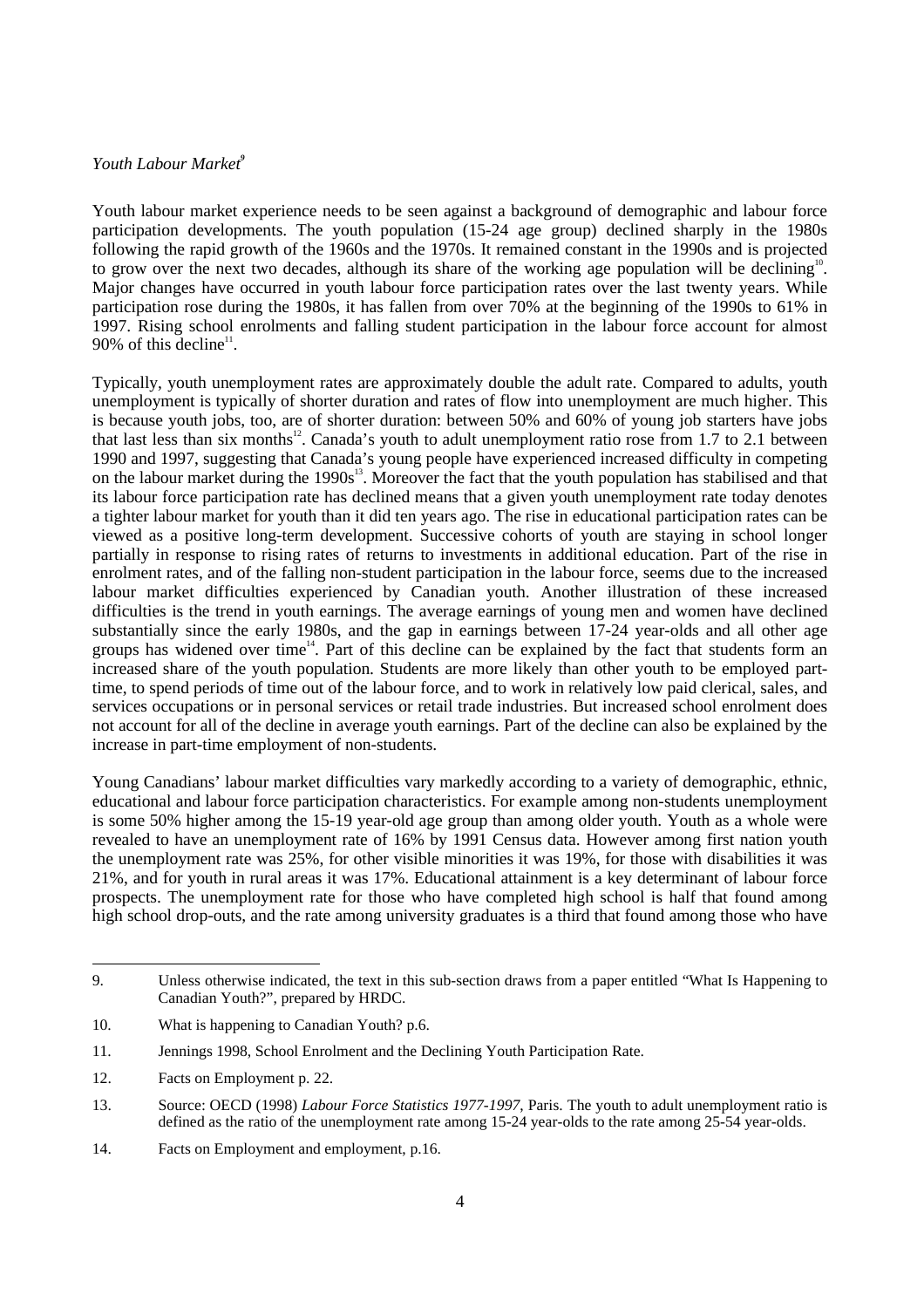not completed high school<sup>15</sup>. Among university graduates, unemployment rates are much higher for fine and applied arts, humanities and social science graduates than for others<sup>16</sup>. Youth with high school or less have seen their employment situation worsen dramatically over the past twenty years. This may be a result of two parallel trends: the changing composition of labour demand in favour of those with higher skills<sup>17</sup>, and the changing nature of jobs in which young people with low skills are hired<sup>18</sup>.

An increasing proportion of the youth population is now made up of students. Post-secondary enrolments have continued to grow throughout the 1980s and the 1990s, despite the decline in the size of the youth population. And an increasing proportion of youth are enrolled in schools. Between the early 1980s and 1997 full-time participation among 15-24 year olds increased from just under 40% to over 58%. For the 15-19 age group, participation has peaked at just over 80%, but for the 20-24 age group participation has more than doubled since the early 1980s, reaching 34% in 1997<sup>19</sup>.

Students have distinctive patterns of labour market experience, when compared to non-students. They are more likely to be employed part-time, to spend periods of time out of the labour force, and to be working in clerical, sales and service occupations or in personal services or retail trade industries. They earn less than their non-student counterparts. Students looking for part-time work accounted for about 32% of youth unemployment in 1996, more than double their share in the early 1980s. On average students with jobs worked for 14 hours a week in 1996, with nearly one in five of those who were teenagers and almost a third of those aged 20-24 working for 20 hours or more a week. While the proportion of 15-19 year-olds who combined full-time schooling with part-time jobs increased dramatically in the 1980s, it has fallen sharply during the 1990s.

One of the most critical factors in youth labour market success is the job-experience paradox: youth of all ages find that they need a job in order to get work experience. But they have difficulty finding a job without experience. Here the problem has worsened as a result of falling participation by students in parttime work.

### *Education and training*

Education is the responsibility of provincial governments. There is no federal ministry of education. Crossprovincial consultation and co-operation among ministers of education takes place principally in the framework of the Council of Ministers of Education (Canada) [CMEC].

In 1993, 7.3% of the Canadian GDP was spent on education, compared to an OECD country mean of  $5.9\%$ <sup>20</sup>. 11% of educational expenditure in Canada is contributed by the federal government, 57% by provincial governments, 21% comes from local taxes, 6% from fees and 5% from other sources.

- 18. i.e. high demand for low skilled workers in short term jobs which increases the incidence of short term unemployment.
- 19. What is Happening to Canadian Youth?, p.7.
- 20. Total expenditure from public, private and international sources for educational institutions plus public subsidies to households. Source: OECD (1998*), Education at A Glance Indicators,* Paris.

<sup>15.</sup> OECD (1998), *Education at a Glance - OECD Indicators*, Paris.

<sup>16.</sup> National Graduates Survey, 1992.

<sup>17.</sup> While it is projected that over the short-term (up to year 2000) the demand for workers with low skills and education will be strong, the long-term trend in job growth is for rising demand for increasing skills and educational qualifications.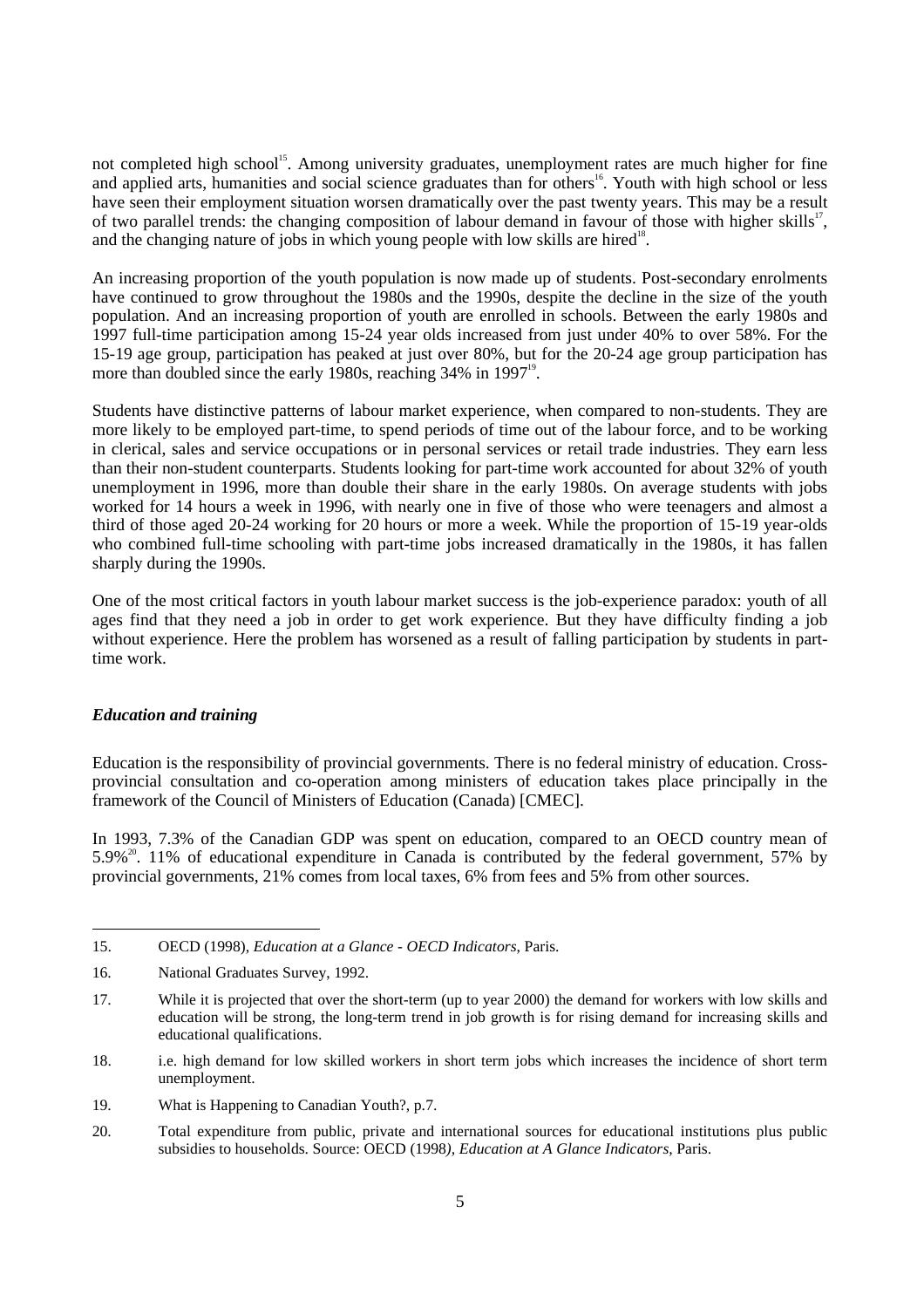Responsibility for labour market programmes, including transition programmes for young people, is shared in different ways between the federal government and provincial employment and education ministries. As a result of labour market development agreements with the federal government, territories and provinces are now assuming greater responsibility for active labour market measures under the Employment Insurance Act, which came into effect in 1996. Notwithstanding this recent redistribution of responsibilities the federal government continues to support many provincial and local programmes that assist the transition from initial education to employment<sup>21</sup>.

The structure of education systems varies little between provinces and territories. Elementary education lasts between five and eight years, and it is followed by secondary education which ends with grade twelve. In Quebec, primary education is preceeded by two years of pre-school. Secondary education ends after grade eleven (see Section 3). While some secondary schools offer only academic or only vocational programmes, most offer a mix of academic and vocational courses<sup>22</sup>. However, because of a drastic decrease in student participation in vocational education, secondary vocational programmes have in many provinces been declining almost to the point of non-existence over the past decades.

After secondary school, students may continue their studies in community colleges and/or universities. In Quebec, students go from secondary school to general and vocational colleges (*collèges d'enseignement général et professionnel, or CEGEPs*), where they follow either a two-year pre-university programme or a three-year technical programme (see Section 3). There also exists a wide range of adult education facilities and services, provided in public and private secondary and post-secondary institutions, in training programmes in business and industry, and through distance education services. Many of these provide vocational and technical education and training to young people above the age of compulsory schooling (age 16).

Due to a decline in the size of the youth population, enrolments in elementary and secondary schools declined between the beginning of the 1970s and the mid 1980s. Since then they have increased. Full-time enrolments in colleges and universities, on the contrary, have been rising steadily for the past three decades and are continuing to grow<sup>23</sup>. Between 1989 and 1997 the proportion of 15-24 year olds attending school full time increased by 10.5 percentage points, reaching almost 58% in 1997. With an increase of 12.2 percentage points, the enrolment growth has been particularly high among the 20-24 age group, while enrolments among 15-19 year olds increased by about 6 percentage points during the same period. The percentage of 18-24 year olds enrolled in full-time undergraduate programmes increased by close to 18% between 1981 and 1992, when it reached 28%.

In 1991, the high school completion rate of 20 year-olds was 82%. In 1995, by the time these people had reached age 24, the high school completion rate increased to 85%. For some, finishing high school is a longer process than it is for others. The rate is higher for women than men (89% versus 81% for 24 year olds). Among those who complete high school 80% acquire at least some further education or training towards a certificate, diploma or degree<sup>24</sup>. About  $42\%$  of high school graduates go to university and

<sup>21.</sup> For a more detailed presentation of the transfer issue see the sub-section below on Policy responses across Canada.

<sup>22.</sup> The Transition from Initial Education to working Life -- A Canadian Report for an OECD Thematic Review, Minister of public Works and Government Services Canada, 1998, p. 4.

<sup>23.</sup> cf Figure on College and University Enrollments 1976 -- 1996, What is happening to Canadian Youth?-- Louise Boyer, HRDC.

<sup>24.</sup> Gilbert and Frank, 1998, p. 12.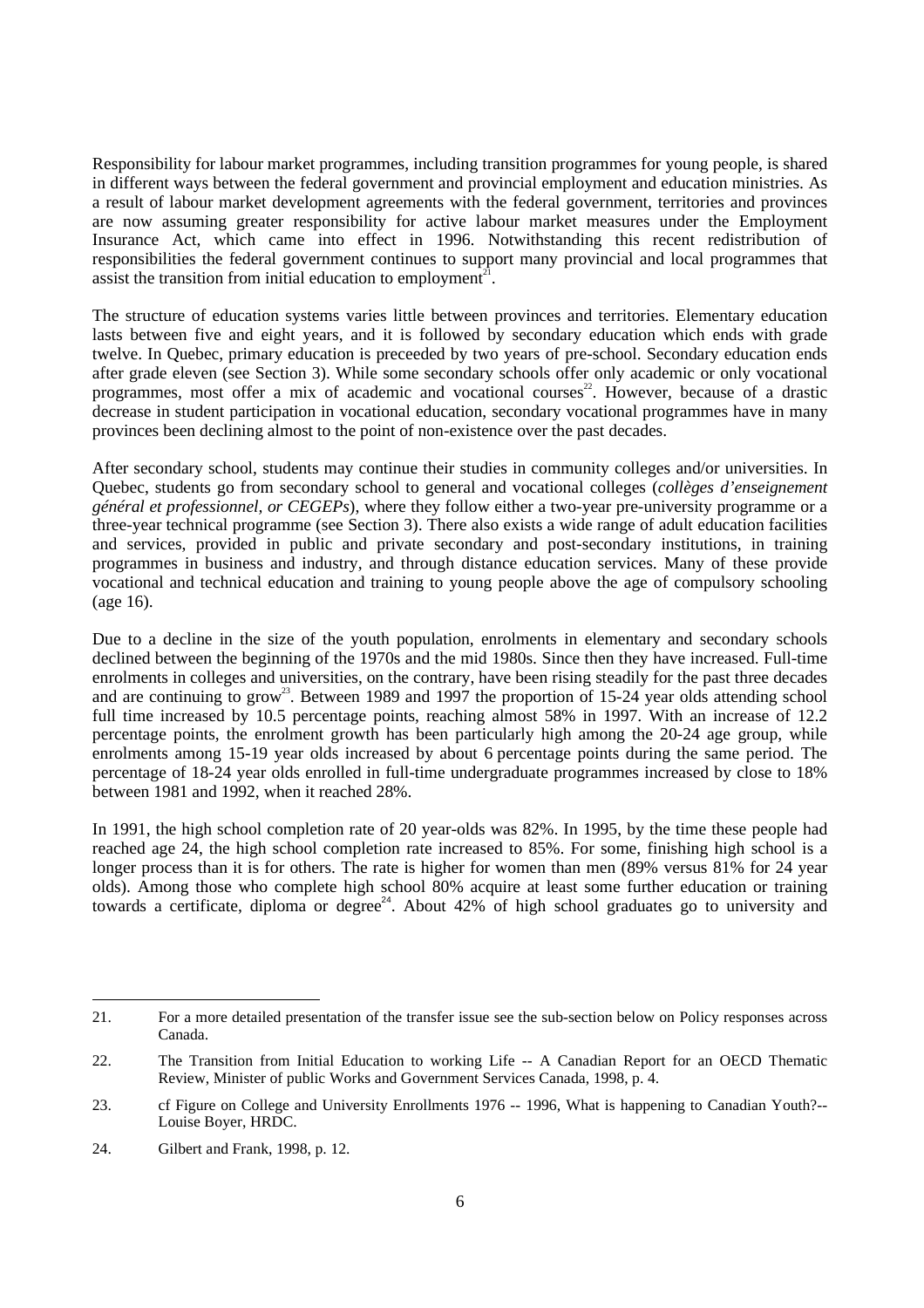another 30% go to colleges<sup>25</sup>. Women now account for 54% of full-time undergraduates and 44% of graduate students.

Among high school graduates, 72% earned their diploma at age 18 or younger. Another 17% graduate at age 19. However, 11% of graduates finish high school at the age of 20 or older, with men more likely to be in this category (14%) than are women  $(8\%)^{26}$ . These figures show the importance of further and adult education in Canada in providing early school leavers ("returners") with a minimum level of education as a basis for employment and further learning. However, they also show that an appreciable minority of young people leave high school without a diploma (often after they have already dropped behind in their studies) and that others take lengthy and costly detours which tend to be detrimental to subsequent education and employment careers $27$ .

It is also noteworthy that non-completion rates vary considerably across provinces and territories, ranging from 11% at age 24 in Alberta and Saskatchewan, through to 17% in Nova Scotia, 19% in Quebec<sup>28</sup>, and 21% in Prince Edward Island. Finally, the 1995 School Leavers Follow-Up Survey shows that more than limited part-time employment during high school has negative effects on completion rates and further study. 43% of non-completers and 42% of graduates with no more than a high school diploma in 1995 had worked 20 hours per week or more while still in high school. Conversely, those who had graduated from university by 1995 were the least likely to have worked long hours during high school<sup>29</sup>.

Overall, educational attainment has increased strongly over the past twenty years. The proportion of adult males with a post-secondary certificate or diploma increased from 22% to 46% between 1976 and 1995, and among women it increased from 24% to 48%. Among the OECD countries, Canada ranks fourth in the proportion of the 25-34 year old population with a university education (after Korea, the United States and the Netherlands)<sup>30</sup>. It leads OECD countries in the proportion of that age (53%) who have completed any form of tertiary education<sup>31</sup>. However, according to the International Adult Literary Survey (IALS), there exists a polarisation in literacy levels. Canada has the second highest proportion of adults at the highest literacy levels (levels 4 and 5) next to Sweden, but it also has the highest proportion at the lowest literacy level  $(17%)^{32}$ .

In broad terms the main focus of Canadian education and training policy intended to improve the transition has been on encouraging high school completion, encouraging participation in post-secondary education, expanding vocational and technical education as well as co-operative education and internship programmes, providing career development courses, orientation and counselling and, in some provinces, developing youth apprenticeship.

29. Gilbert and Frank 1998, p. 18.

<sup>25.</sup> What is happening to Canadian Youth? p. 29.

<sup>26.</sup> Gilbert and Frank 1998 -- High school may not be enough, An analysis of results from the school leavers follow-up survey, 1995, p. 9 and What is happening to Canadian youth? p. 38.

<sup>27.</sup> de Broucker, 1994 -- Moving away from the maze, Paper for the OECD Round Table on Transitions from School to Work.

<sup>28.</sup> The rate is 18.8% for the 1997-98 school year (Education Indicators, Ed. 1999, Quebec Ministry of Education).

<sup>30.</sup> OECD (1998), *Education at a Glance - OECD Indicators*, Paris.

<sup>31.</sup> OECD (1997), *Education at a Glance - OECD Indicators*, Paris.

<sup>32.</sup> OECD and Statistics Canada (1995), *Literacy, Economy and Society*, Paris.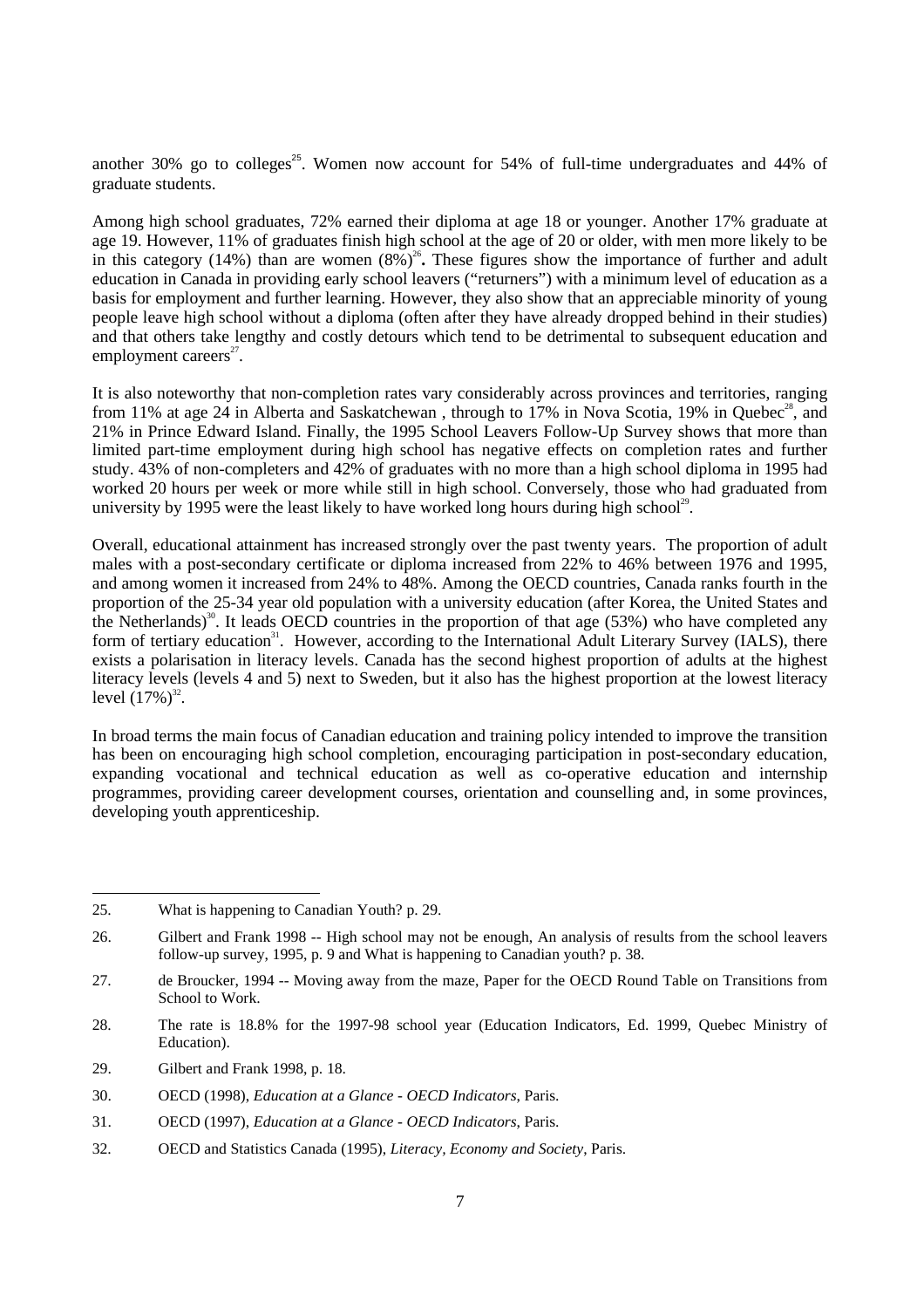# *Policy responses across Canada*<sup>33</sup>

Canadian views are changing about the degree to which market mechanisms alone can ensure the responsiveness of education and training to changing skill requirements and to economic restructuring, and ensure a smooth transition of young people from education to employment. This change of views has been driven by growing concern over youth unemployment and by a perception that too many young people in Canada are entering the labour market without appropriate preparation for employment and career development. The need for organised intervention is gradually being recognised at federal and provincial levels, and a broad range of public education and labour market policies, as well as industry initiatives, are today addressing school-to-work-transition in Canada (de Broucker, 1994).

### *Bridging the gap between the education system and the labour market*

Many measures specifically designed for youth in the past ten or fifteen years have attempted to bridge the gap between the education system and the labour market. Canada does not have a tradition of social partnership comparable to co-operation frameworks and traditions in many European countries. Nevertheless industry has recently started to take major initiatives to help bridge this gap. Two examples, among others, are the "Employability Skills Profile" developed by the  $CBC<sup>34</sup>$  and the mobilisation of several industry sector councils to support Youth Internships<sup>35</sup>.

Three major approaches have been developed with programmes that engage the active participation of employers, community-based organisations, educational institutions and public agencies: co-operative education; internship; and -- so far to a limited degree -- youth apprenticeships.

*Co-operative education* places students in real jobs as one component of their formal course of studies. The work is jointly supervised by the employer and an academic adviser. Employers may be compensated through tax credits, wage subsidies, or simply by the free or low-cost labour provided by the student. Responsibility for organising co-op programmes lies mostly with schools or with community organisations. The intention of many recent co-op programmes is to promote the concepts of co-operative education, which were initially developed in post-secondary education, at the secondary education stage.

The success of such programmes at secondary level is so far considered relatively disappointing. In part this is because less than 10% of secondary students opt for them. In part it is because, according to evaluation studies, they have no effect on the labour market participation of students. Analysis also shows that the participation of co-op students in post-secondary education is below average. This is explained by the fact that co-op programmes do not provide credits towards admission to post-secondary education. Students intending to continue to post-secondary education are therefore more likely to focus on accumulating academic credits. Finally, there is no significant difference in drop out rates between co-op and other students. Evaluation thus suggests that secondary level co-op programmes have not yet produced the desired success.

<sup>33.</sup> Unless mentioned otherwise, the text in this sub-section is extracted from a 1998 paper on "Labour market policies and programmes affecting youth in Canada", prepared by Richard Marquardt, Consultant, Ottawa for the OECD Education and Training Division.

<sup>34.</sup> seen by many as the conceptualising tool that was missing to move the school system towards redefining its goals, its relationship with the surrounding world, and its methods.

<sup>35.</sup> for example: Career Choices for Youth, a programme intended to help young people having difficulty in finding employment to prepare themselves for a career in the car and truck repair and service industry, environment internship programmes, a range of initiatives in the electrical/electronic sectors.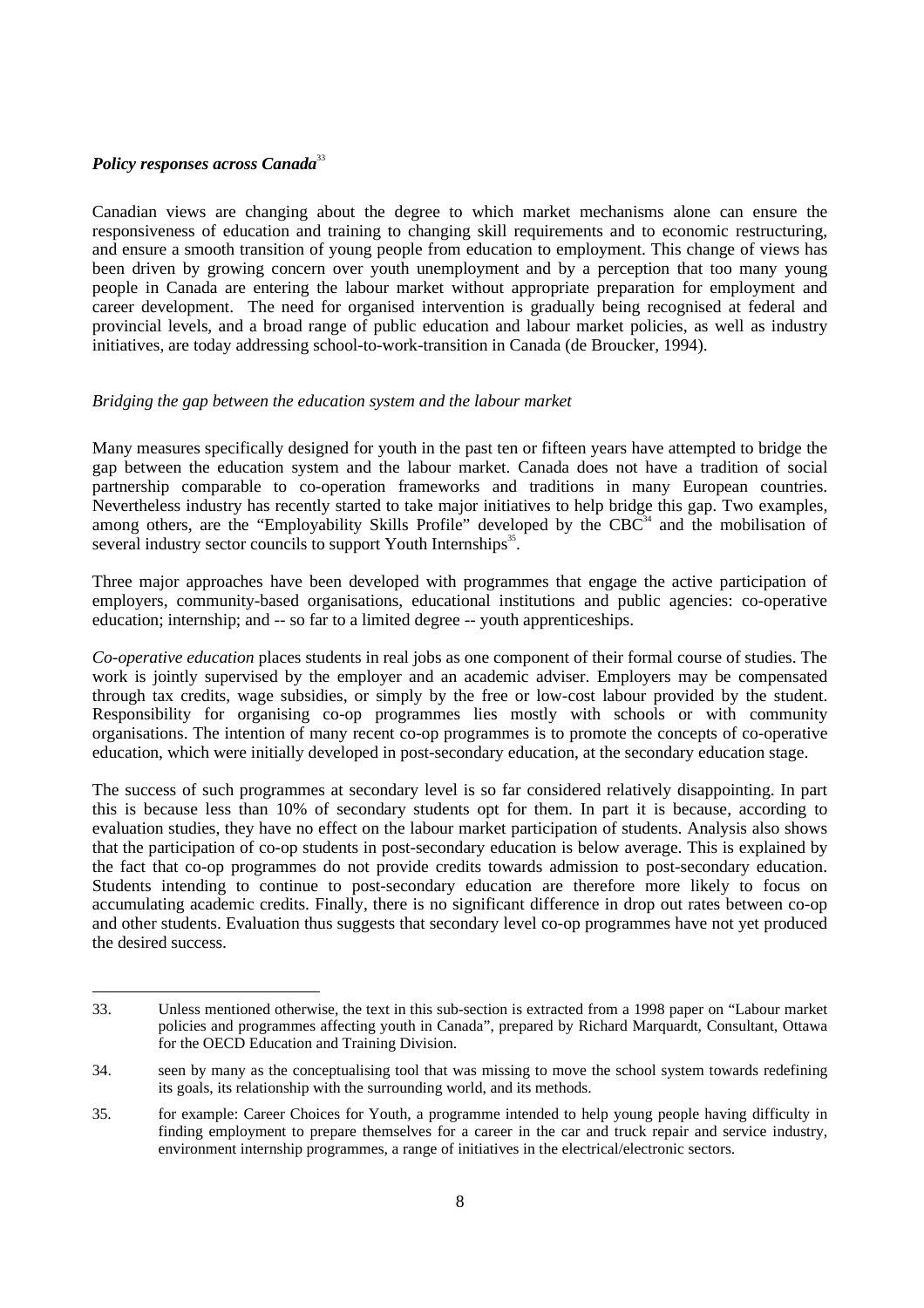Co-op education at post-secondary level has a longer history and a somewhat more positive record. Participants are mainly students in engineering, computer science, commerce, and economics. Typically one trimester per year is spent in a co-op placement and two in formal studies. However, there is a shortage of employers who are willing to take on students for the work semesters. Evaluation shows some benefits in terms of enhanced employment prospects and higher incomes for university co-op students in the fields of mathematics, science, commerce and economics, whereas engineering graduates appear to gain no significant advantage from co-op programmes. However, it is suggested that success or lack of success could be due to the socio-economic and educational characteristics of the students participating in such programmes rather than to the co-op approach as such.

*Internships* are a more recent type of programme, providing paid work experience for unemployed and under-employed high school, college or university graduates, typically in their field of study and for a period of six to twelve months. HRDC funds the Youth Internship Canada programme and delivers it in co-operation with other federal government departments and partner organisations across the country. These partners include private sector employers, non-profit and voluntary sector organisations, industry sector councils, professional associations, other levels of government, and First Nation band councils. The financial and in-kind contributions of partners are estimated to match or exceed the federal contributions.

Youth Service Canada is another federal programme whose aim is to assist higher risk youth in gaining life and employability skills through work on local community service projects. Projects are developed and delivered by non-profit community organisations, and often include a work experience component. Participants receive a regular allowance over the duration of the project. An example is Manitoba's Partners for Careers programme, with the principal objective of developing working relationships between educational institutions, Aboriginal organisations, and the business community.

Finally, a major internship programme, Career Edge, was launched in 1996 in the private sector, with the support of some of Canada's largest corporations. Among several hundred "host organisations" that have signed to take on interns is the federal government. The target group is graduates from high school, college or university willing to spend six, nine, or twelve months gaining career experience with a host organisation. They are employed by Career Edge, and host organisations pay Career Edge a fee to cover the student's stipend and all related costs. The intern jobs must be newly created jobs and cannot replace permanent positions or other education-sponsored programmes.

Although it is too early for thorough evaluation, internship programmes seem to enjoy a positive image with all the actors involved. The major problem appears to reside in the lack of placement opportunities and the difficulties experienced in mobilising smaller enterprises.

*Youth apprenticeship*, finally, is still in an early phase of development and the numbers of young people attracted by this pathway are small. It is somewhat surprising to the foreign observer that an April 1997 report prepared by the National Apprenticeship Committee for the Canadian Labour Force Development Board (CLFDB), "Apprenticeship in transition" mentions youth apprenticeship only in passing.

Apprenticeship in Canada is traditionally little developed (only about one per cent of the labour force is in apprenticeship), concentrated in a small number of trades (mainly automotive repair workers, carpenters and construction electricians), and typically involves adult workers (the average age of participants is 27). Some provinces recently developed youth apprenticeship programmes which provide young people with an option that allows them to get started on training in skilled trades without abandoning their secondary school studies. They aim to attract more youth, especially women, in order to alleviate skill shortages in specified trades and to correct age and gender imbalances. Such programmes have now been established in five jurisdictions: Ontario, Alberta, British Columbia, New Brunswick and the Northwest Territories. All follow essentially the same model, providing an alternative path into apprenticable occupations at a younger age while allowing students to keep open the option of attending college or university later. Training occupations tend in most cases to be concentrated in traditional trades (manufacturing,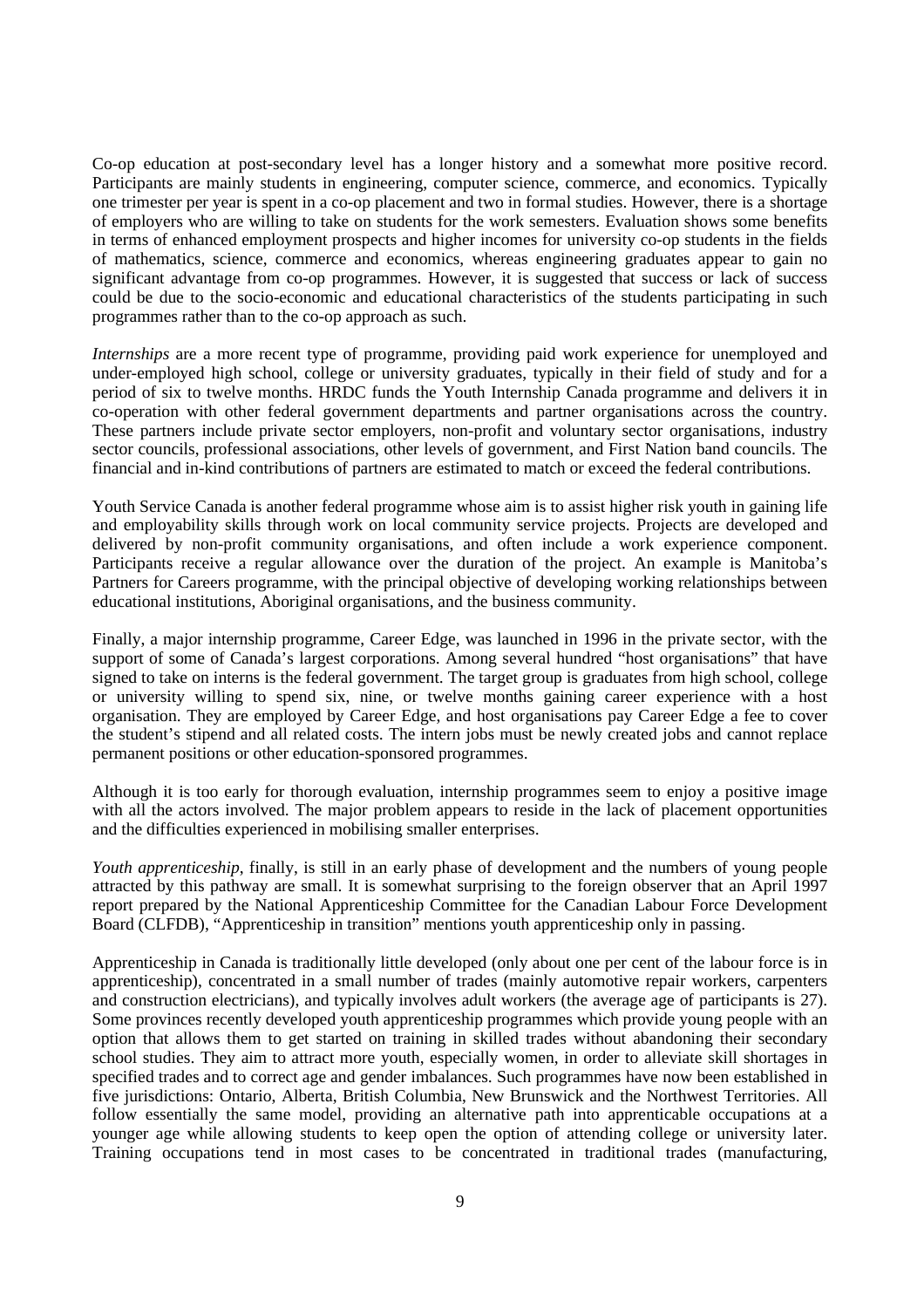construction, traditional services) where job growth is weak and only relatively small numbers of young people have registered to date (for efforts to develop youth apprenticeship in Quebec see Section 3 below).

## *Redistribution of responsibility between federal and provincial governments*

The federal government entered the field of adult education with the Adult Occupational Training Act (AOTA) in 1961, replaced by the National Training Act in 1982. Its role was reinforced by the creation of the federal Department of Manpower in 1965, the forerunner of the present federal Department of Human Resources Development Canada (HRDC). The federal government has, since then, been responsible for labour market policy and the financing of employment measures across Canada. The role was further expanded with the major overhaul of the Unemployment Insurance Commission in 1971, when the coverage provisions and benefits of unemployment insurance were greatly expanded. In the 1980s and 1990s, as active labour market programmes were given greater priority, growing shares of the Unemployment Insurance fund were used to finance federal labour-market training programmes.

In 1996, the federal government passed the Employment Insurance Act, which provides a framework for the transfer of responsibilities to the provinces where this is desired. By September 1998, the federal government had negotiated Labour Market Development Agreements (LMDAs) with nine provinces and both territories. Five provinces -- Alberta, Quebec, Manitoba, New Brunswick and Saskatchewan -- have assumed responsibility for the design and delivery of employment programmes funded by the Employment Insurance Account (see the example of Quebec in Section 3 below). Newfoundland, Nova Scotia, Prince Edward Island, British Columbia, and the Yukon have opted for various co-management models. In these, labour market programmes are managed in each province or territory by a joint federal-provincial management committee, and the federal government continues to deliver the programmes (see the example of Nova Scotia in Section 4 below).

In December 1997 the federal government and all provinces except Quebec agreed "that youth employment is a national priority requiring the involvement of both orders of government...". The provinces participating in the agreement are developing a common Agenda for Action, which is intended to set clear objectives in the following areas:

- − Maintaining and improving access to education and skills;
- − Providing more work opportunities for those at risk in the transition;
- − Helping youth adapt to an increasingly complex and changing labour market; and
- − Helping youth address the social and cultural barriers that prevent full labour market participation.

Quebec, while sharing the same concerns, stresses "its will to exercise fully its control over the development, planning and management of social policies in its territory, in full accordance with its exclusive jurisdiction in this field". Quebec will, however, participate in common data gathering and analysis.

Under the new arrangements the federal government will continue to control the Employment Insurance fund and to pay out passive income support directly to unemployed claimants. Funds for active labour market programmes previously financed by the federal government from the Employment Insurance fund will be transferred to the provinces annually to allow them to take control of these programmes. Each province has been guaranteed funds for an initial five-year period.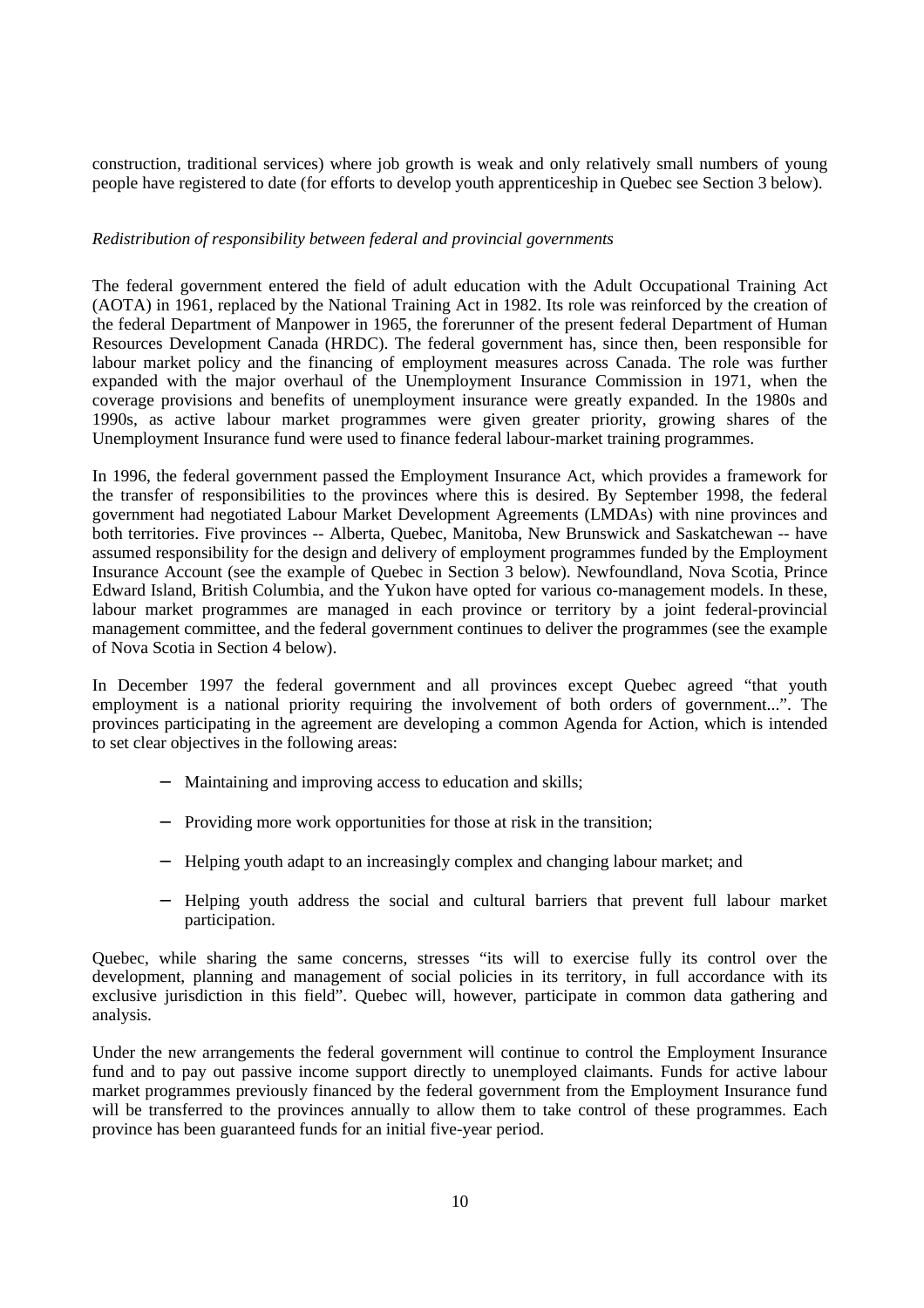The federal government plans to withdraw from all labour market training activities over a three-year period, or even sooner where desired by a province. It will, however, retain responsibility for data collection and analysis by HRDC and Statistics Canada and for a number of pan-Canadian activities, such as measures enhancing inter-provincial labour mobility. Among activities that have been defined as pan-Canadian is youth unemployment programming. Since each province also has programmes for youth in the areas of employment and school-to-work transition, there will continue to be a need for co-operation between federal and provincial governments in this area. To address these concerns, in March 1998, federal and provincial labour market Ministers (except Quebec) endorsed a national youth agenda. They agreed to undertake bilateral discussions toward new partnerships which would ensure better co-ordination of federal and provincial youth programming, and more effective use of resources to achieve common goals. Discussions have begun in all jurisdictions.

### *Youth labour market policies and programmes in the 1990s*

During the 1990s demand side measures for youth (such as job creation and employment subsidies) have declined. Labour market policies and programmes for youth have shifted towards those which encourage young people to complete high school and to engage in further formal education, as well as towards programmes facilitating the school-to-work transition. With few exceptions, most youth employment programmes are now designed with supply-side objectives in mind. Even programmes designed to provide young people with summer jobs are justified on the grounds that they provide income in a period of rising costs for post-secondary education. Moreover, an increasing number of temporary job programmes for youth emphasise study-related placements that allow young workers to develop their skills and to begin building personal networks in their field $36$ .

Many programmes attempt to address the needs of disadvantaged youth who face multiple barriers to employment -- such as low levels of education, lack of employability skills, and lack of self-confidence. Such programmes often are multi-faceted, combining counselling, career information, job search assistance, work experience, on-the-job and classroom training, support for returning to formal education, and various forms of wage subsidy to assist transition from unemployment to full-time work $37$ . The results of these and similar programmes are found to be positive but modest in size. They may, nevertheless, have an important impact on the lives of the young people concerned.

It should be noted that most labour market training in Canada is not segregated by age group. The typical programme is designed for unemployed people with a low level of formal education and a lack of marketable skills. Youth account for large proportions of clients, but labour market restructuring has left many prime age workers in this situation as well. There is no exhaustive picture of the numbers and groups of young people participating in one or the other sort of training and transition measures.

<sup>36.</sup> Examples are: the Newfoundland Graduate Employment programme, assisting post-secondary graduates in obtaining employment related to their field of study; Saskatchewan's Job Start/Future Skills programme, linking youth to employers and providing on-the-job training for new full-time positions in the workplace; British Columbia's Workplace Based Training (WBT) programme, providing youth who would otherwise receive income assistance with full-time employment, enabling them to acquire portable work skills.

<sup>37.</sup> Examples are: Alberta's Youth Employment Services Centres, offering packages of services tailored to the individual; Youth Futures, a pilot programme in Prince Albert, Saskatchewan, a community initiative assisting young people dependent on social assistance to gain the skills and experience they need to be successful in the labour force and break the cycle of dependency; Newfoundland's Linkages programme, offering 'at risk' youth aged 18 to 24 who have not completed secondary education ( over half of them being social assistance recipients) the opportunity to engage in 26 weeks of career -- related employment, participate in regular career planning workshops, and earn a training incentive toward the cost of postsecondary education).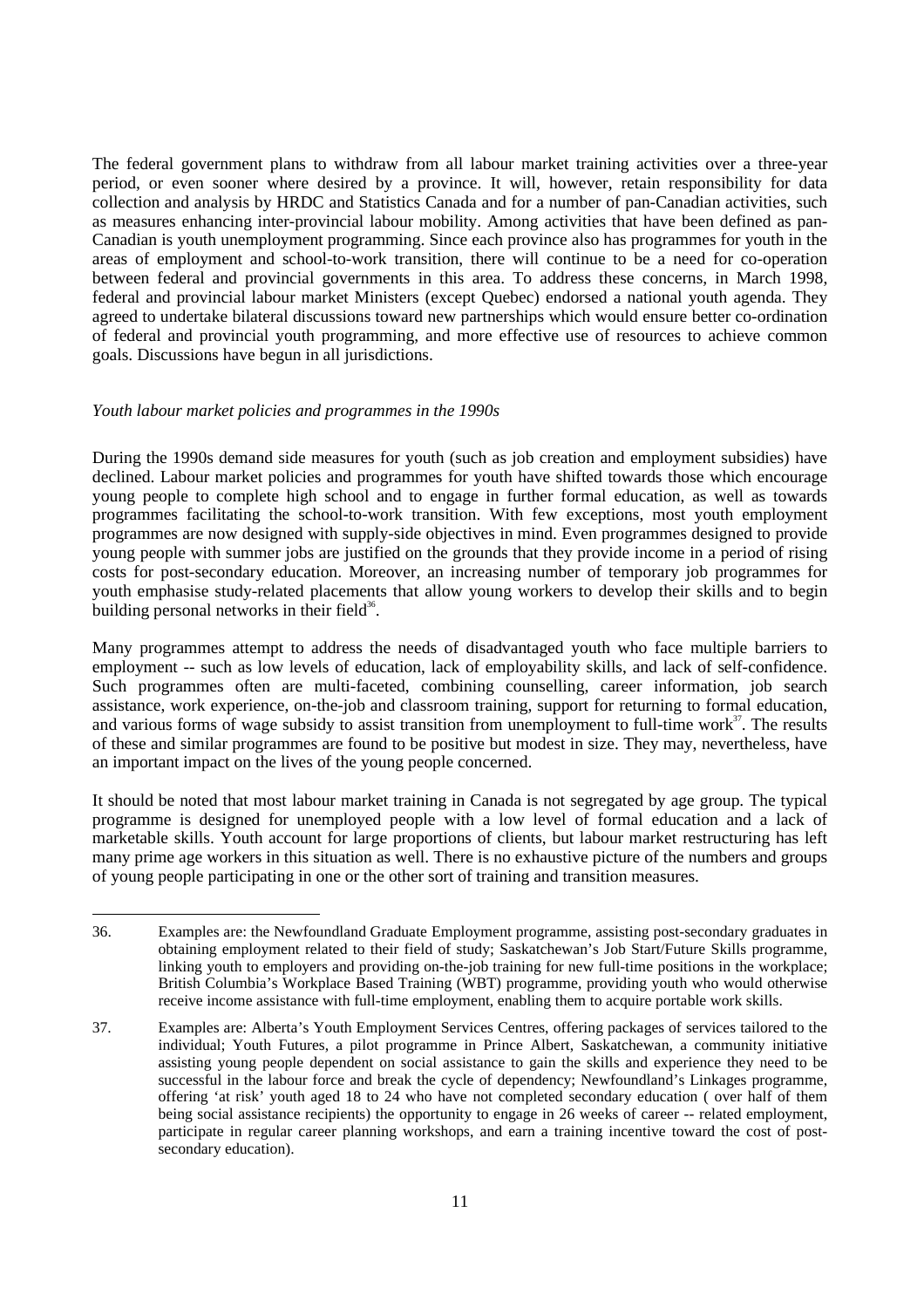# **3. QUEBEC -- A SYSTEMIC POLICY APPROACH TOWARDS TRANSITION**

The visit to Quebec provided the review team with interesting insights into the ways in which education and training are organised in one of Canada's larger provinces, and into what is at stake with the transfer of active labour market policies from the federal to the provincial government. While Quebec is unique in many respects, it also provides foreign visitors with excellent opportunities to observe the systemic aspects of provincial institutions and policies and their interplay with federal government action. Furthermore, major reforms currently under way in Quebec offer illustrations of the difficulties involved in achieving coherence between education and employment policies.

This Section provides a brief overview of the main features of Quebec's education system and labour market and highlights important reforms currently under way. Unless mentioned otherwise it is based on the Quebec Background Report.

## *Education and training in Quebec*

### *Structure of Quebec's education and training system*

Quebec's education and training system differs from the systems of other Canadian provinces in two main respects: secondary education ends after grade eleven; and for all those continuing on directly into postsecondary education the next stage is the *Collège d'enseignement général et professionnel* (or general and vocational education college). As its name indicates, the CEGEP offers two distinct lines of study within the same institution: pre-university programmes lasting two years; and technical programmes geared to the labour market lasting three years. Unlike in other parts of Canada, successful completion of college is a pre-condition for university entry in Quebec. The CEGEP is therefore often called the "gateway to university".

As elsewhere in Canada, university education is organised in three levels of study: three or four years leading to the bachelors degree, another two years preparing for the masters degree and finally the doctoral stage, lasting usually about three years.

Vocational education is provided in high schools, and 176 different programmes were offered in 1995-96<sup>38</sup>.

In addition to initial education institutions, there are a significant number of vocational schools and training centres under the authority of the Quebec Ministry of Education<sup>39</sup> which provide adults, as well as young people who have left initial education, with general, vocational and technical education and training which leads to secondary and college level diplomas and certificates. Finally, a small youth apprenticeship sector is currently being developed under the joint responsibility of the Ministry of Education and *Emploi-Quebec*, which is part of the Ministry of Social Solidarity<sup>40</sup>.

<sup>38. 170</sup> different programmes in 1999-2000.

<sup>39.</sup> Training centres for young people, CFJ; general education training centers for adults, CFGA; and vocational and technical training centers for young people and adults, CFPJA.

<sup>40.</sup> Following a recent change in the Ministry, the Ministry of Employment and Solidarity, formerly coresponsible for vocational education during the Review visit no longer exists.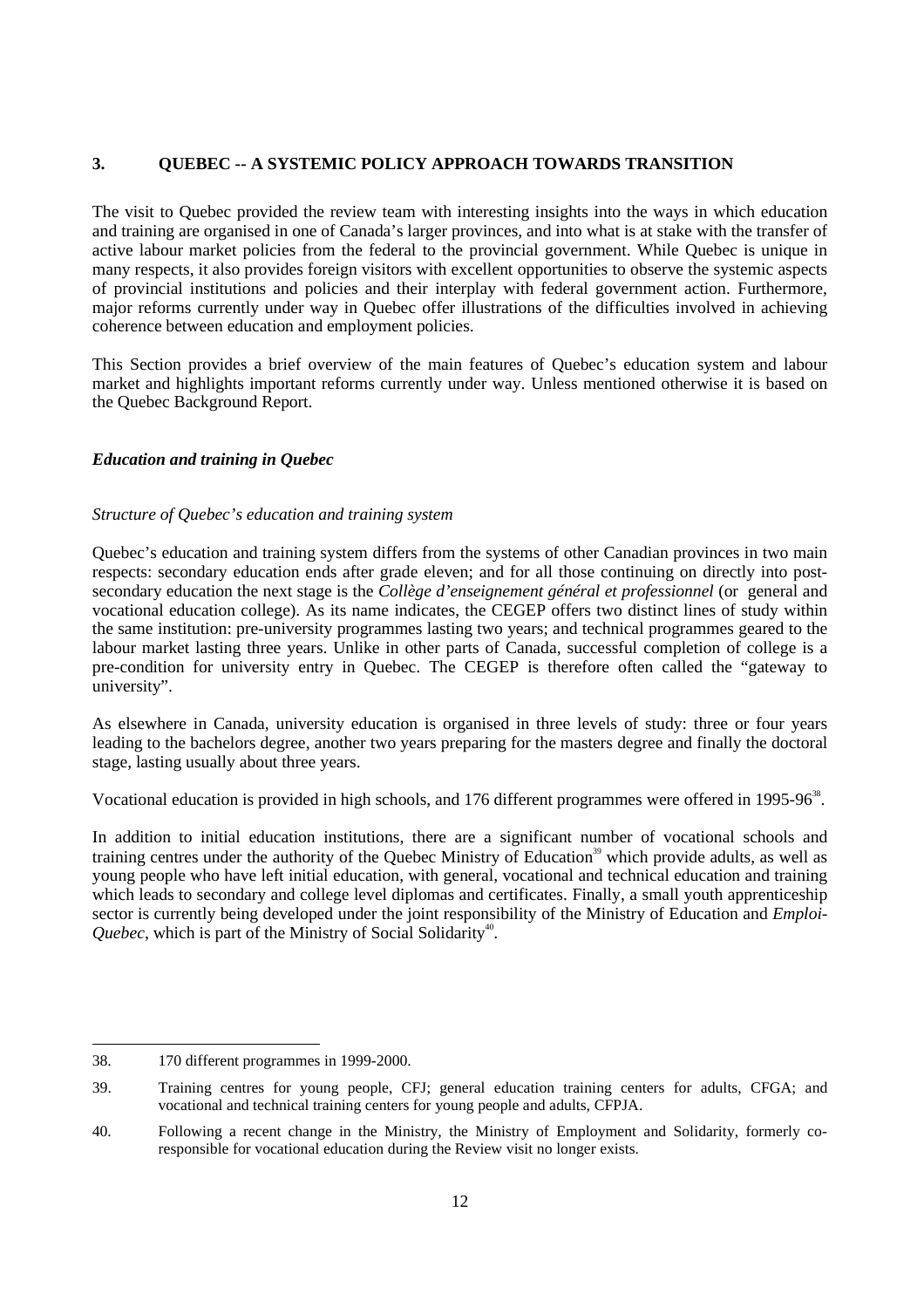#### *The certification system*

The Quebec certification system includes general, vocational, technical and professional/academic diplomas corresponding to each level of education<sup>41</sup>, and a number of vocational certificates<sup>42</sup>. The latter have resulted from the streamlining of a very large range of vocational diplomas and certificates existing prior to the vocational education reform undertaken in the mid-1980s. A recent agreement between the Ministries of Education and Employment and Solidarity has added the certification of youth apprenticeship to the responsibilities of the Ministry of Education.

In addition to its regular diplomas, the Ministry of Education developed a path-breaking system of assessment and accreditation of prior learning during the 1970s and 1980s. This allows educational equivalence to be granted to the achievements of adults who desire to enrol in further education at college and university level. Quebec has received much attention in the international arena for its policies concerning the assessment and recognition of prior learning of adult workers in general and of immigrants in particular<sup>43</sup>.

Admission to colleges and universities cannot be granted without the completion of the prior educational stage or its equivalence, but this does not mean that graduates are guaranteed access to the subsequent stage. Colleges and universities are free to admit students according to their own selection criteria, and in particular grades obtained in high schools and colleges. As discussed below, this raises questions about the government's capacity to ensure the continuity of educational pathways, especially between vocational secondary education and technical education in the CEGEP.

## *Educational participation*

Educational participation in Quebec, as in other parts of Canada, has been characterised by a constant increase of participation in post-secondary education (from 40% of a cohort in 1979-80 to 65% in 1995-96. 86% of 16-19 year-olds and 42.4% of 20-24 year-olds are in full-time or part-time education. 63% of young Quebeckers continue into college. Of these 38% enter pre-university CEGEP programmes, 19% technical programmes and 6% Explorations programmes. In recent years enrolments in pre-university education have declined somewhat (from 44% of a cohort in 1992-93 to 39% in 1995-96) while enrolments in technical education rose slightly (from 18% in 1989-90 to 19% in 1995-96)**<sup>44</sup>**. Over the past fifteen years the gap between women and men going on to college has widened steadily. In 1995-96, 72% of young women went on to college, compared to 55% of young men. Higher proportions of women are also going on to technical programmes<sup>45</sup>.

Among the university-aged population 35% undertake studies leading to a bachelors degree. The proportion of bachelors students has decreased by 4% during the last three years, dropping below the level reached in 1989-90. Slightly over 8% of the relevant age group were enrolled in Masters studies in 1995-

45. Education Indicators, Edition 1998.

<sup>41.</sup> Secondary School Diploma, SSD; Secondary School Vocational Diploma, SSVD; Diploma of College Education, DEC; Bachelor, Master, Doctorate.

<sup>42.</sup> Short Vocational Diploma; Long Vocational Diploma; Secondary School Vocational Certificate; Attestation of Vocational Specialisation; Vocational Education Certificate.

<sup>43.</sup> OECD 1996 -- Assessing and Certifying Occupational Skills and Competences in Vocational Education and Training, OECD, 1996.

<sup>44.</sup> In recent years, only enrolments in Explorations programmes have increased. Those programmes were introduced in the school year 1993/1994.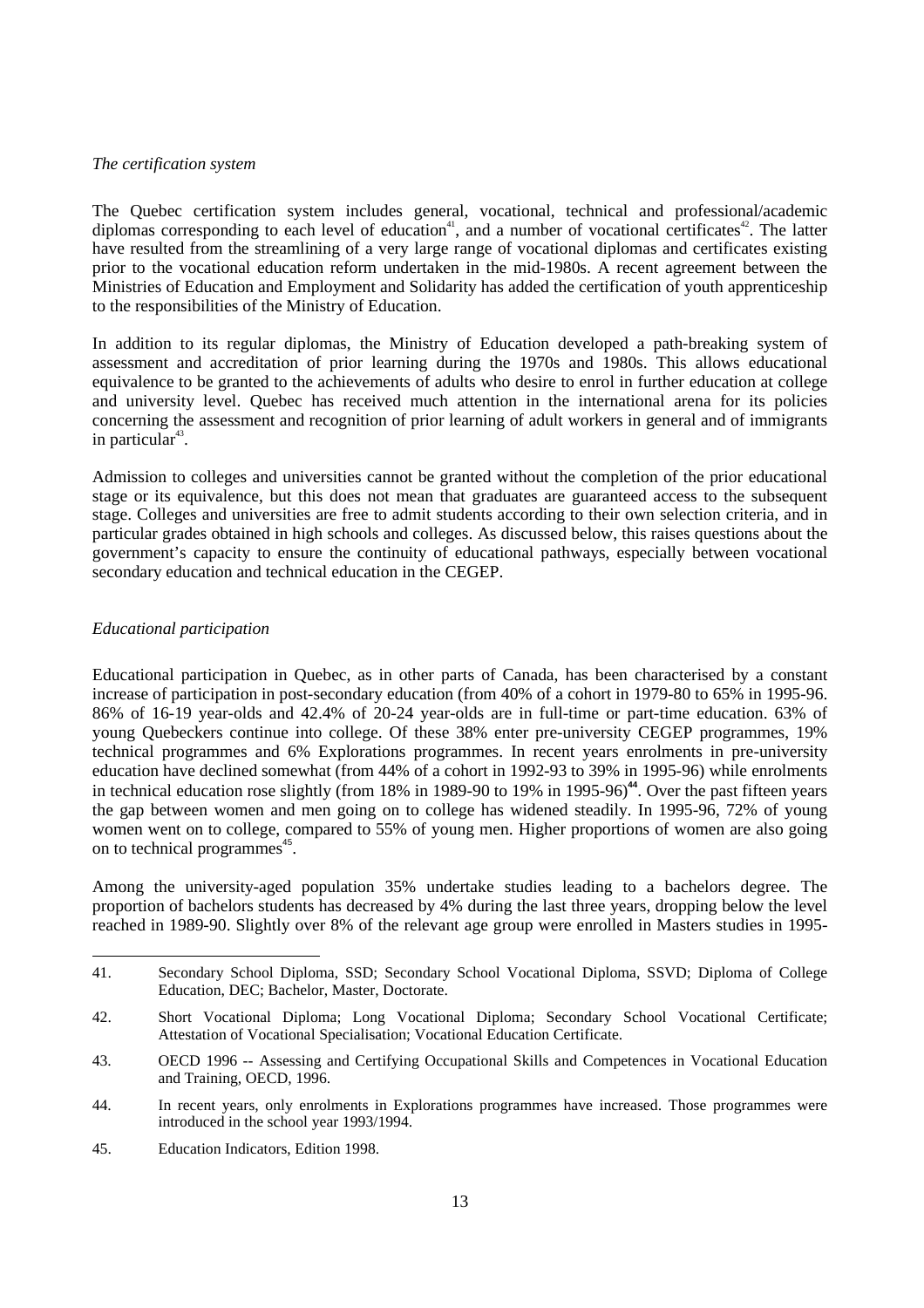96 and 2% in Doctoral programmes. Again, female participation is higher than that of men in bachelors programmes (40% compared to 30%) and Masters programmes (8.8% compared to 8.1%). Female participation is lower than that of men only in Doctoral programmes (1.6% compared to 2.1).

Enrolments in vocational education in secondary schools, particularly among young people under the age of 20, have declined in recent years, and in 1993-94 less than 17 000 young people aged less than 20 participated in vocational education. First results of ongoing reforms (diversification of programmes, cooperative education, apprenticeship) are encouraging. Between 1993-94 and 1996-1997 the number of students under the age of 20 has increased by 45 per cent, while total student enrolement of the same age group increased by  $\tilde{25}$  percent.<sup>46</sup> Nevertheless, the lack of attractiveness of vocational education continues to raise concern, in particular because of its dead-end character. That is, even if formally it is possible to move from vocational education in secondary schools to technical programmes in the CEGEP, in reality this rarely happens. CEGEP students, both in the general and the technical stream are recruited among general education students.

#### *Educational attainment*

Educational attainment has increased together with participation, though not to the same extent<sup>47</sup>. In 1995-96, by the age of 20, over 73% of a generation were obtaining the Secondary School Diploma (DES). When attainment by adults is taken into account, the probability of obtaining this diploma is now close to 87% (94% for women, 81% for men). These rates are similar to those in the rest of Canada and higher than the OECD average, but it should be kept in mind that primary and secondary education together last only eleven years in Quebec<sup>48</sup>, while the duration in other provinces and countries is twelve years at least. Only 6.4% of all young people who obtain their diploma under the age of 20 are in the vocational sector. This figure illustrates once more the extreme weakness of vocational education at the secondary level. Noncompletion is higher among students in vocational programmes. Finally, 33% of high-school graduates enter the labour market with a general secondary certificate only. One worrying phenomenon is the low educational attainment of young men. Except at the level of Doctoral studies men participate less and are less successful in post-compulsory education, and the gap between men and women has been widening considerably over the past fifteen years.

The proportion of each generation obtaining a CEGEP or other post-secondary non-university diploma has increased from 22% in 1975 to 40% in 1995 (33% of men and 49% of women). The greatest growth has occurred in pre-university diplomas, which are now obtained by more than 25% of a generation (20% for men, 31% for women), while 15% obtain a technical college diploma (13% for men, 18% for women). A very major concern is the high and rising drop out rate of students in technical CEGEP programmes. Of the students enrolled in technical education who left college at the end of 1994-95, only 52% obtained the college diploma (DEC); this figure has dropped by more than 6% since 1990-91. The drop out rate from pre-university programmes is 35%. Even if a significant number of initial college leavers obtain a diploma later on, the wastage is alarming. In addition, the duration of studies of college diploma holders is 7.3 fulltime terms as compared to the expected 6 full-time terms (3 years). 28% of a generation now obtains at least a bachelors degree, but 36% of bachelors students leave without having obtained a bachelor's degree.

The proportion of each generation that enters the labour market without training and qualification for work is a major worry. As the ministerial Plan of Action that was developed following the mid 1990s Estates

<sup>46.</sup> The Transition from Initial Education to Working Life, Minister of Public Works and Government Services Canada, 1998, p. 42 (Canadian Background Report).

<sup>47.</sup> The educational attainment is a measure of the highest level completed or diploma obtained by a student.

<sup>48.</sup> In Quebec, however, there are two years of pre-school in addition to primary and secondary education.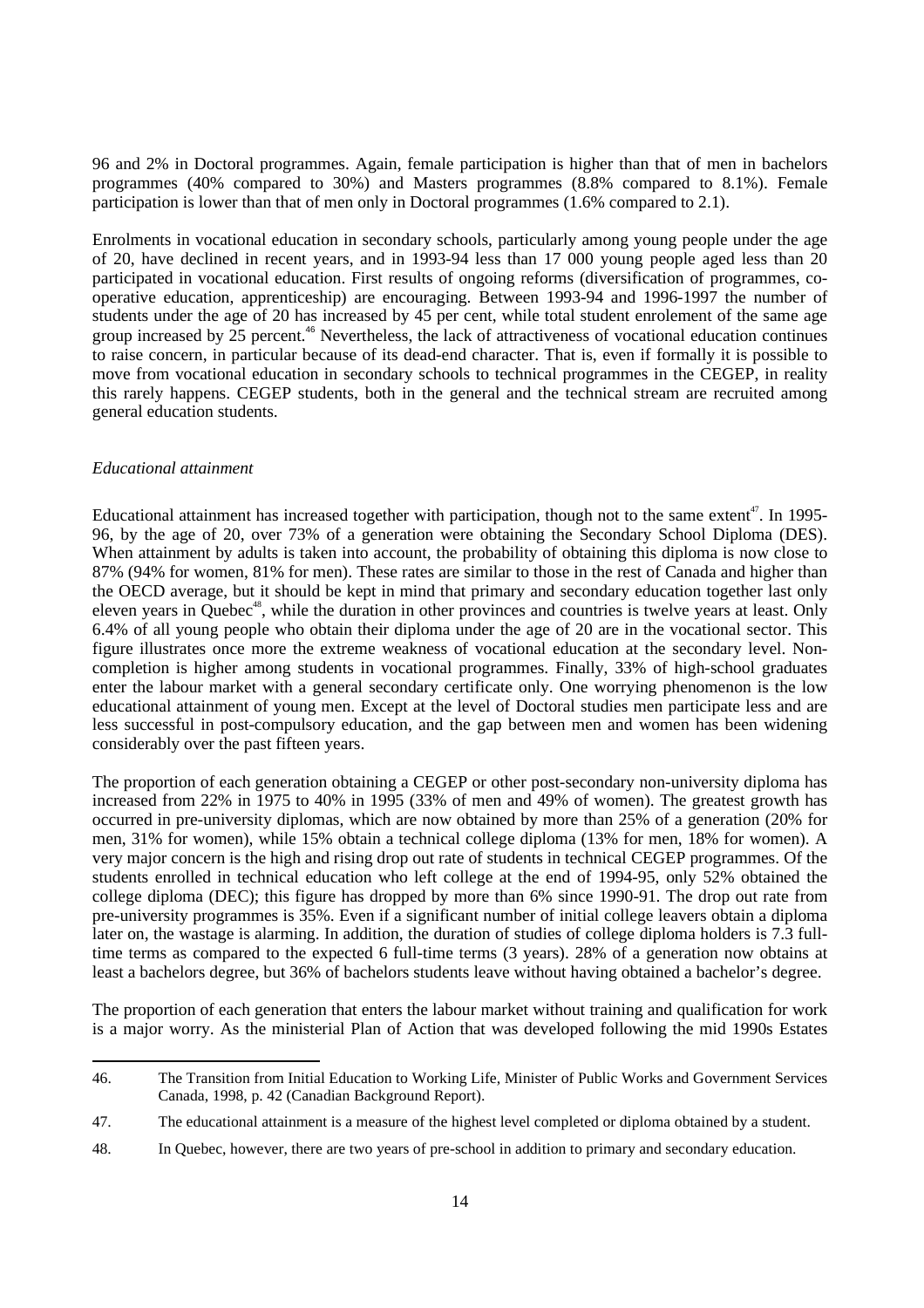General on Education (discussed below) underlines, the challenge today is "to move on from the goal of access to education for as many as possible to that of success for as many as possible". The plan states that by the year 2010 at least 85% of a generation should obtain a secondary school diploma before the age of 20, at least 60% a college diploma, and at least 30% a bachelor's degree<sup>49</sup>. This means that participation at the CEGEP level needs to increase and that considerable improvement of completion rates is needed both in secondary education and in the CEGEPs.

### *Minority groups*

The chances of access to and success in education differ widely among various groups of young people. *The English speaking minority* is clearly more successful than average. According to the 1991 Census 30% of English speakers over the age of 15 had studied at the university level, compared to 18% of all adults in Quebec. *Native peoples* have very low graduation rates from secondary school. For example, despite above average spending per student, the graduation rate in the Cree and Kativik School Board areas in 1996 was approximately 23%, compared to 73% for the overall student population during the same year.

#### *Combined study and work*

A typically Canadian phenomenon is the frequent combination of study and work by a large proportion of students from the secondary level onwards. In Quebec, about one out of two students hold a paying job during the school year. Full-time students having a job work an average of 15 hours per week, compared to 33 hours for part-time students. Evaluations show that student work can have some negative as well as positive effects on the transition process. On the one hand, research indicates that relatively high numbers of weekly work hours (20 hours and more), often starting as early as grade 8 or 9, have a negative impact on completion rates.<sup>50</sup> On the other hand, at the post-secondary level, student work helps to cover important proportions of educational fees as well as students' living costs. Some work experience gathered during secondary and tertiary studies can increase young people's chances of finding employment when they leave the education system. This is all the more important as employers do not have a tradition of providing young workers with organised in-firm training. They expect young employees to be productive at least partly due to prior work experience. In Quebec, as elsewhere, the experience that students gain in part-time jobs is most often not related to their fields of study. And, especially at tertiary level, students often work in jobs below their "level of qualification". Nevertheless the experience gained helps young people to acculturate them to the work environment.

#### *Co-operative education*

Like other provinces, Quebec has in recent years made considerable efforts to develop co-operative education both at the college level and, since 1990, at secondary school level. In secondary education, cooperative education is expected to be beneficial in particular to students in vocational programmes, and it is seen as a means to motivate less successful students to finish secondary education. At the tertiary level the objective is more particularly to improve the relevance of young people's preparation for jobs in their field of study, including their familiarisation with up-to-date technical equipment, effective work methods and appropriate work attitudes. In Quebec the reviewers learnt about the highly successful and well-established

<sup>49.</sup> Ministère de l'Education, A New Direction for Success, 1997.

<sup>50.</sup> Sales, Arnaud, et al. Le monde étudiant à la fin du 20e siècle. Rapport final sur les conditions de vie des étudiants universitaires dans les années quatre-vingt-dix. Department of Sociology, Université de Montréal, 1996.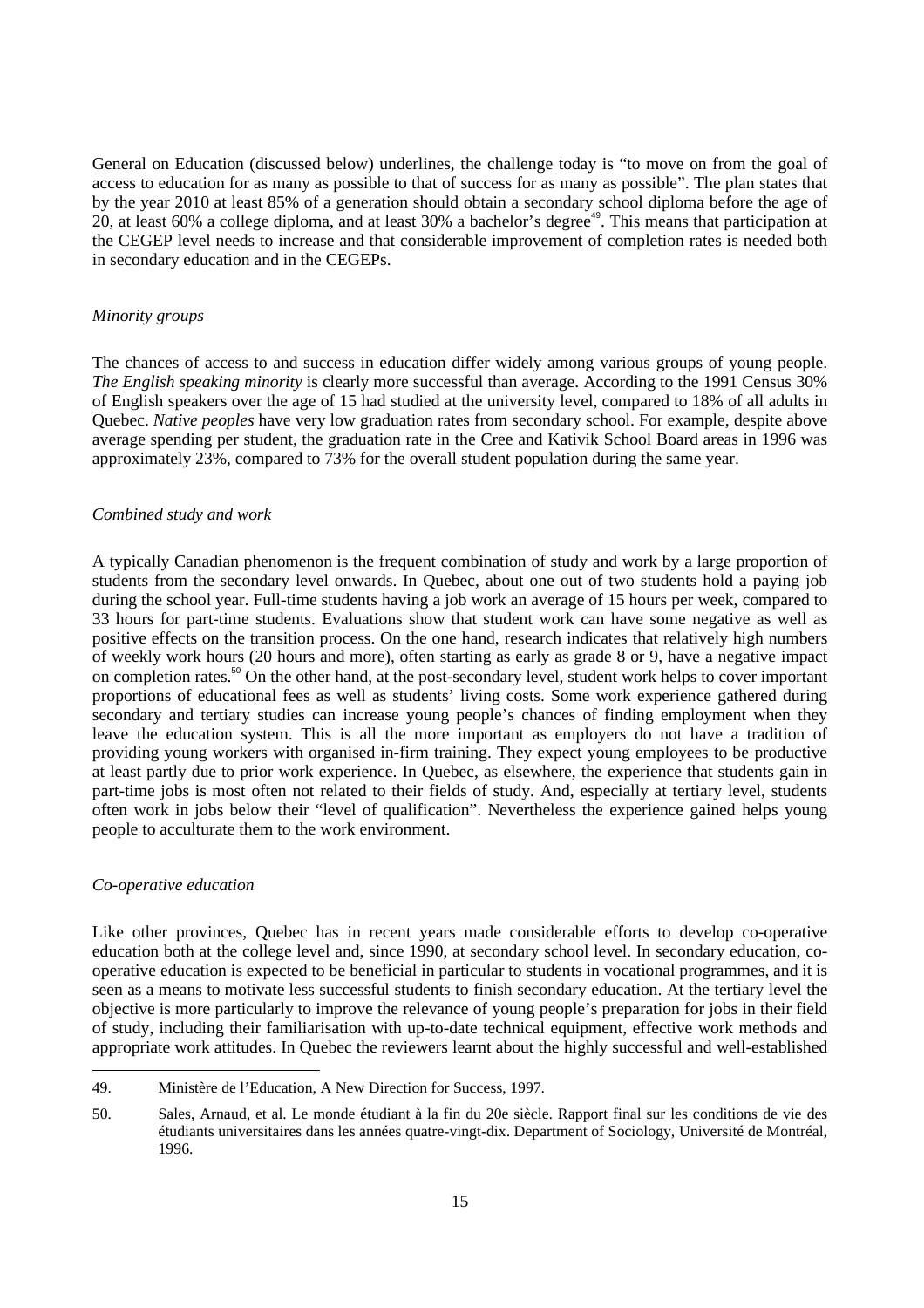programme of co-operative education at the University of Sherbrooke. In this programme students in a variety of disciplines spend one or more periods of three or more months in paid work related to their field of study. Not only do the work placements help to finance their studies, but in addition students from this programme are up to 20 per cent more likely to get a job after graduation than are students as a whole.

However, only about 4% of secondary school students and 10% of CEGEP students are currently participating in co-operative education. Most places for CEGEP students are concentrated in business and engineering, others in agriculture, fisheries and tourism. Several factors account for the so far modest success of co-operative education. At the secondary level, the image of vocational education and of training in the enterprise is still rather negative in the eyes of students and parents. The fact that co-op education does not lead to credits for entry into the CEGEP evidently does nothing to improve this situation. At the CEGEP level the main barrier to a wider coverage of co-operative education is the difficulty of finding employers willing to accept student trainees. Although a number of large enterprises have in recent years become active in this area, the large majority of small employers are still not convinced, in spite of generous tax credits which can cover up to 40% of trainee remuneration. A 1995 survey of Quebec businesses showed that almost 20% of establishments with five or more employees did not offer any form of training. Among those that do provide training, 80% offer on-the-job training, which is generally not recognised or transportable in the labour market.

However, the reticence of employers is not the only reason for the slow development of co-operative education in Quebec. All the schools and CEGEPs which we visited complained about insufficient budget allocations. Co-operative education requires considerable staff time in order to contact and convince employers, negotiate student contracts with them and ensure the pedagogical follow-up of enterprise-based training. The cuts in public spending and uncertainties about the transfer of co-op funds from the federal to the provincial level led to a reduction in the finances available for co-op programmes in the school year 1996-97. Some of the schools we visited have provisionally used money from other budgetary areas in order to safeguard the programmes already underway. There was strong concern, however, about the sustainability of successful co-operative education programmes at the college level.

### **Box 1: Co-operative education at Limoilou CEGEP**

At Limoilou College in the city of Quebec 250 students out of a total number of 6540 are involved in co-operative education. All of them are technical education students. Periods of practical work in enterprises are dispersed throughout the three years of college studies: during the first four semesters students should spend altogether at least 12 weeks in an enterprise, beginning with an initial one week "observation" programme followed by several "training" periods, usually of two weeks duration. In addition, students are expected to pass another 16 weeks within an enterprise during the so-called "integration stage". During the first two types of practical learning periods the students are closely followed and evaluated by their teachers. Student performance during these periods is validated as part of the study programme. This is not the case for the "integration stage" during which the teacher pays only one visit to the enterprise. Nevertheless, four weeks after the beginning of the "integration stage" students must send a report on their work experience to the school. The evaluation of the student's work and progression at this stage is left to the enterprise which can deliver a letter of recommendation to the student.

Not all students who want to participate can be included because of a lack of enterprise training places. Beyond the availability of training places in different fields of study, participants are selected and can return to further practice periods depending on the success achieved in their theoretical studies. In order to obtain a practice place the student must have succeeded in 75 per cent of the preceding courses. For successful students who could not be placed during their studies the college tries to find training places at the end of the college programme. The job placement rate of graduates from co-operative education programmes at Limoilou College is 100 per cent. 40 per cent find a job within their training enterprise.

The students we met saw several advantages in co-operative education: it provides work place experience which enterprises ask for when hiring employees; it renders learning at school less abstract and motivates students to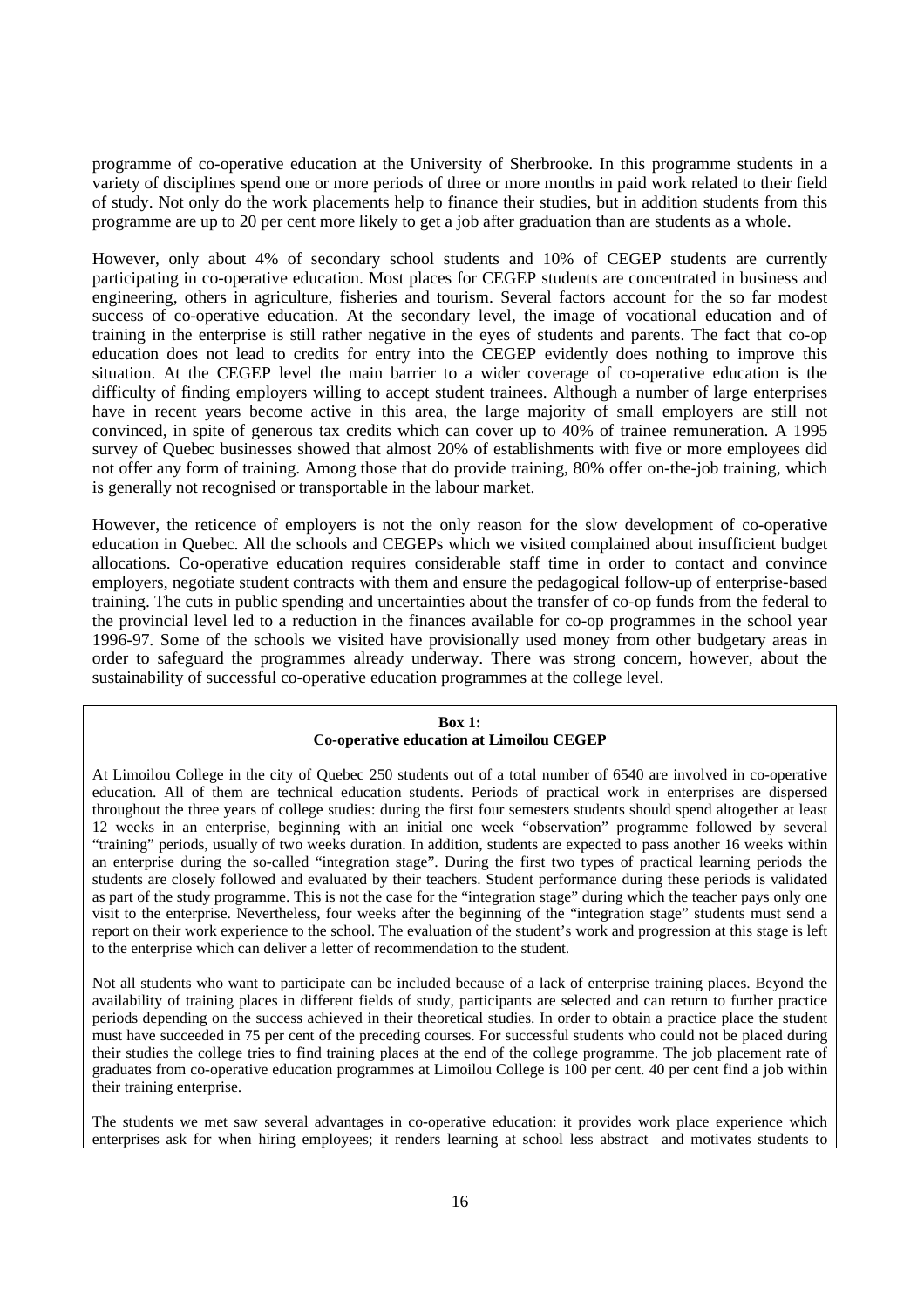succeed in their theoretical studies in order to be allowed to enter the next practice period; and students are remunerated. Salaries and working conditions are determined by the training enterprise alone. The enterprise receives a tax credit or subsidy of up to 40 per cent of the student's salary.

College representatives underlined the positive results of co-operative education in terms of effective learning, subsequent placement and teacher contacts with enterprises. At the same time, they expressed concern about the lack of training places in enterprises and in particular about insufficient budgets for the organisation and follow-up of practical work periods. In Limoilou College three staff and two secretaries are occupied with student placement in enterprises, while the follow-up of students is assumed by the teaching staff. Like other institutions, Limoilou College is obliged to use resources from other budget items to finance the placement service.

## *Youth apprenticeship*

Efforts by certain trade bodies and the Employment Ministry<sup>51</sup> to introduce youth apprenticeship as one possible pathway for secondary vocational students have so far not led to significant results. Less than 200 youth apprenticeships existed in Quebec at the time of our visit. Our impression was that in schools, at the enterprise level, and in local employment centres all the key actors -- apart perhaps from the representatives of a small number of trades such as construction and automotive repair -- perceived the introduction of youth apprenticeship as an unnecessary and potentially harmful competition with cooperative education. These same actors see co-operative education as responding better to the conditions of education and youth training in Quebec.

# *Information, guidance and counselling*

Information, guidance and counselling will play an increasingly important role in helping young people to make effective career choices in view of changing labour demand and the increased diversity of education and training pathways. Quebec is often cited as one of the most advanced Canadian provinces in this respect, because it provides career counsellors with specific university level preparation for their tasks. However, the review team heard strong concerns about recent cuts in school budgets for educational counselling and guidance. It was also told that while counsellors are well prepared for educational and psychological counselling of young people they are not sufficiently aware of developments in the labour market. A repeated complaint was that both teachers and counsellors tend to reinforce the overwhelming dominance of general education at the secondary stage. While this may be so, we do not think that counselling is the major cause of students' preference for general education at the secondary level. Vocational diplomas are not accepted by CEGEPs for college entry; vocational programmes are designed mainly for at risk youth; and schools and employers have so far been unable to develop attractive cooperative education programmes at the high school level. These seem to be the more fundamental reasons for the lack of success of vocational education so far.

The main problems in the educational domain in Quebec, which will be discussed at greater length in Section 5 below, relate to:

- − A lack of diversification in secondary education;
- − An insufficient number of young people obtaining technician level qualifications for the labour market;
- − High initial drop out rates both in secondary education and in technical CEGEP programmes; and

<sup>51.</sup> Has since changed. There are now a Ministry of Labour and a Ministry of Social Solidarity.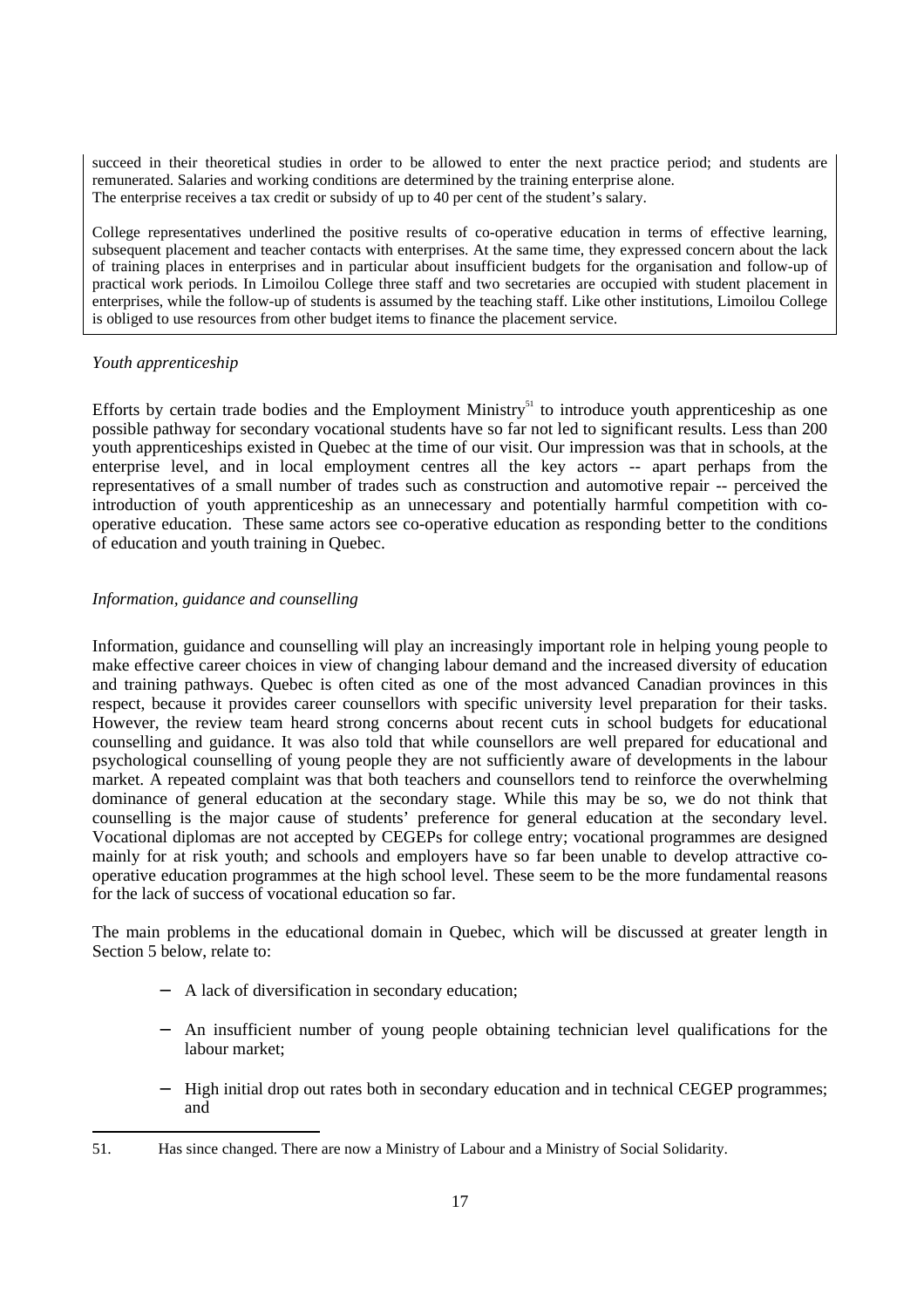− Weaknesses in the provision of counselling and guidance to young people while they are still at school.

## *Youth employment and unemployment in Quebec*

Overall, the employment and unemployment situation of young people in Quebec is quite similar to that in Canada as a whole: young people are exposed to unemployment to a considerably larger extent than adults. In 1997 the youth unemployment rate was 20%, higher than the Canadian average (17%). The gap between early school leavers and graduates is increasing. In 1995 the unemployment rate of early school leavers was 17%, compared to 6% for university graduates. Young people are particularly affected by employers' increasing reliance on casual or contract staff. Many young people are therefore excluded from full-time permanent jobs. Multiple part-time jobs, on the contrary, are not uncommon among young people. On the other hand, in Quebec as in other parts of Canada, young people stay unemployed for much shorter periods than do older members of the labour force.

Among graduates of pre-university college programmes who obtained their diploma in 1994-95 and were working in 1996, 53% had a full-time job. This percentage has been declining since the late 1980s. On the contrary, the employment situation of vocational and technical education graduates has improved since 1994 and is considerably better. Among 1994-95 graduates working in 1996 more than 75% had a full-time job. However, many graduates have jobs for which they were not trained, usually at a lower level of qualification than the one for which they were trained.

### *Recent policy responses in Quebec*

In the mid-1990s, the "Estates General on Education" (*Etats généraux sur l'éducation*) provided the opportunity for a very extensive consultation with all individuals concerned in education policy and the population. This huge stock taking exercise led to the formulation of priority objectives for education and to wide-ranging reforms of the education system, which are currently underway. At the same time, the transfer of responsibilities for labour market policies to the provincial level has necessitated a re-definition and the re-distribution of responsibilities for training and employment within Quebec. Each of these reforms, separately as well as in their interaction, will affect young people's transition from initial education to employment in the years to come.

### *Educational reform*

Following the Estates General on Education, a ministerial Plan of Action defined seven "lines of action", including three of particular relevance for young peoples' transition from initial education to working life. These were:

- − Intensifying the reform of vocational and technical education;
- − Consolidating and rationalising post-secondary education; and
- Providing better access to continuing education.

The main objectives are higher participation and completion rates in technical education at the CEGEP level and a significant increase in participation in vocational education programmes at the secondary level.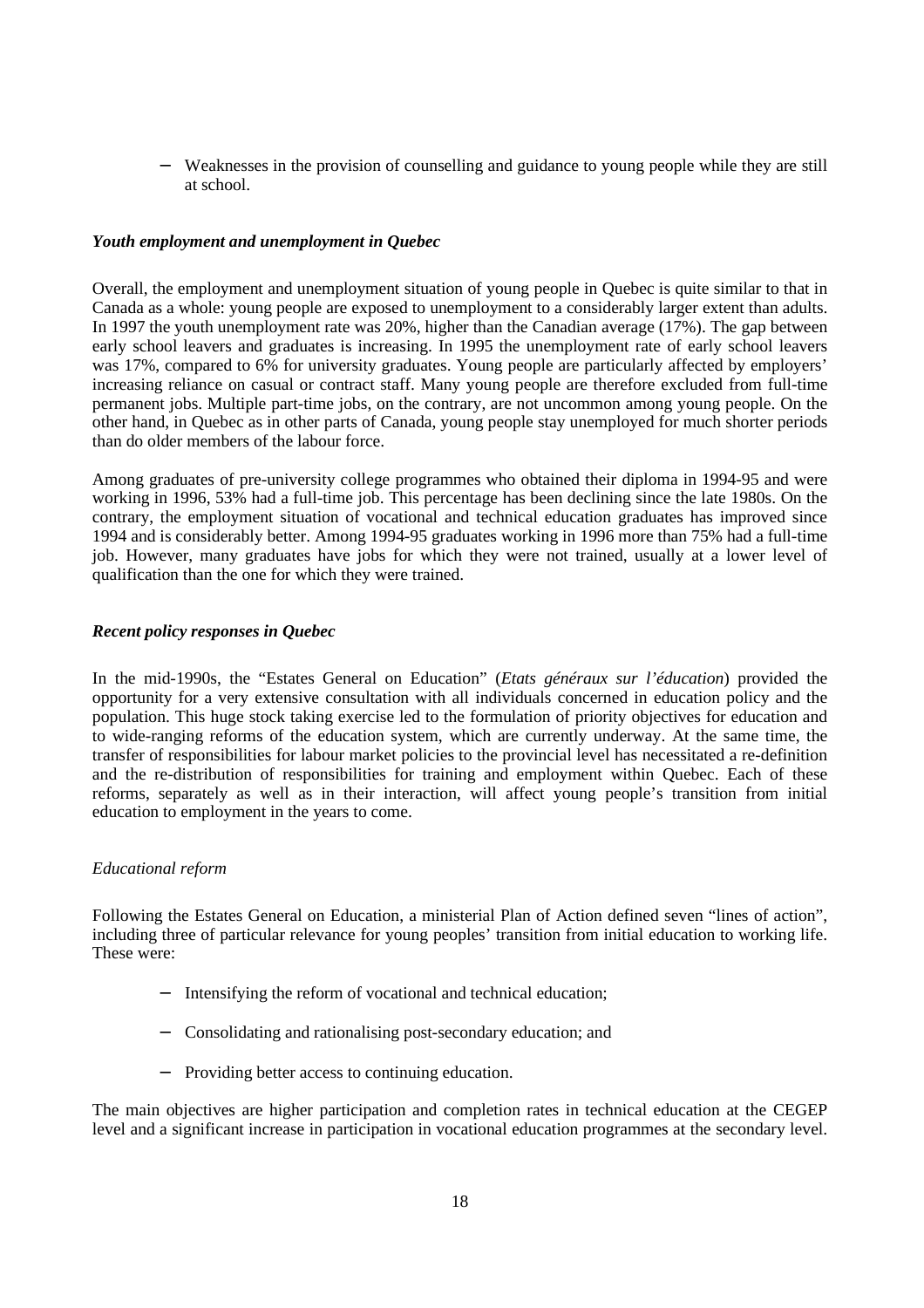A related goal is to improve access to continuing education and to provide services responding more effectively to the diversity of adults' needs. Among the means envisaged to achieve these objectives are:

- − The diversification of vocational education in high schools;
- − The reinforced development of alternating learning in schools and enterprises at the secondary and post-secondary levels;
- − The active involvement of industry in curriculum design in co-operation with schools; and
- − Greater school autonomy, allowing for effective co-operation and responsiveness to labour market opportunities at local and regional levels.

The creation of integrated training centres providing secondary and post-secondary vocational and technical education within the same establishment aims at improving the linkages and continuity between secondary and post-secondary education.

## *Reforms in the employment sector*

On the employment side, wide-ranging reforms are currently being implemented following the transfer of active labour market programmes from the federal government to the province. The reforms relate both to decision-making structures and to the content of employment programmes. Four main lines of action are envisaged:

- − The reduction and reorganisation of programmes in order to improve transparency, efficiency and coherence of the so far highly dispersed efforts;
- The strengthening of regional management and financing of programmes combined with increased responsibilities for regional and local actors;
- − The integration of the employment service (*Emploi-Quebec*) into the Ministry for Employment and Solidarity<sup>52</sup> together with a decentralisation of employment services from the provincial to the regional level; and
- The development of consultation as the dominant mode of decision making. It is envisaged that at the provincial level the *Commission des partenaires du marché du travail* will define overall needs and objectives for Quebec, and these in turn are to be elaborated in greater detail and implemented regionally by the *Conseils régionaux des partenaires du marché du travail*.

As all these reforms are in the process of being implemented in Quebec it is too early to judge their effectiveness. The review team did, however, get the impression that an overlap of responsibilities and competition between different decision-making and advisory bodies at the central, regional and local level and within industry sectors could occur. At the time of the visit the situation was fluid. The overall impression was that of a very dynamic and perhaps somewhat "disorderly" mobilisation of actors at central, regional, local and industry level whose roles, responsibilities and relationship one to another had not yet been clearly defined (see Section 5 below).

<sup>52.</sup> This service is now part of the Ministry of Social Solidarity.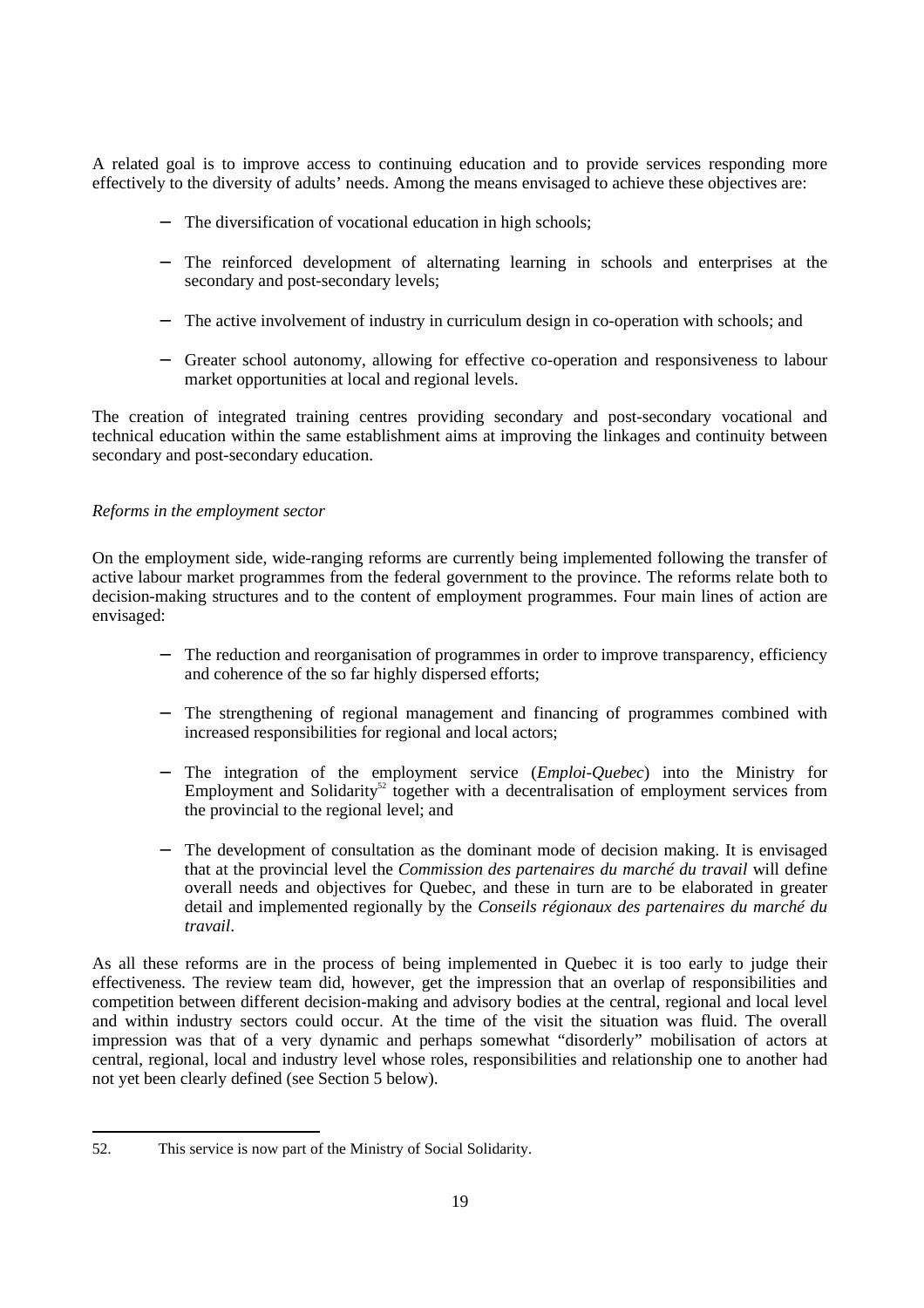#### *Labour market measures affecting young people's transition*

Three sorts of employment programmes for young people and adults can be distinguished in Quebec: measures aimed at individuals; measures designed at the level of the enterprise (job protection and job creation); and sectoral, regional and local level employment measures. When the OECD experts visited Canada, more than three quarters of the Ministry for Employment and Solidarity's expenditure on employment measures were concentrated on the first type of measures -- those aimed at individuals - whose objectives explicitly included the support for individual pathways in transition.

At the time of the review visit labour market measures available to young people were numerous, difficult to understand by young people themselves, and their relationship to one another was not always clearly articulated. Almost all of these programmes are addressed at young welfare recipients. They include: information, guidance and counselling; the development of young people's employability through complementary training or job experience; and the recent launching of the youth apprenticeship system. By far the largest number of young people served are those receiving information, guidance and counselling.

Despite their diversity and their aim to meet individual needs, many young people drop out of employability improvement measures, especially those enrolled in work experience programmes. Nevertheless, such programmes seem to be relatively effective for young people with strong personal handicaps, for young women who are long-term unemployed, and for young migrants. The overall effect of these measures seems to lie less in helping young people to obtain stable employment than in limiting, at least temporarily, the risks of marginalisation.

In order to respond more effectively to the needs of young people aged 16 to 35 who are not on welfare, in 1995 Quebec created the *Carrefours Jeunesses-Emploi*. These centers aim to mobilise local and regional actors in favour of youth employment and to offer labour market oriented information and guidance services to all young people, including drop-outs as well as successful students. In 1997, 50 such *Carrefours* existed across the Quebec territory. Their success has encouraged the decision makers to speed up their development. 20 additional centers were to be created in the near future. In the 1998 budget credits voted for the *Carrefours Jeunesses-Emploi* had risen by 28% compared to the previous budget and the number of *carrefours* was scheduled to reach 88 in 1998. In 1999, there are 92 *carrefours* and 59 contact agencies.

#### *Concluding remarks concerning transition policies and arrangements in Quebec*

As is the case elsewhere in Canada, consideration of Quebec's education system and of the ways in which participation and educational attainment have evolved suggest that a lack of diversification in secondary education is at the root of relatively high initial non-completion rates. While Quebec has a well organised system of technical education at the CEGEP level, it has so far not been able to establish vocational secondary pathways which provide access to post-secondary education. The revival of vocational secondary education, including efforts to develop co-operative education at the secondary level, have so far suffered from a vicious circle. Vocational programmes, including co-operative education in secondary schools, are designed mainly to encourage weaker students to finish secondary school and to obtain a recognised vocational certificate, albeit at a relatively low level of qualification. By the same token, more competent students who might be interested in vocational education as a preparation for technical studies at the college level are discouraged from choosing vocational programmes. Consequently CEGEPs continue to select their candidates exclusively among general education graduates. At the tertiary level Quebec has made particularly impressive efforts in developing the technical CEGEP programmes and in increasing participation in such programmes. However, as indicated before, almost half of those who left such programmes in 1995-96 left without the college diploma (*Diplôme d'études collégiales*, or DEC). We therefore fully support the Ministry of Education's guiding principle for the reforms currently under way which is to move "from access to success" for young people in post-secondary education.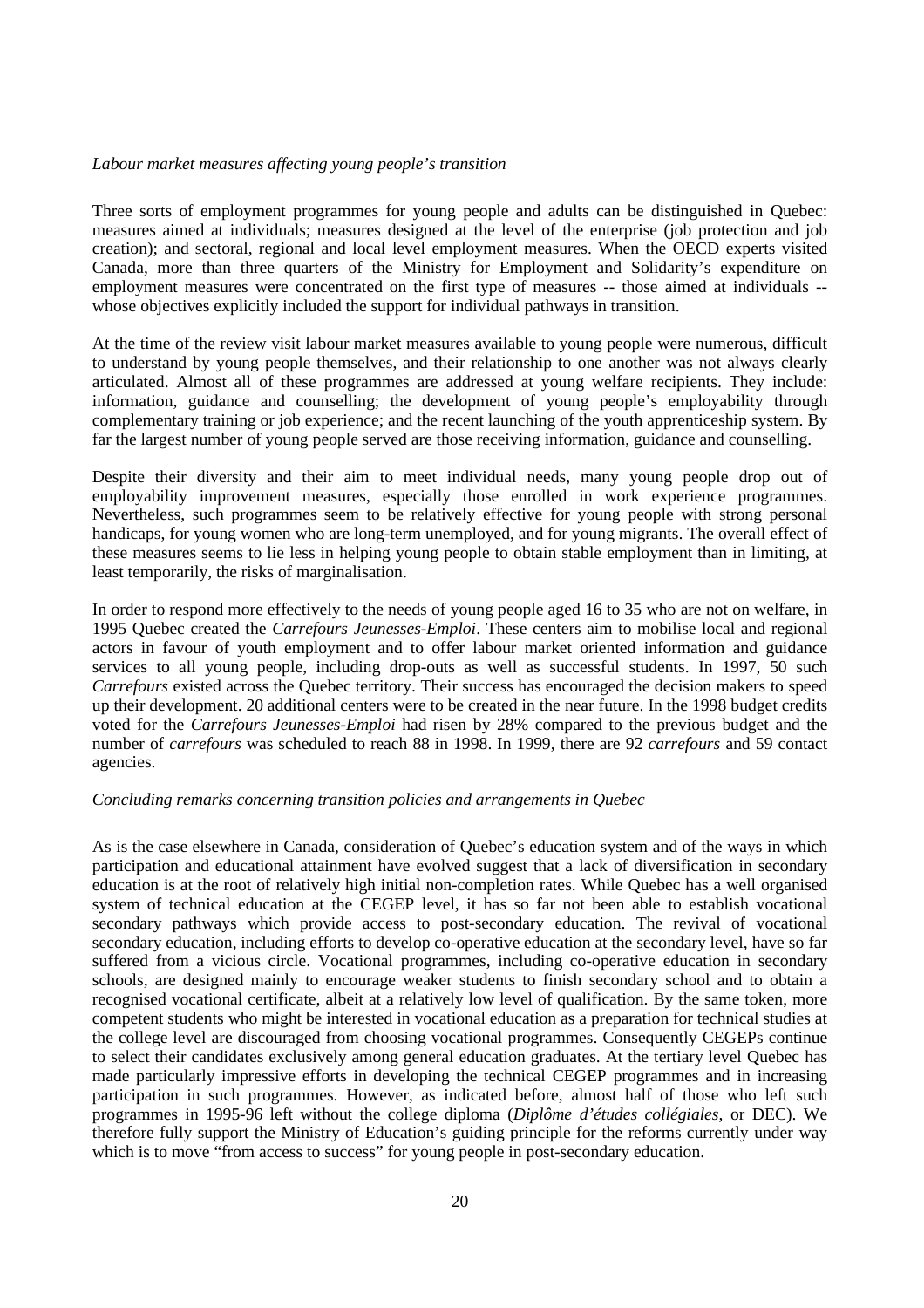There are a number of major issues that can be highlighted about reforms in the Quebec education system, as well as about labour market policies and frameworks. These include:

- The effectiveness and complementarity -- as far as labour market measures are concerned -of actions by the federal government and the provincial government;
- − The co-ordination and coherence of reforms undertaken by different ministries inside Quebec; and
- − Ambiguities, complexities and opaqueness in the decentralisation of responsibilities for decision making and consultation on public policies towards regional and sectoral bodies, and sometimes a lack of clarity about who is responsible for what.

The transfer of responsibility for active labour market policies from the federal to the provincial level has lead to a re-distribution of policy and administrative responsibilities, including responsibility for regionalisation and for the mobilisation of industry. Together with action for increased school autonomy and the wide-ranging educational reforms that followed the *Etats généraux de l'éducation*, it is clear that there are many parallel initiatives in operation simultaneously. The review team felt that several risks may be inherent in these changes. These include:

- − The possibility that lines of responsibility and financing arrangements could become dispersed;
- The likelihood of competition between labour market programmes launched by different bodies;
- − A lack of coherence between education and labour policies; and
- − Like elsewhere in Canada, a lack of sustainability of transition programmes for young people.

But while official structures may appear cumbersome, the reviewers were impressed by the degree of responsiveness to changing skill needs shown by the two vocational education and training centres visited in Victoriaville<sup>53</sup>. These centres are close to their local labour markets and show a willingness to act flexibly to accommodate changing skill needs that appeared to serve their students and community well. While increased flexibility of response raises issues of equity and coherence discussed below, it is reassuring to note that School Boards responsible for vocational training in Quebec appear to enjoy sufficient autonomy to react responsively to changing skill needs.

Taking into account these circumstances, the output of Quebec's education system in terms of participation in and completion of post-secondary and higher education can be judged as very positive. In addition, initial non-completers can and do find numerous possibilities to return to school or post-secondary institutions. Nevertheless, we agree with the conclusions of the report of the Estates General on Education and the Minister of Education that a greater diversification of secondary education pathways, and increased continuity between secondary vocational and post-secondary technical education are needed if the number and proportion of successful technical education students in the CEGEPs is to increase. To judge from recent experience in European countries (for example France and the Netherlands), more competent students can be attracted to vocational programmes if these programmes offer more demanding curricula and a greater degree of student selectivity. In order to keep the doors open for reorientation and further study, opportunities for horizontal two-way moves between general and vocational education need to be provided, together with continuous pathways across different educational stages.

<sup>53.</sup> Centre de formation professionnelle Vision 20/20; Ecole québécoise du meuble et du bois ouvré.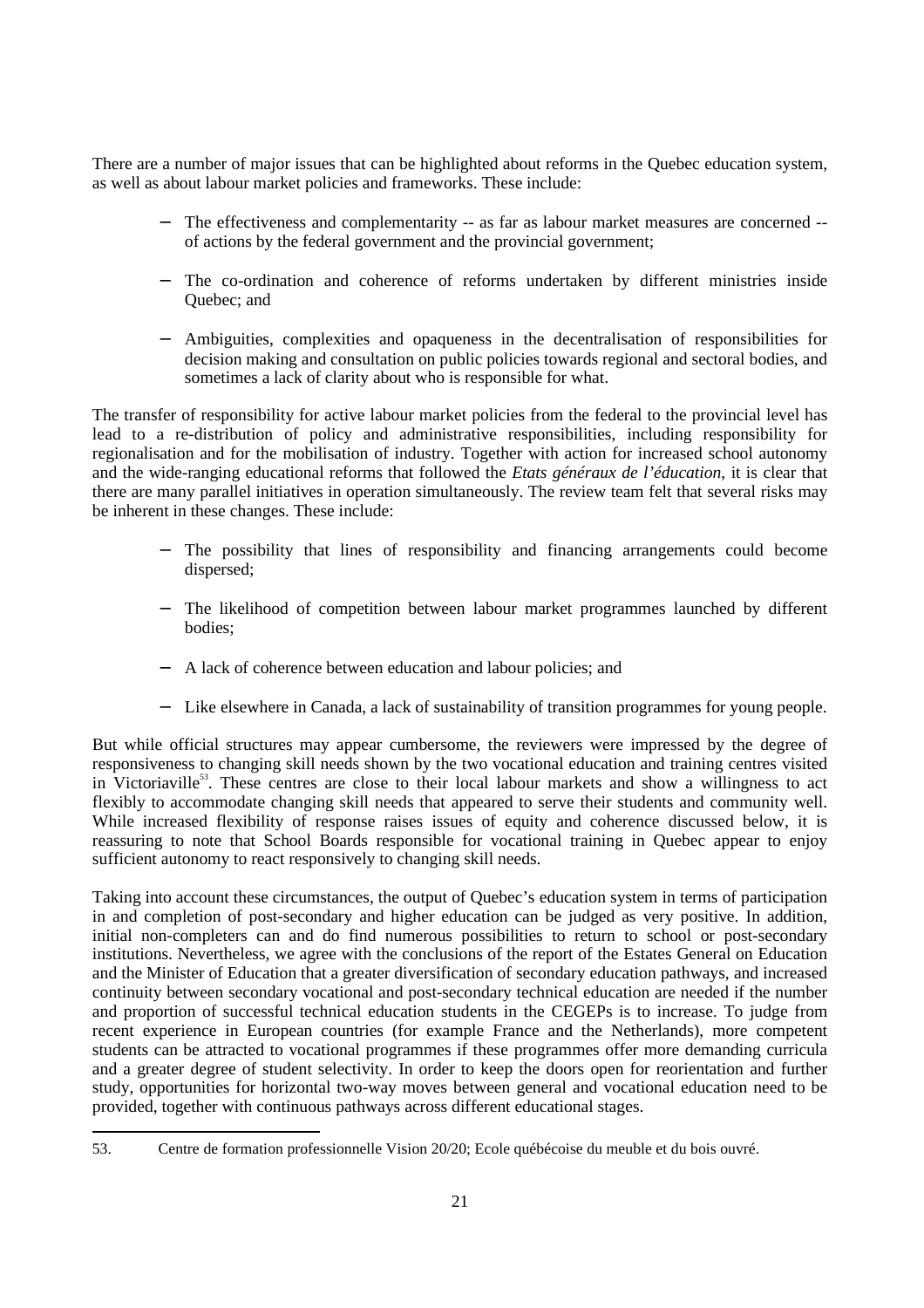## **4. NOVA SCOTIA: A LARGE SCALE FEDERAL-PROVINCIAL PILOT PROJECT**

Youth transition problems in Nova Scotia parallel those in the rest of Canada, as identified in Section 2, but they are somewhat more poignant. To see why and in what dimensions the problems are more accentuated it is useful to note briefly some of Nova Scotia's economic and educational context and trends, in comparison with the overall Canadian picture.

## *The economic and demographic context*

Nova Scotia is a small province with a population of around three-quarters of a million, which is 3.1% of the Canadian population. French-speaking Acadians make up between 3% and 4% of the population, while African-Canadians number about  $2\%$  and MiMak account for around 1%.

The overall age profile is similar to that in Canada as a whole. The 5-14 year-old population shrank between 1981 and 1991, while the population aged 15-24 grew by over 2% per year<sup>54</sup>. By the 1991 census, the size of the under 24 year-old population as a whole had stabilised. The school age population will continue to shrink as a percentage of the total population, a trend that is consistent across the country. Total growth in the 4-24 year-old age group over the 1991-2001 period is projected to be around 10.6%<sup>55</sup>. The demand for elementary, secondary and post-secondary education will stabilise between 1996 and 2001. One element of the demographic picture that is of particular relevance to youth transition is the migration of the young to other provinces. While many migrants return, there still is a net migration.

Several features of Nova Scotia's economy differentiate it from the rest of Canada. In common with trends elsewhere, the service sector is expanding as manufacturing's share of employment declines. However Nova Scotia has suffered more severe adjustment pains over the last three decades than other areas of Canada. This is the result of fishery, its main industry, experiencing a particularly steep decline since the 1960s. This has had a pronounced impact on its economy, the education and training system, and the way of life more generally. Some regions, such as Cape Breton, have suffered particularly heavily as resourcebased industries have declined. Community, business and personal services now form the largest employment sector. Public administration is the next largest employer, followed by retail trade and manufacturing. Nova Scotia is rapidly becoming a leader in information technology, with 100 companies and 6 000 people employed in computer hardware and software production, marine communication, geomatics and telecommunications.

## *The labour market*

The seasonalilty of the economy, and the consequent reliance on the employment insurance system, is also more pronounced in Nova Scotia than elsewhere in Canada. Superimposed over the seasonal economic variations is the longer term trend of unemployment. During the 1980s employment growth was relatively robust and the unemployment rate fell below 10%<sup>56</sup>. The 1990-93 recession caused a substantial increase in the unemployment rate, which climbed to a high of 15%. The rate has fallen since then and was 13% in

<sup>54.</sup> Education Indicators in Canada, p. 29.

<sup>55.</sup> Ed. Indicators, Chart 4.2a, p. 31.

<sup>56.</sup> Background Report.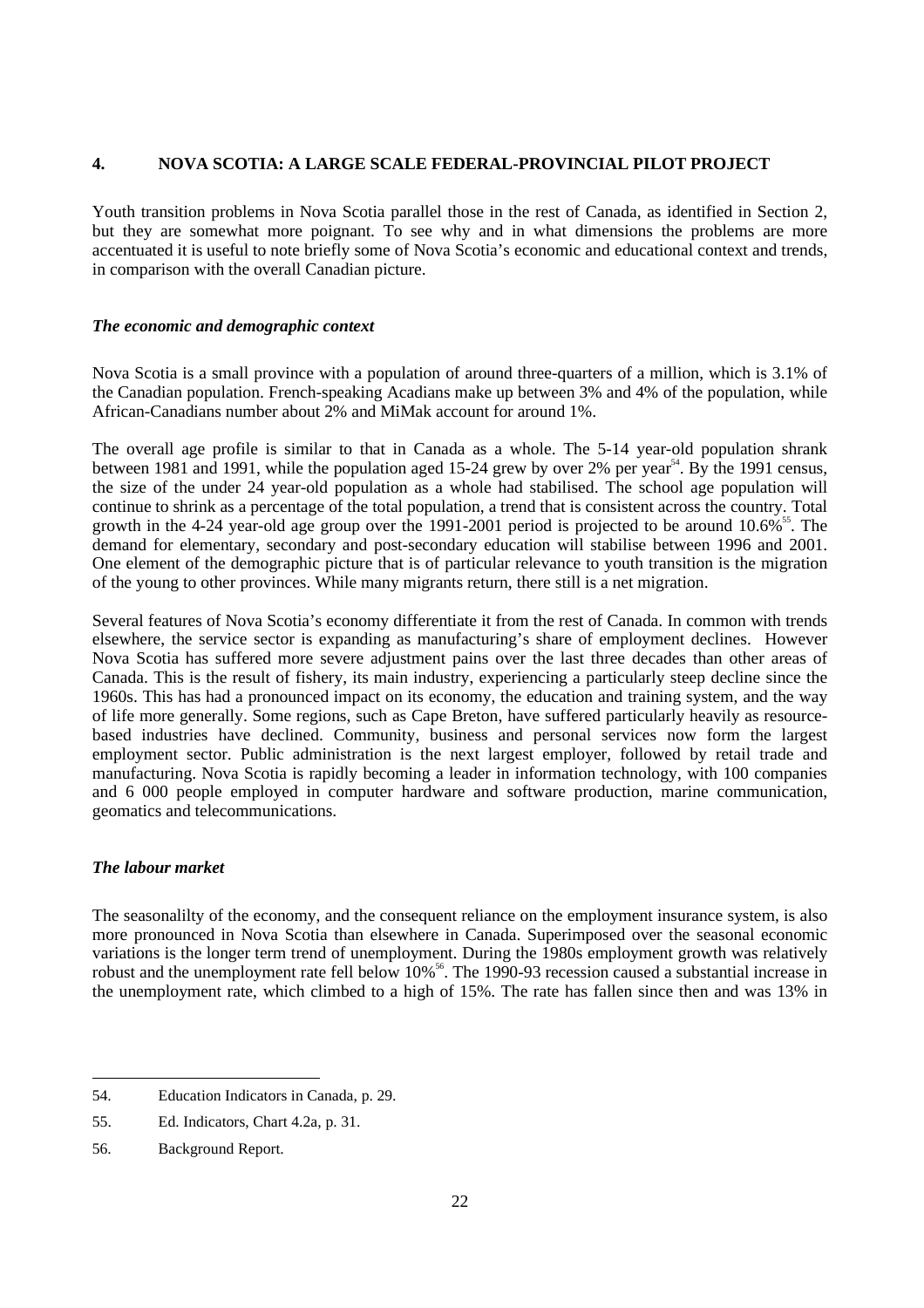1997, higher than the national average. The projection for 2001 is close to  $14\%$ <sup>57</sup>. The labour force participation rate in Nova Scotia, at 60%, is below the national average.

Employment growth up to 2001 is projected to create around 2 500 jobs per year. Total job annual openings, including those arising from attrition, number around 10 300. By far the largest increase in jobs is projected to occur in sales and services (3 300 per year), a distant second being business and management occupations. Occupations in fishing, forestry and mining, once the mainstay of the economy, are projected to create less than 250 jobs per year, and lie at the very bottom.

Between 1985 and 1990, the rate of employment growth in Nova Scotia, at 12.5%, was slightly above the Canadian average<sup>58</sup>, but the severe impact of the 1990-93 recession led to employment actually declining by two per cent. Over the 1995-2001 period, employment growth is likely to be a paltry 4%, compared with the 11% expansion foreseen in Canada as a whole. The expected overall unemployment rate in year 2001 is 14%.

As in other parts of Canada, the labour market is continually changing. Part-time employment has risen from 11% to 19% of total employment in Nova Scotia since  $1976^{\circ}$ . Nearly half of part-time workers worked part-time because they could not find full-time jobs. More than four in ten part-time workers were between 15 and 24 years of age. Self-employment too is expanding, and in 1994 some 14% of Nova Scotian workers were self employed. Approximately one-third of all entrepreneurs were women. In 1993, approximately 31% of the employed were in firms with less than 50 workers, and some 49% were employed in firms which had more than 500 employees.

As in other provinces of Canada, and indeed elsewhere in the OECD, unemployment rates are closely tied to the level of educational attainment. University degree holders have a 5% unemployment rate compared with unemployment rates of around 18% for those with educational attainment less than Grade  $12^{60}$ . Job losses during the 1990-93 recession provide a telling illustration of the link: high school drop-outs experienced the most severe decline in employment (in excess of 20%) while employment of those with university degree actually expanded by 12%. Earnings differentials are similarly large: the average annual income of persons with a completed university degree is close to \$35 000 compared with \$15 000 for those have not completed high school<sup>61</sup>.

Youth unemployment in Nova Scotia , as in other parts of Canada, is higher than the adult rate. However, the differential between the two is greater than for the Canadian average. The unemployment rate for young adults (20-24 year olds) is very volatile, and is above the rate for the 15-19 year olds in cyclical downturns but below it in other times. The duration of youth unemployment is typically shorter than for adults, with the inflows and outflows being much larger.

Unemployment rates vary significantly across Nova Scotia's regions. Regional differentials in the unemployment rate can be as large as 10 percentage points. For example in December 1995, the unemployment rate in Cape Breton area was 17% while it was and 7% in the Halifax area<sup>62</sup>. The differential can be even wider in the case of youth unemployment. In the Cape Breton region youth unemployment rates were often reported to be close to 50%.

60. Career Options, p. 8.

<sup>57.</sup> Career Options, p.5.

<sup>58.</sup> Career Options, p.5.

<sup>59.</sup> Career Options, p.12.

<sup>61.</sup> Career Options, p.10.

<sup>62.</sup> Career Options, p.4.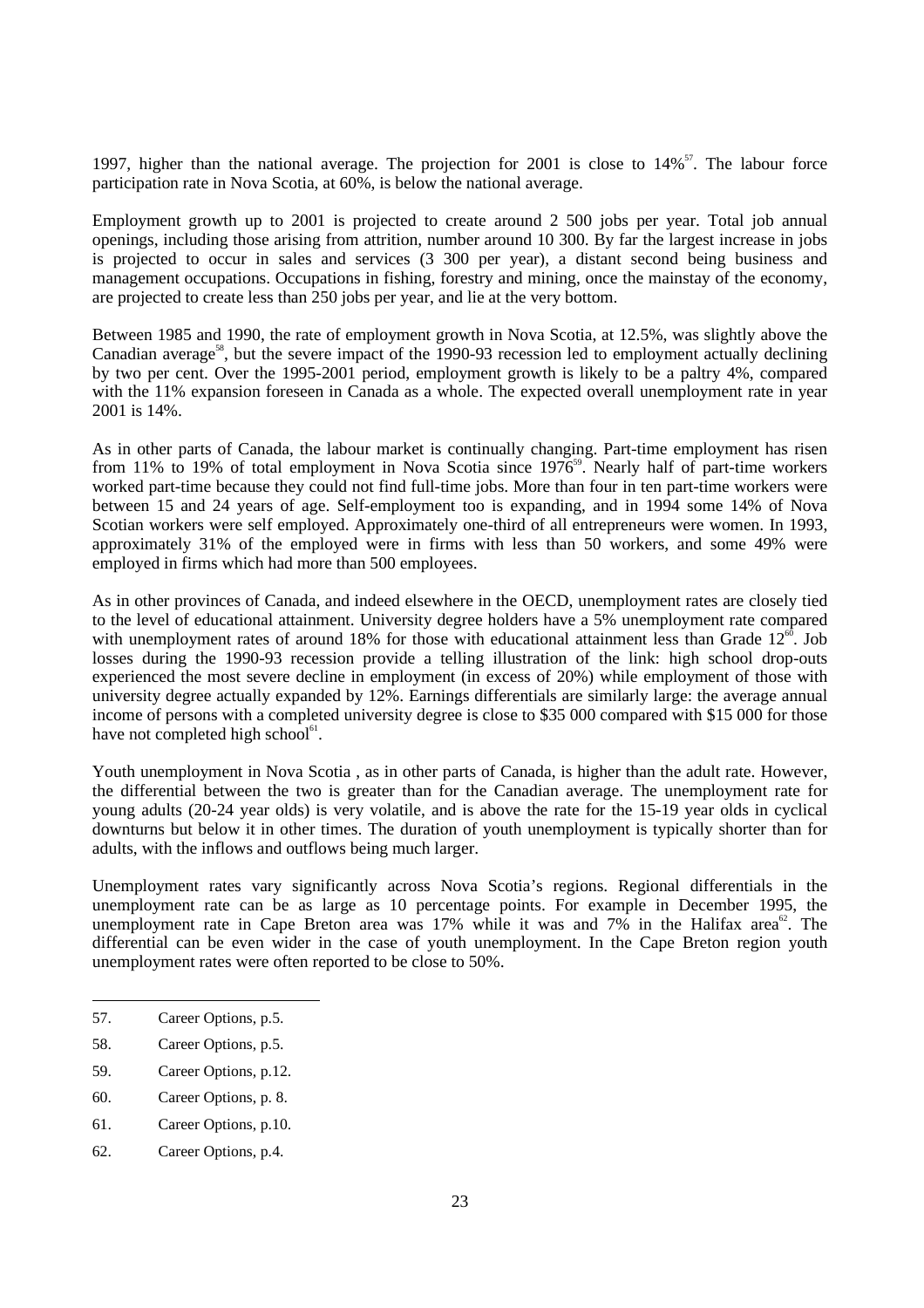## *The structure of educational provision*

As in other provinces, public schools in Nova Scotia are operated by elected school boards, and are funded by the province and municipalities. The province establishes the program of studies and general guidelines for some areas of operation. The boards are responsible for hiring and supervision of staff, the delivery of educational programmes and services, budgeting and the general management of resources.

The normal starting age of elementary education in Nova Scotia is six. Grades 1 to 6 constitute elementary education, which is followed by three years of Junior High and three years of Senior High. Altogether twelve years of schooling are offered through Nova Scotia's 385 elementary schools, and 146 secondary schools. This pattern differs from Quebec where the standard pattern is eleven years but Quebec, like Ontario, has two years of pre-elementary education. Nova Scotia has one year of pre-elementary education.

After completing secondary schooling, students may go to a college or a university, if they qualify. Colleges consist of vocational or technical institutes, community colleges, and institutes of technology. Nova Scotia's college system offers programmes of continuing education as well as programmes for developing skills for careers in business, applied arts, technology, social services, and some health sciences. They award diplomas and certificates but no degrees. Programmes leading to degrees are offered through 12 universities and degree-granting institutions.

Judging from the distribution of graduates from the tertiary education system, the structure of qualifications in Nova Scotia is significantly different from the Canadian average. The proportion of graduates from colleges in Nova Scotia (7%) is significantly below the Canadian average (24%), while for trade and vocational educational institutions it is much higher (37% versus 22%). University graduates make up somewhat similar percentages (57% in Nova Scotia compared to 54% for Canada)<sup>63</sup>.

The educational attainment of the Nova Scotian population has improved rapidly over the previous three decades, but continues to trail the Canadian average slightly. The rapid progress in recent years can be measured in terms of the 20-34 year-old age cohort. Between 1981 and 1991, Nova Scotia recorded the largest increase in education levels in Canada, raising the percentage of population who have completed post-secondary education or attended a post-secondary institution from 59% to 72% (the Canadian average is 73%. Although the percentage of 20-34 year-olds who attended a post-secondary education institution is 60%, which is higher than the Canadian average (57%), the percentage without a secondary school diploma is higher in Nova Scotia  $(43\%)$ <sup>64</sup>. The discrepancy is explained by the non-graduation rate from post-secondary institutions.

## *Recent policy initiatives*

Youth transition problems began receiving wider attention in the aftermath of the 1990 recession. In January 1994, the Nova Scotia Department of Education and Culture, in association with the Innovations Program of Human Resources Development Canada (HRDC) launched the *Nova Scotia School-to-Work Transition (NSSWT)* project. The project is a pilot to test six different interventions in preparation for introducing new school-to-work transition programmes. In parallel, Nova Scotia's school system has been restructured, reducing the 22 school boards to seven, one of which is for the Acadian population, responsible for francophone education throughout the province. School advisory councils have been piloted in the province, and legislation has been passed to encourage the establishment of school councils. These will have representation from students, teachers, support staff and the community, with the school

<sup>63.</sup> Table A.2 The Class of 90, A Compendium of Findings, HARD, p.71.

<sup>64.</sup> Education Indicators, Table 4.4b, p. 35.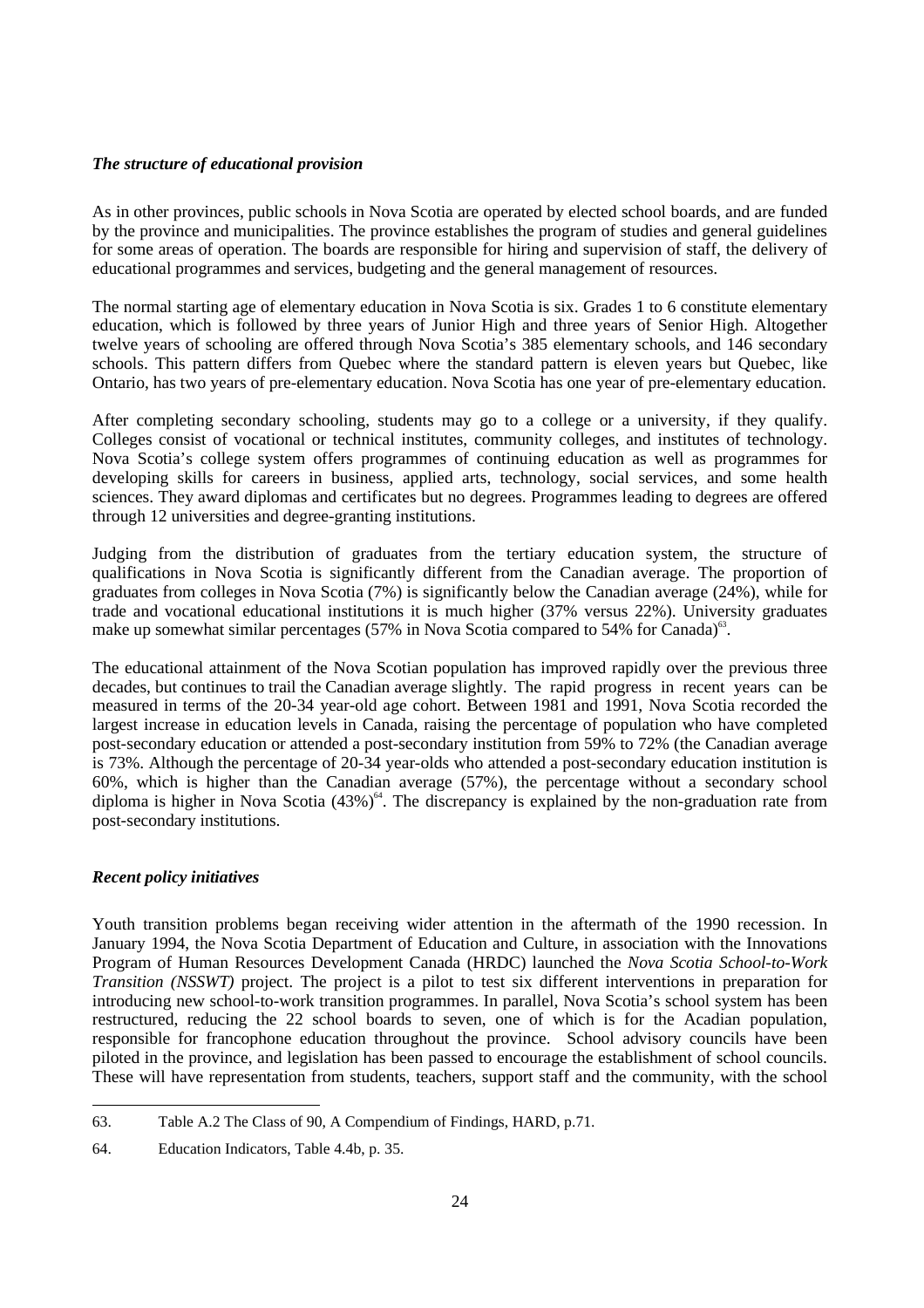principal as a member. New educational legislation has been adopted following two years of consultations on restructuring the system.

New types of expanded offerings are intended to enhance more traditional academic programme offerings in schools.

- − *Co-operative Education* refers to community-based experiential learning, undertaken by a senior high school student, which is taken in conjunction with a high school course and which integrates community-based experiences with in-school instruction in a provincial or locally developed and approved course.
- − *School-to-Work Transition*, open to senior high school students, is in-school instruction, combined with a community-based experience.
- − *Work experience,* open to a junior or senior high student, is community-based experiential learning, typically of 10-50 hours, integrated with an approved course taught in school.
- − *Job Shadowing,* typically a one-day experience, aims to familiarise junior or senior high (and other students who could benefit from the programme) students with the workplace.

## **The NSSWT Project**

The NSSWT represents a large federal-provincial research project to evaluate six different interventions. It combines a minimum of 20 hours of classroom instruction (the in-school component ) with a minimum of 140 hours of work experience. The NSSWT programme, leading to a Nova Scotia High School Completion Certificate, is open to students enrolled in Grade 11 and who are 16 years of age at the time of work placement. The programme targets students with average to above-average academic performance (without excluding at-risk students) and those who are judged to be mature enough to accept a heavier workload and higher level of responsibility. A training plan was individually tailored to each student's work placement. The research design entails a comparison of the experience of the students in the programme (experimental groups) against a comparison or control group. It tracked pairs of two cohorts of experimental and control or comparison groups through 1995 to 1998, assessing various intermediary and final outcome parameters and employability skills at the beginning and the end of the programme.

The NSSWT project was the highlight of the review team's visit to Nova Scotia, to the point of relative neglect of other programmes and issues. The review team was impressed by the scope and the aims of the project. It is an excellent example of co-operation between the federal and provincial levels of government. The approach to develop transition policy through carefully designed experimental/quasi-experimental pilot research is a testimony both to the importance attached to the transition issue and to the desire to base policy on as sound information as can be obtained.

The team was also impressed by the dedication of the team that was implementing the project, both in Halifax and at the sites visited. The dedication of project co-ordinators was particularly visible and they clearly had established excellent working relationship with the students participating in the programme. Students themselves by and large appeared to enjoy the experience, were well-motivated but realistic in their expectations from the programme. The parents and employers we spoke to were very supportive, often enthusiastic. One side effect of the project may be that it can serve as a catalyst for generating greater awareness of and interest in transition issues among employers. The dominant impression remained, however, that much depended on the dedication of the project co-ordinators.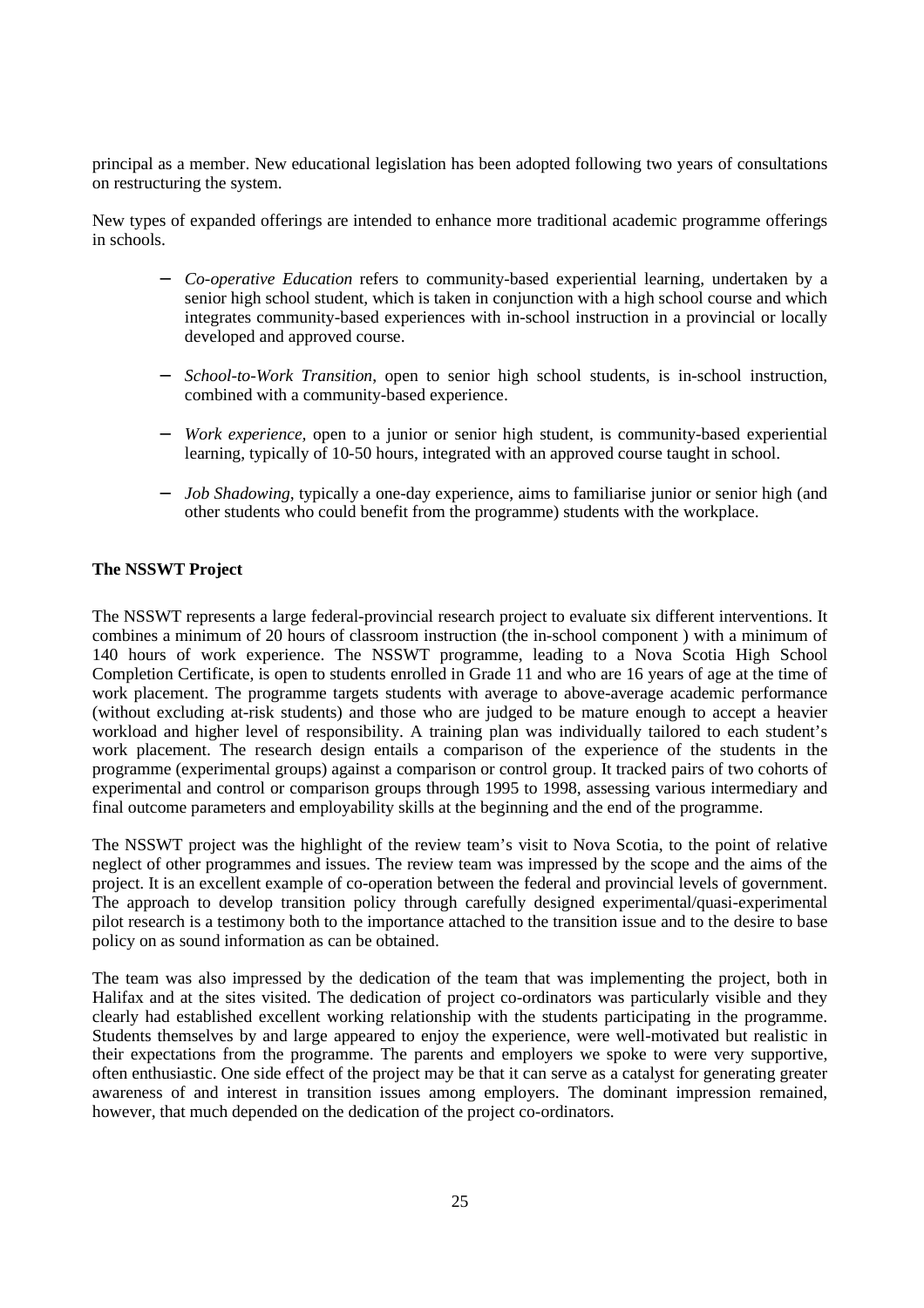In general, the review team supports the thinking that motivated the NSSWT project. However, there are some caveats to be kept in mind. First, while meeting the needs of average to above-average students is important, the project does not cater to the students most at risk. In fact, since most early school leaving occurs at Grade 10, this issue is not addressed. The programme was clearly built on top of existing curricular requirements and requested greater motivation and levels of responsibility than would be associated with the typical school leaver. Second, the project was not designed to test alternative mixes of academic and experiential learning, a key issue which is of such critical importance in generating and sustaining motivation for learning among the young. Finally, one difficulty with demonstration projects is their inability to guarantee that their results can be replicated when the tested programmes are applied on a wider scale. For example, while a small number of job placements can be found through persistent efforts of project co-ordinators, it is uncertain whether they can be equally successful when the programme is extended beyond a small sample of students, especially in depressed economic regions.

### *Concluding remarks concerning Nova Scotia's transition policies and projects*

In broad outlines, youth transition problems in Nova Scotia appear to be similar to the rest of Canada. The transition process is becoming longer, more diversified and more complex. Youth unemployment is persistently higher than the adult rate, usually about double; youth earnings have taken a further dip in real and relative terms. Vocational education is under-emphasised, as in other provinces. Educational preparation in schools is heavily oriented towards university-bound students. Employer involvement in educational and skill development programmes is traditionally weak in Canada and Nova Scotia is no exception.

Transition problems may be more serious in Nova Scotia than elsewhere in Canada for a number of reasons. *The first* is the province's relatively weak economic base and the sharp decline in its traditional resource-based industries. The relative differential between youth and adult unemployment rates and between the relative earnings of young people and adults are even greater for Nova Scotia than for Canada as a whole. *A second reason* lies in its regional dimension. The province is beset with serious regional variations in the unemployment situation. Faced with these unemployment problems, some young people have the possibility of migrating out of the province to better labour markets elsewhere in Canada. *A third reason* could relate to higher migration rates out of the province of qualified personnel. However, it should also be kept in mind that Nova Scotia has a large number of degree-granting institutions which attract many students from other provinces. When these students leave Nova Scotia after their studies they contribute to increasing the emigration flows of qualified youth.

The NSSWT project is a systematic attempt at developing policies to address transition problems. However the pilots may suffer from two limitations.

- They seem to address the needs of the average to the higher-than-average students. In most examples of the operation of the schemes we saw it seemed to cater to the more motivated and better-qualified students. The needs of students most at risk of early school leaving appeared not to be addressed.
- Second, the pilot schemes may be more successful because they are applied on the margin. Once the same pilots are extended more widely it is no longer certain that they will be as successful, unless a much wider effort in involving the employer community is made.

More generally, Nova Scotia will need to pay attention to developing more diversified education-to-work pathways, including attractive vocational pathways. The review team did not have the opportunity to assess whether this was being done on a systematic basis. The link between secondary schools and the community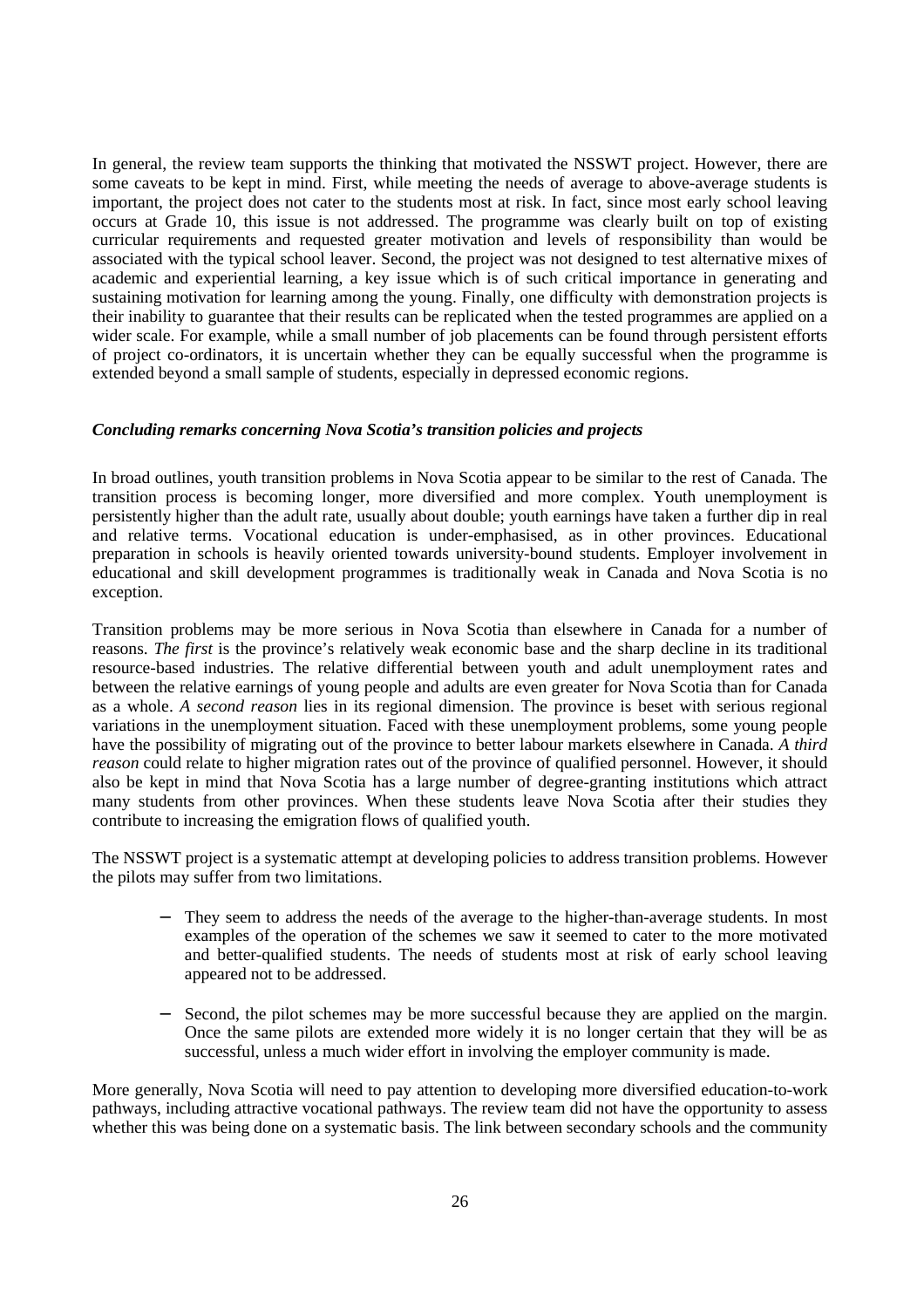colleges appears to be very weak and we did not hear any indication that serious efforts might be underway for improving the linkages.

## **5. MAJOR POLICY ISSUES AND CONCERNS**

In this Section we summarise what we perceive to be the main policy issues and concerns related to young people's transition from initial education to working life in Canada. While our arguments are illustrated by examples from Nova Scotia or Quebec we consider that they are of relevance to Canada more generally. Where appropriate, we offer proposals for possible future policy directions, and a summary of our main policy suggestions is provided in Section 6 below.

There is a high degree of consensus in Canada that transitions are today different from what they used to be. Transition processes have become more difficult for young people in general, including some who have college diplomas and university degrees. Greater persistence and initiative in searching for and keeping employment that corresponds to acquired levels of education and training would seem to be necessary at all levels of education. The review team would, therefore, wish to stress that innovative thinking and welltargeted -- and at times individualised -- action is required for all young people in order to prepare them to cope with the more complex transition process. In Canada, as in other OECD countries, particular concern is expressed with regard to the transition problems of young people with the lowest levels of education and, in particular, those who leave initial education without a high school diploma.

#### *Growing risks related to young people's transition into the labour market*

## *Difficulties of young graduates*

Different groups of young people adopt different strategies to cope with the transition from initial education to working life, depending in part upon their prior educational attainment. In Canada, the situation of young graduates who are unable to find suitable jobs is frequently more difficult than that of many of their European counterparts, since it is common for students to take out loans to finance their studies which are repayable after graduation.

The success rate of university graduates in finding employment varies considerably by subject area studied. Particular concern was expressed about general education graduates from high school and college who enter the labour market without recognised occupational qualifications. It may therefore be useful to reconsider the provision of counselling and guidance to potential students who may need better information about the employment prospects of the different fields of study at crucial choice points in their educational careers. We shall return to this issue below.

#### *Lasting disadvantages for the least-qualified*

The period from the mid 1980s onwards has seen an increase in inequality, as measured both by levels of real earnings and by unemployment rates for groups with different levels of educational achievement. This phenomenon has been noted in a number of countries, including Canada. Those young Canadians who graduate today from university continue to master the transition from school to work with considerably less difficulty than those with lower level achievements, and particularly the (approximately) 15% who leave initial education without a high school certificate. In Canada overall and in the two provinces visited during the review, unemployment in the group without a full secondary education is between two and three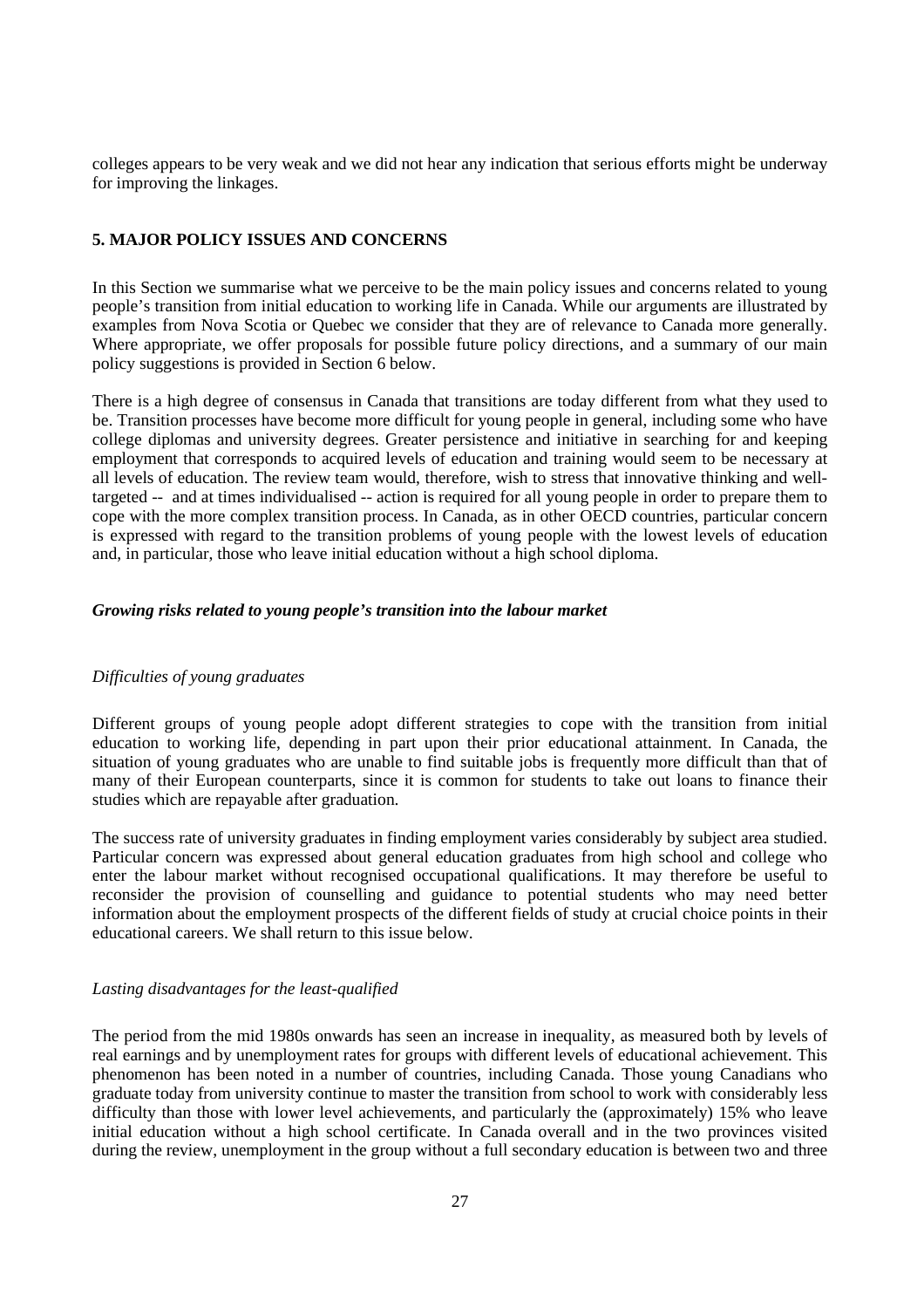times that of the group with a university degree. Despite, and perhaps also in part as a result of, changes in the supply of educated youth -- the proportion of those with less than a high school diploma is declining - the gap between the unemployment rates of the two groups is increasing. Among those most at risk of unemployment and social exclusion are young First Nations and other minority groups.

The situation of those with less than a high school certificate is characterised by more than just a high incidence of unemployment<sup>65</sup>. Their overall unemployment rate (15% for Canada as a whole) conceals a more complex picture of frequent entry and exit from the labour market, and of employment that is characterised by jobs of short duration for this most vulnerable group. This pattern has serious consequences for access to further education and training. In Canada, as in other OECD countries, those with the lowest levels of education are the least likely to pursue further education after leaving school. The School Leavers Follow-Up Survey shows that of those who leave high school without a certificate, less than a quarter follow courses of further education or training, compared to over three quarters of those with a high school diploma<sup>66</sup>. In Quebec while over 80% of those with a high school diploma follow at least one course of further education or training, less than one fifth of high school leavers have any further training. The transitions of the least educated are likely to be characterised by low-level jobs of short duration interspersed with periods of unemployment. In these circumstances they are likely to receive only the most rudimentary training on the job and are in danger of falling progressively behind others of their age group who are in jobs in which employer-financed training is available.

In Canada, as elsewhere, the difficulties for young people leaving school without a high school diploma are increasing. Policy makers should therefore concentrate in particular on policies and measures which prevent young people from early school leaving and which encourage them to obtain recognised occupational qualifications -- if possible at post-secondary level -- before entering the labour market. We shall discuss these issues further below in the sub-section on Education and training provision: Reducing/eliminating school failure.

## *Changing demands for skills and changing conditions of skill formation*

Rapidly changing labour markets, increased competitive pressures and rising customer expectations inevitably translate into new demands on schools, colleges and universities. These pressures also have consequences for the transition of young people to the labour market. Employers in Canada, and in particular small and medium-sized employers, do not have a tradition of providing structured training for new employees compared to many European countries or Japan. The costs of the inexperienced learner to firms are higher today than in the past and firms place higher value on the capacity to learn and adapt rapidly. Lack of relevant labour market experience, therefore, now appears to be a more severe handicap for young people than it was in the past. In addition, young people compete today with increasingly well qualified adults. Finally, the demand for skills is becoming more volatile. The so-called 'soft' skills (interpersonal, organisational and thinking skills) need to be made an integral part of occupational preparation of the young, and the knowledge and skills of teachers and trainers need to be updated or changed more frequently than in the past.

In both Quebec and Nova Scotia, young people look not only to their own province, but also to the wider Canadian labour market and, to a more limited extent to the labour market of the US, for employment. However, among young people from Quebec, those who do not master the English language may be disadvantaged. High school drop outs can and do leave Nova Scotia for work elsewhere in Canada while

<sup>65.</sup> Human Resources Development Canada *After High School: The first years* Statistics Canada 1996.

<sup>66.</sup> Frank, 1996.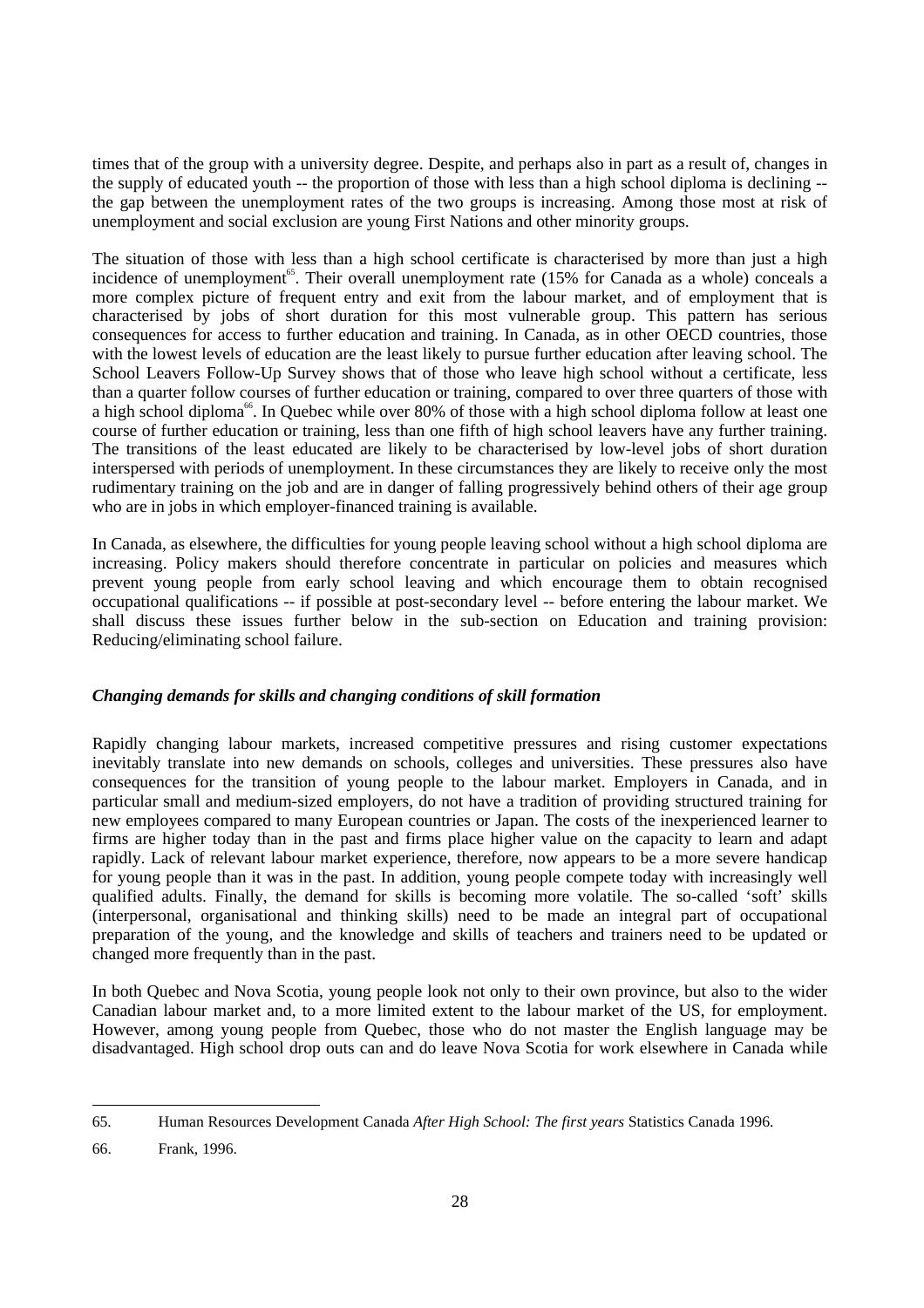this is more difficult for French speaking young people in Quebec. Those most likely to migrate from Quebec to work elsewhere in Canada are drawn principally from university graduates.

### *Traditional approach to skill formation in Canada*

For a supply of qualified employees, business in Canada has long depended upon the immigration of welltrained individuals and on students from publicly-provided vocational centres, community colleges and, of course, universities. On balance, business appears to have been well served by the system. The cost of training was met from public funds and by the trainee or student. Judging by wage levels and unemployment rates over time no serious and lasting skill shortages were encountered by business. Such a system inevitably rested on an assumption that employers' skill needs would be relatively stable over time and that changes could be predicted well in advance so as to allow new courses to be developed, approved and provided. This approach to skill supply is becoming less efficient in unstable and unpredictable labour markets.

There appears to be a tendency for business in Canada to take a fairly short-term view of skill needs and skill development, and this was the general attitude observed in Quebec and Nova Scotia. This view is unlikely to best serve the longer-term interests of the student and of the community. Employers may press for narrow training focused on immediate skill needs and they may abstain from input into curriculum design. Training provision may, therefore, become relatively unspecific and "general" in nature. This situation needs to be corrected to emphasise the students' lifetime skill and learning needs and the longerterm requirements of economic development. Both may be better served by providing well designed combinations of general and occupationally specific skills. The development of occupationally oriented programmes at the college level and the efforts deployed in Quebec to increase participation in technical studies in CEGEPs are moves in the right direction.

### *Employer involvement in initial education and training*

Except for apprenticeship training which is normally not on offer to young people without labour market experience, most vocational and technical education and labour market training in the provinces visited is provided in publicly-funded colleges or institutes or in private training organisations. There is little tradition in Canada of direct involvement of employers in the design and provision of initial education and training. Attempts to develop work experience placements for students as described above involve costly and labour-intensive processes. Nevertheless, some initiatives have been developed to improve this situation, such as the Sectoral Youth Internships, the National Education and Business Centre, and the Canadian Business Education Network.

The discussions that the review team held with local employers in Nova Scotia who had taken students on work placements suggested that employers are more or less passive participants in this process. Employer organisations did not appear to consider that relations with schools and colleges and the training of young people should form part of their agenda. When approached by schools and community organisations to participate in offering work experience to school and college students, some employers participate willingly. But the reviewers received the strong impression that, as a rule, such initiatives were taken by project co-ordinators, schools and community organisations and not by individual employers or employer organisations like, for example, Chambers of Commerce.

In Quebec, a structure of tripartite committees is in place to contribute to local and provincial plans for the development of training provision. However, at the level of individual schools and training centres, the search for work experience placements for students did not appear to be facilitated by the existence of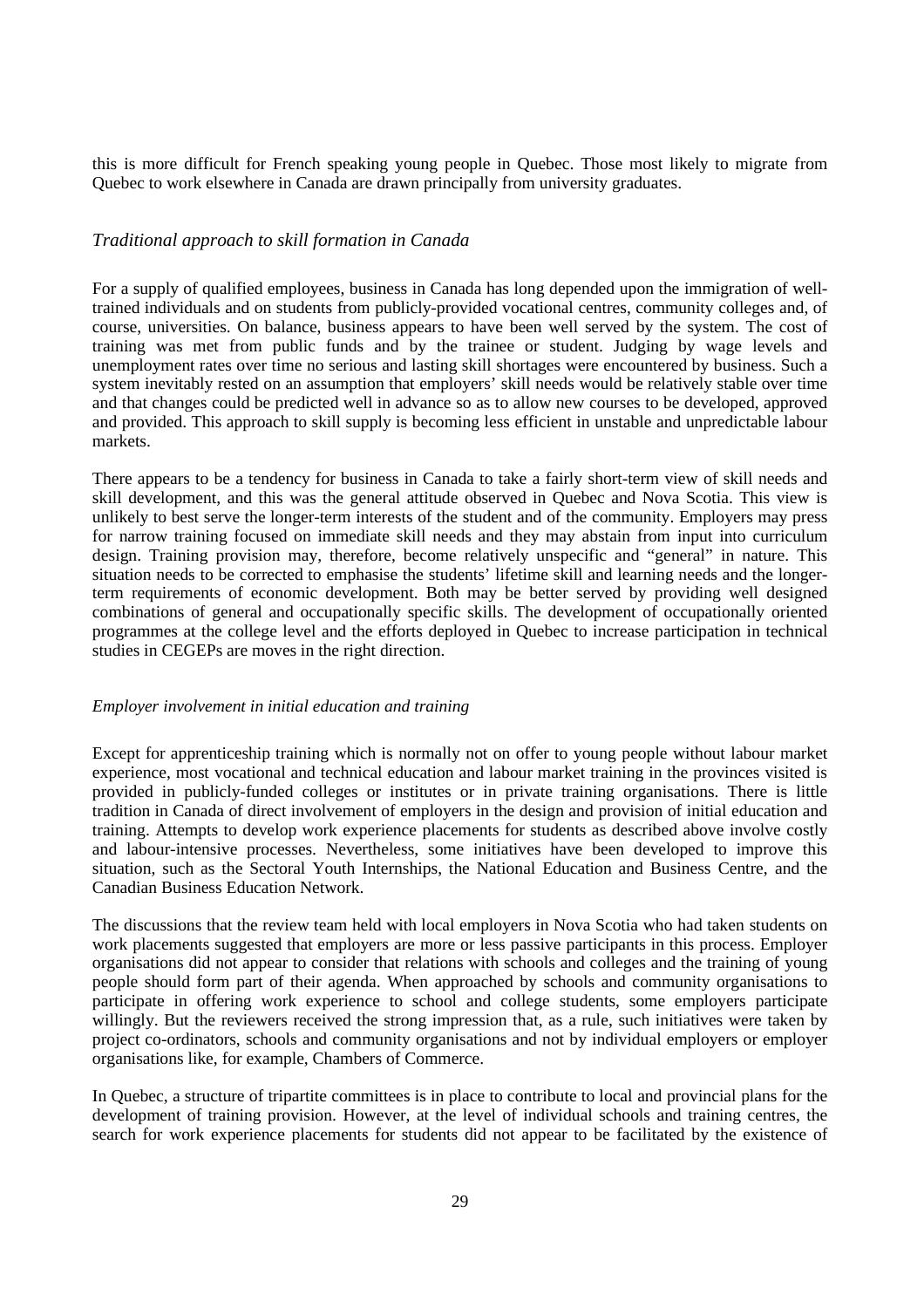these official structures for consultation. As in Nova Scotia, placements appeared to be the result of intensive work by school staff to develop and maintain relationships with individual businesses.

## *Education and training provision and the transition from school to work*

Schools need to respond to the changing demand for skills while retaining their fundamental goals of promoting educational development and citizenship. In order to do this, educational authorities need to ensure that they have access to relevant and up-to-date information on employers' changing skill requirements, and are willing to adapt existing curricula, teaching methods and learning pathways, so that students can become responsive to changing demands for labour.

#### *Responsiveness to economic developments and quality of education*

Across OECD countries publicly provided education and training institutions are finding it difficult to reconcile their public mission of equality of access to education and training for all citizens with increased responsiveness to rapidly changing demands for new skills and knowledge and higher standards for all. Combining flexibility and responsiveness in education with a guarantee of high and uniform quality of provision and opportunity for work-based training across the entire administrative area is a difficult and - some would say -- impossible task. A high degree of responsiveness to markets can have the tendency to lead to an unequal distribution of opportunities. Rapid changes in course content and teaching personnel make guaranteeing the quality of courses and teaching standards more difficult. However, while ensuring quality may slow down or inhibit responsiveness, it may be in the longer-term interests of the student. Educational institutions must ensure that courses offered are of good quality as well as being relevant to employment needs of the locality. A healthy private training sector working alongside the public sector can meet the demand from individuals and organisations for the more specialised, tailor-made training programmes that public institutions may not be well suited to provide.

## *The need for diverse and coherent pathways through education and into employment*

Compared with many European countries educational participation and attainment in Canada are high. However education systems in Canada offer relatively few opportunities to young people who may wish to pursue a vocational stream, be it in scope, quality or in terms of integration with other educational streams. This seems to be due partly to traditional employer behaviour, abstaining from participation in education and training provision and relying on academic-based recruitment criteria. The "academic bias" is maintained and reinforced by educational institutions themselves. For example, in Quebec, the de facto exclusion of graduates of secondary vocational education from colleges and universities, including from occupationally oriented "technical" programmes not only explains why secondary vocational education has almost disappeared, but also hinders the development of more practically oriented and work-related courses of high quality in high schools.

The failure to provide vocational pathways which provide clearly defined linkages between secondary and post-secondary vocational courses to more advanced levels of the education system has contributed to the decline in popularity of these courses with parents and students. Parents and students are well aware of the good labour market prospects of university graduates and students are increasingly reluctant to embark on school programmes which will not contribute to the credits needed for university entry. Positive efforts such as those in Quebec to re-develop vocational education and to expand co-operative education in high schools remain unattractive. If these programmes are designed to provide immediate access to the labour market, they are likely to attract only low achievers in high schools, particularly in a country such as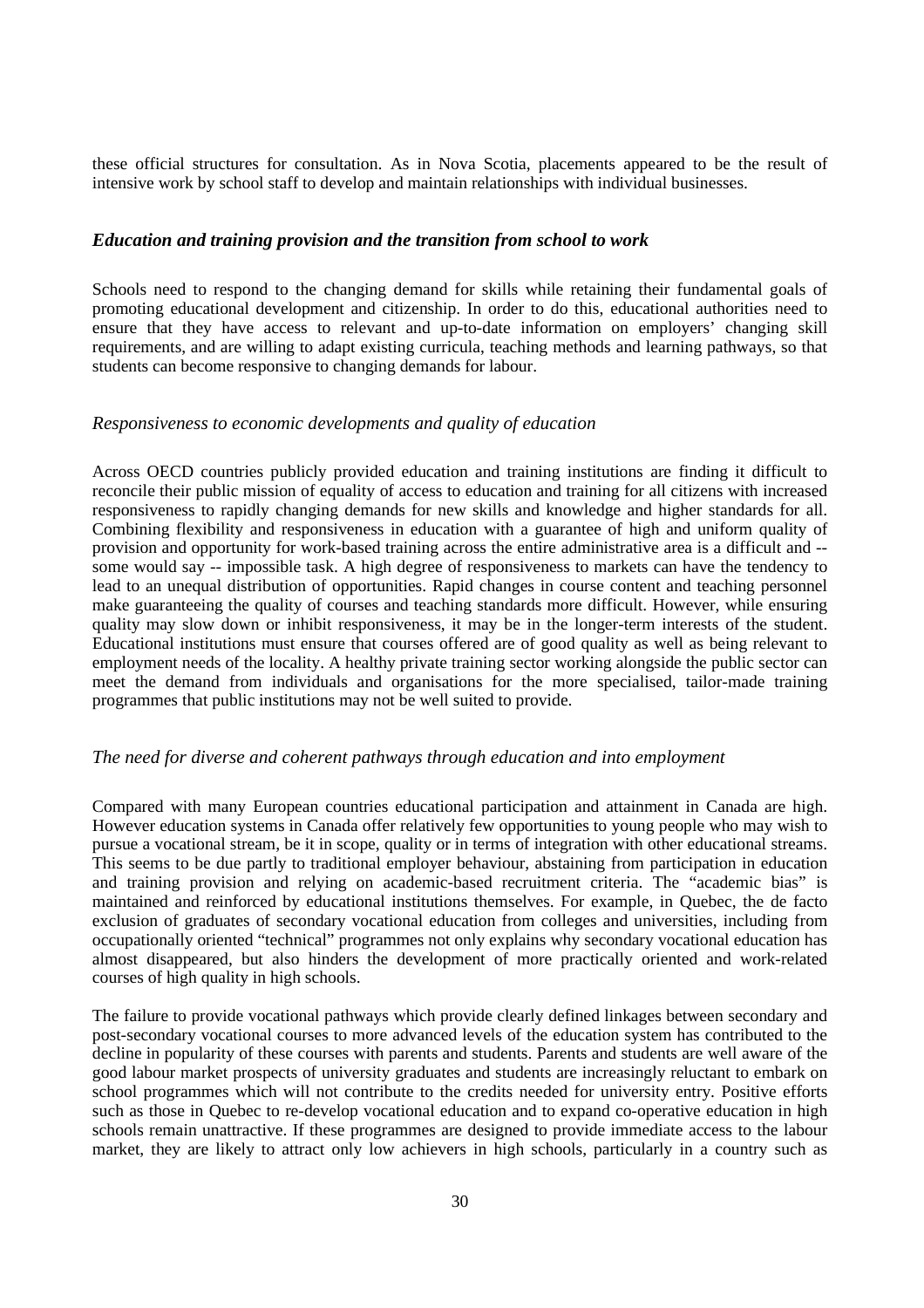Canada, which traditionally has high participation in tertiary education. This, in turn, reinforces CEGEPs and universities in persisting in not admitting students from vocational education. It might therefore be necessary to offer a broader range of secondary vocational courses with the main objective of preparing young people for tertiary level occupationally oriented studies. Preparation for immediate labour market entry should be seen as a secondary or preventive role to play for those who are not successful in either general or vocational secondary education.

This approach requires agreements to be reached between the authorities responsible for secondary education on the one hand and tertiary institutions on the other about the types and qualities of secondary vocational programmes that will provide and increase access to colleges and universities. Barriers that discourage movement through the education system need to be dismantled in order to encourage higher participation in occupationally oriented tertiary studies and to reduce drop out both at secondary and tertiary levels.

# *Improving the continuity between initial and 'adult' education*

The once clear distinction between initial and 'adult' education is becoming blurred in Canada, as in other countries, and this creates both administrative and educational anomalies. The Quebec Estates-General on Education, for instance, criticise the growing trend for young people between the age of 16 and 18 in Quebec to enrol in adult education in order to avoid the stricter prerequisites of the initial system $<sup>67</sup>$ . While</sup> in both of the provinces that we visited there is no fee for initial education, fees are charged for adult education. Young people who leave school prematurely may be charged fees if they return at a later age to complete their education. This may have negative consequences for the most disadvantaged students. They pay more compared to non-leavers, though their initial consumption of years of education had been low compared to many of their contemporaries who faced no financial penalty for additional years of study because they stayed within the recognised age-related boundaries.

Thanks to the flexible North American credit-based approach to curriculum organisation, education and training provision in Canada is better organised, compared to many European countries, for encouraging individuals to take up their studies again in later life or while working. An individual who drops out of a course can retain the credits accumulated and return later to complete. Many qualifications can be obtained as a result of the accumulation of credits attached to separate courses which, when completed, give entitlement to a recognised qualification. This is an area where other countries could probably learn a great deal from Canada.

# *Barriers between school and the workplace*

With the exception of teachers on vocational courses who are more likely to have recent labour market experience, most teachers in Canada have little opportunity to appreciate the changes taking place in the workplace and the new demands these are making on young people. Given the academic bias of Canadian education highlighted above, it is not surprising that teachers continue to value the success of students in the academic tracks more highly than success on the more vocational or work-related options. They understand best the needs of students who perform well in academic subjects and who plan to follow the well-trodden route from school to university. There appears to be less support and guidance for the student body not choosing this pathway. It is generally agreed that this problem results from a lack of communication between the two worlds of school and work.

<sup>67.</sup> Gouvernement du Quebec: MEQ *The Estates-General on Education 1995-1996 -- The State of Education in Quebec.*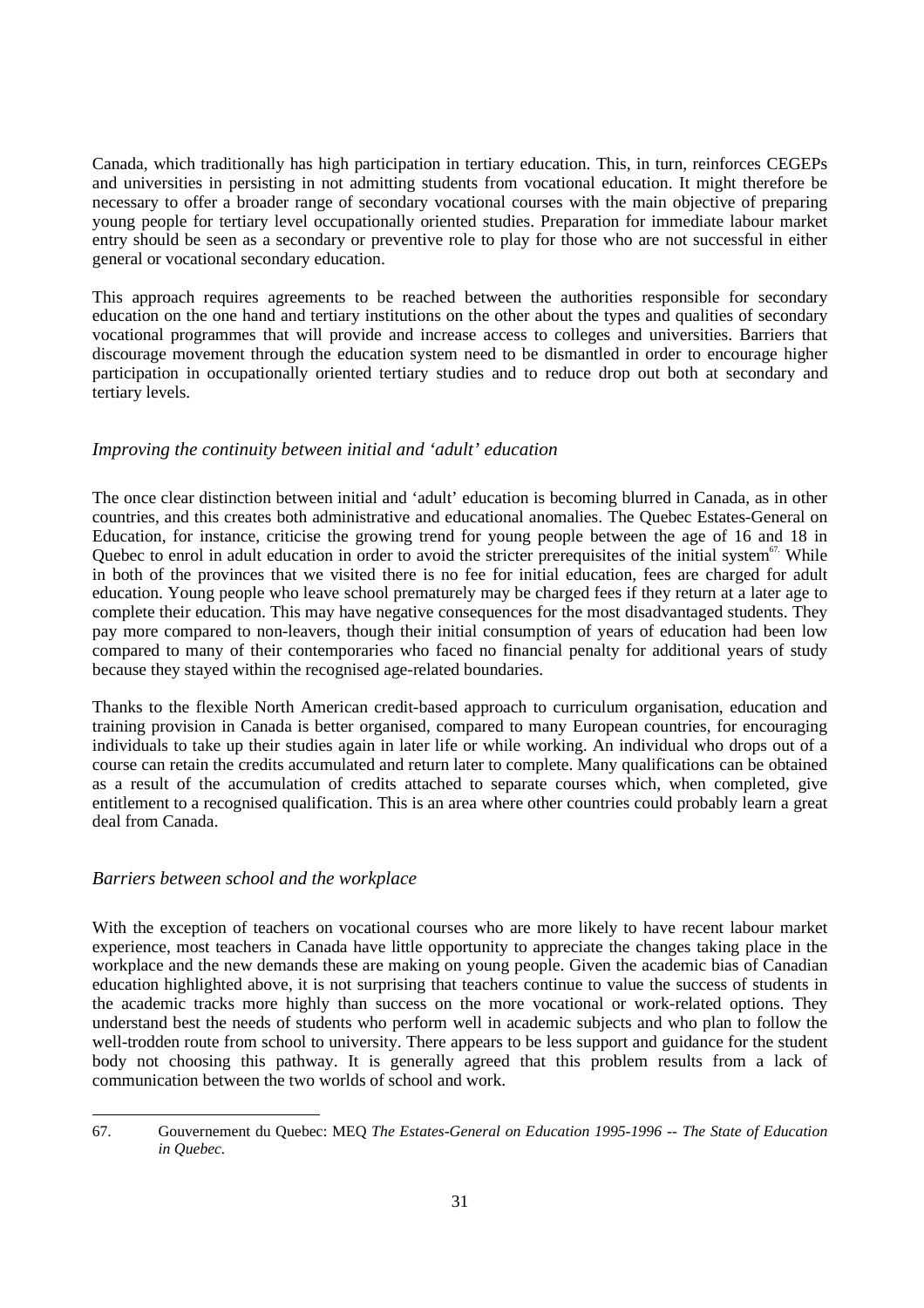It has been pointed out earlier on that poor communication between schools and enterprises is exacerbated on the employer side by the lack of organised employer involvement, for instance through the Chambers of Commerce or other employer bodies, in the design and provision of education and training. Recent initiatives to improve the school to work transition of which we have seen examples in Quebec and Nova Scotia need to be understood in part as a response to this situation. One important aim of such measures is the development of co-operative education and similar programmes providing students with relevant work experience. Within the Canadian context it seems unavoidable that the initiative for establishing contacts between schools and enterprises has to come mainly from educational institutions. However all the examples of work placement programmes which we saw suggest that developing such contacts can be expensive and time consuming, as student placement necessitates multiple visits to enterprises by school or community based placement officers. If such programmes are to be extended to cover a larger body of students, it will be essential that employers themselves get together and participate actively and collectively in their organisation and implementation.

## *Reducing/ eliminating school failure*

It has already been indicated at several points in this report that the needs of those who do not respond well to academic education are frequently overlooked in Canada, as in many other countries. Under good economic conditions, the problem of poor school achievement was to a large extent 'hidden', as these lowachieving students easily found work in unskilled and semi-skilled manufacturing. The shift away from manufacturing and the increased skill requirements of jobs in all sectors of the economy has brought the problems of low-achievers to the fore. Their relative disadvantage in the labour market has been greatly increased by changes in the nature of the market. These changes include more flexible working and shortterm contracts; the demand for a wider range of more sophisticated skills and in particular a basic familiarity with information technology; and responsibility for decision-making and interpersonal skills. Policy makers therefore have to face the challenge of ensuring that all students reach a threshold level in these basic skills. This implies the elimination of early school leaving and action to ensure that all students leave school with a broad range of portable skills.

The level of drop-out from secondary education in Canada in general, and in the two provinces visited in particular, suggests that schools have not yet fully succeeded in developing appropriate pedagogy and curriculum to tackle the causes of drop-out and school failure at an early stage when remedial action is still possible. The difficulty of this challenge should not be under-estimated. Key answers lie in the direction of a broader range of vocational courses and more integrated programmes of general and vocational education and training. They will require innovative approaches and increased resources. In particular, changes will be required in the curriculum offered and in teaching methods. Where attempts are made to reintroduce vocational education at the upper secondary level, as in Quebec, clarification may be needed on the objectives. Should secondary level vocational education prepare participants primarily for immediate entry into the labour market? Or is it seen mainly as a pedagogical means of motivating students to complete high school and to move on to occupational preparation at the post-secondary level? Answers to these questions would help to clarify what is expected of teachers and of students and to define resource commitments, both human and financial.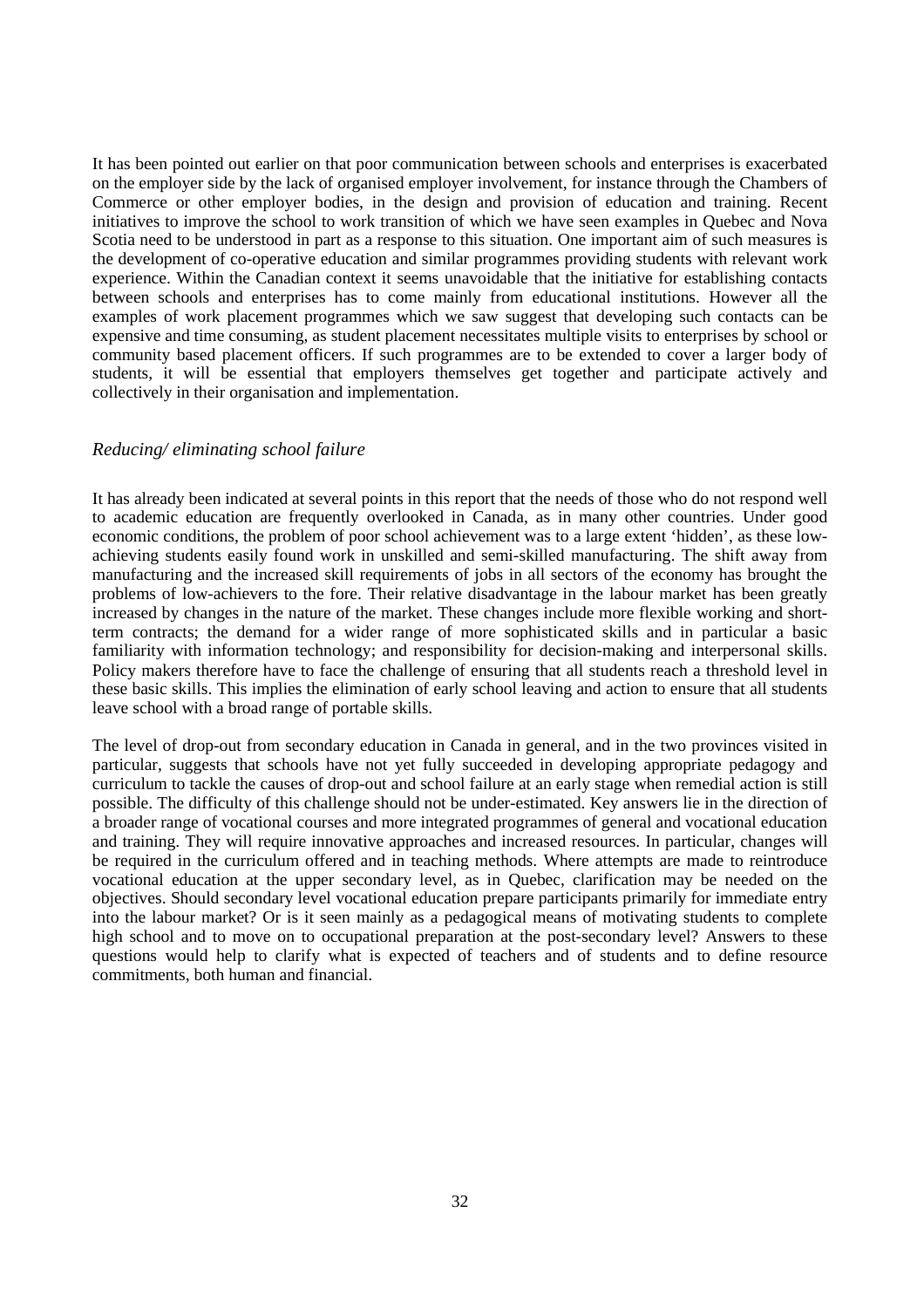## *The management of transition policies*

## *The coherence of transition policies and measures at federal and provincial levels*

Transition issues lie at the cross-roads of several policy jurisdictions. This means that in any one province a number of official bodies and government departments can be involved in setting up measures to improve transition. Within each province a number of different ministries finance transition measures, and their co-ordination poses certain problems of confusion and overlap. Quebec among other provinces offers lively illustrations of such risks. Three ministries -- the Ministry of Education (MEQ), the Ministry of Employment and Solidarity (MES) and the Ministry of Health and Social Services (MSSS) -- all finance measures designed to assist the transition of young people<sup>68</sup>. At the same time, government policy is promoting the devolution of responsibility for transition measures to regional and sectoral bodies where possible. Such devolution of decision making is seen as a means to render training and employment policies more responsive to local needs and to find different ways of sharing the costs between various public budgets and industry. Regional and local actors and industrial bodies welcome such developments because they can help to reduce the uncertainties related to declining public budgets and to improve coherence between decision making and financial responsibilities. However the apparent convergence of interests hides more problematic, and sometimes contradictory, realities.

The effectiveness of decentralised management of training and employment measures meets with several difficulties. The trend towards decentralisation is counteracted by the need for provincial governments to mediate between common orientations agreed at the federal level on one side and local needs and projects on the other. Contradictions furthermore tend to arise between regional and sectoral training and employment initiatives. In a country with weakly developed industry organisations this can lead to less than optimal mobilisation of industrial bodies. At the same time, regional decision making powers are usually not matched by autonomous financial resources available at the regional level. Taxes are collected at federal, provincial and local levels. Regional decision making powers are dependent on budgets made available to the regions by the provincial government, while local communities can take more independent decisions on how to utilise their tax revenues with regard to training and employment measures. The mediating and co-ordinating powers of the regions are thus squeezed between provincial and local decision making powers and authority.

## *Multiplicity of programmes and a lack of long-term strategy*

Young people in transition are a heterogeneous group. Policy responses need to take account both of shortterm needs of young people for help with finding and keeping a job and with longer term needs of education, training and the acquisition of social skills and attitudes. This requires consistent policy direction over a period of time whereas policies usually have a short time-horizon.

The overview of recent transition policies in Canada referred to in Section 2 above and what we have seen during the visits in Nova Scotia and Quebec indicate that a considerable range of services is available in Canada to aid young people with job search, education, training and social integration. However, as underlined for instance by the Estates General on Education in Quebec, "these programs (tend to) have proliferated in the wake of hasty decisions and growing competition among the various ministries and levels of government. This has led to inefficiency and a confusing array of programs."<sup>69</sup> Besides this

<sup>68.</sup> Since the recent change, the Ministries are as follows: the Ministry of Education, the Ministry of Social Solidarity and the Ministry of Health and Social Services.

<sup>69.</sup> op. cit. p. 91.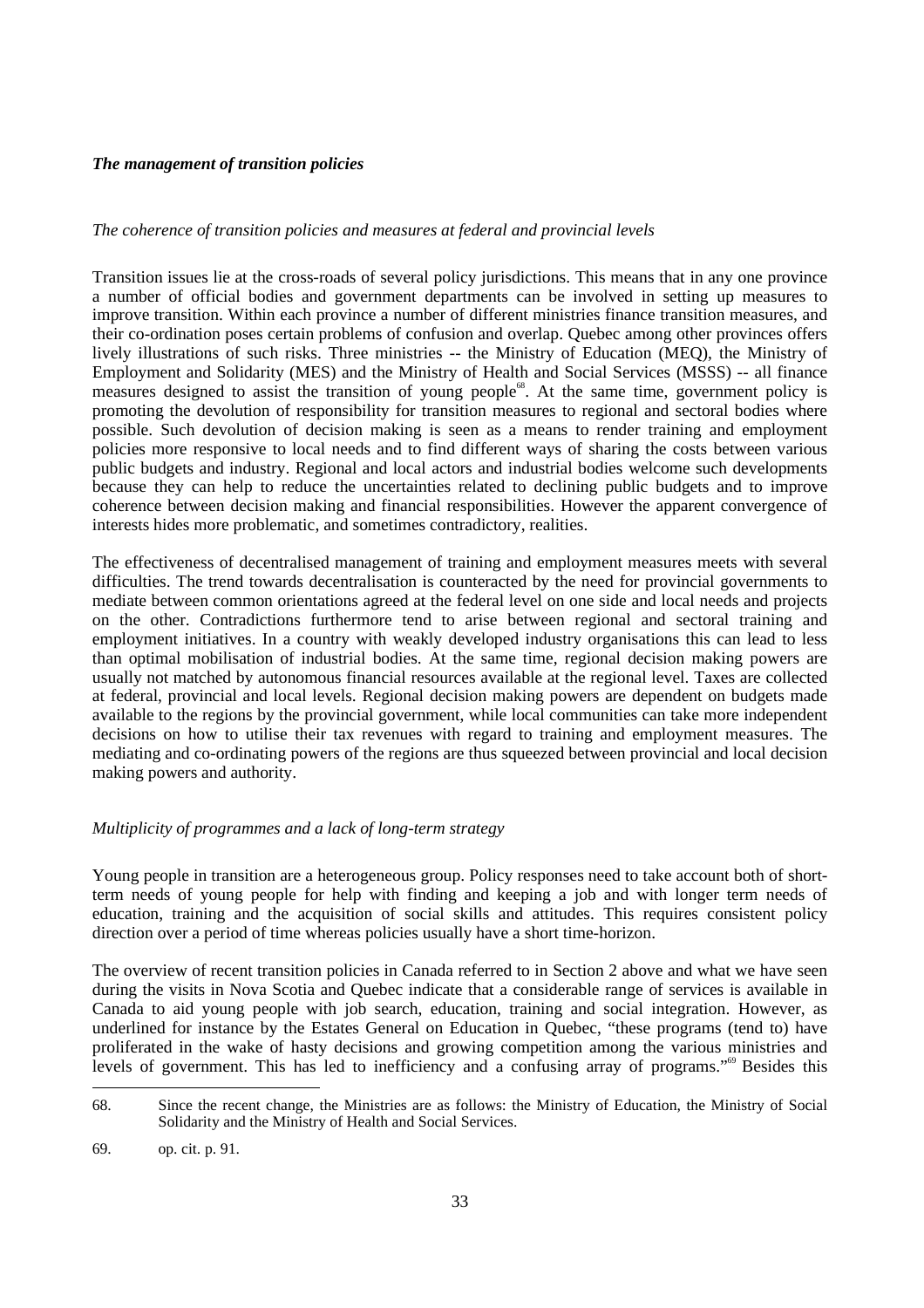profusion of programmes and measures there seems to exist a lack of long-term strategic provision for marginalised groups. Bodies providing for these groups are often in financial difficulty and unsure of future funding. In many areas the amount of provision is inadequate to meet the need and there is no guarantee that young people experiencing difficulty integrating in the labour market are be able to find the help they need.

In Nova Scotia, while a number of strategies were in place to help marginalised young people, there was no way of assessing whether the needs of the group as a whole were being met. Funding for these schemes was usually short-term and originated principally from the federal government. Local authorities and organisations were encouraged to bid for funds from the federal budget set aside for labour-market integration of young people. This in turn meant that policy was often short-term and did not pay sufficient attention to diagnosing and reacting to local needs.

In general, the decentralisation of transition programmes provides an image of relatively fragmented developments involving numerous actors and consultation bodies. While this contributes to reinforcing flexibility and pragmatism in dealing with diverse needs and conditions, it also raises obstacles to coherence in policy objectives and implementation. Eliminating wasteful overlap or -- the opposite -- the neglect of groups which fall through the gaps between jurisdictions are important challenges which policy makers have to face.

Finally, it cannot be overlooked that policies and measures aimed at the supply side of the labour market can help to solve only part of the problems related to young people's transition into employment. Supporting industrial restructuring and development, especially in poor regions such as those which we have seen in Northern Nova Scotia are another indispensable part of coherent and long-term policies in favour of transition from school to work.

# *The role of information in the transition from school to work*

The availability of timely and relevant information to the different actors involved in the transition of young people from school to work is crucial to the successful management of transition. Information needs to flow: from potential employers to young people about labour market opportunities; from education and training providers to students about suitable ways of preparing to qualify for labour market opportunities; from employers to education and training providers about labour market needs; and from education and training providers to employers about the skills produced by the education and training system. Finally, policy makers require information on what individuals' needs are, how programmes are meeting these needs and how individuals are using the available government services to ease their transition to work.

In general, Canada and the two provinces visited appear to be well-served by information on the supply of qualifications, and on training and employment programmes. Many of the information problems that we observed seem to relate to the multiplicity of the actors involved (for example various decision making bodies, advisory bodies, or statistical offices) and the to the uncoordinated, sometimes parallel, production of information by these actors. The maze of initiatives and programmes appears to be reflected in a maze of information that is not easy for the non-professional user of information to access and utilise. This does not make decision making easier, be it for policy makers, enterprises or young people. One of the key recommendations in the Canadian Youth Foundation's report *Making the Connections: Improving Access to Information for Canadian Youth*<sup>70</sup>, recognises this difficulty. The recommendation states that "a dynamic and accessible information system be established for youth and youth-serving agencies. This system would be free and provide convenient, up-to date information through a variety of formats including the Internet and print".

<sup>70.</sup> Canadian Youth Foundation, 1998.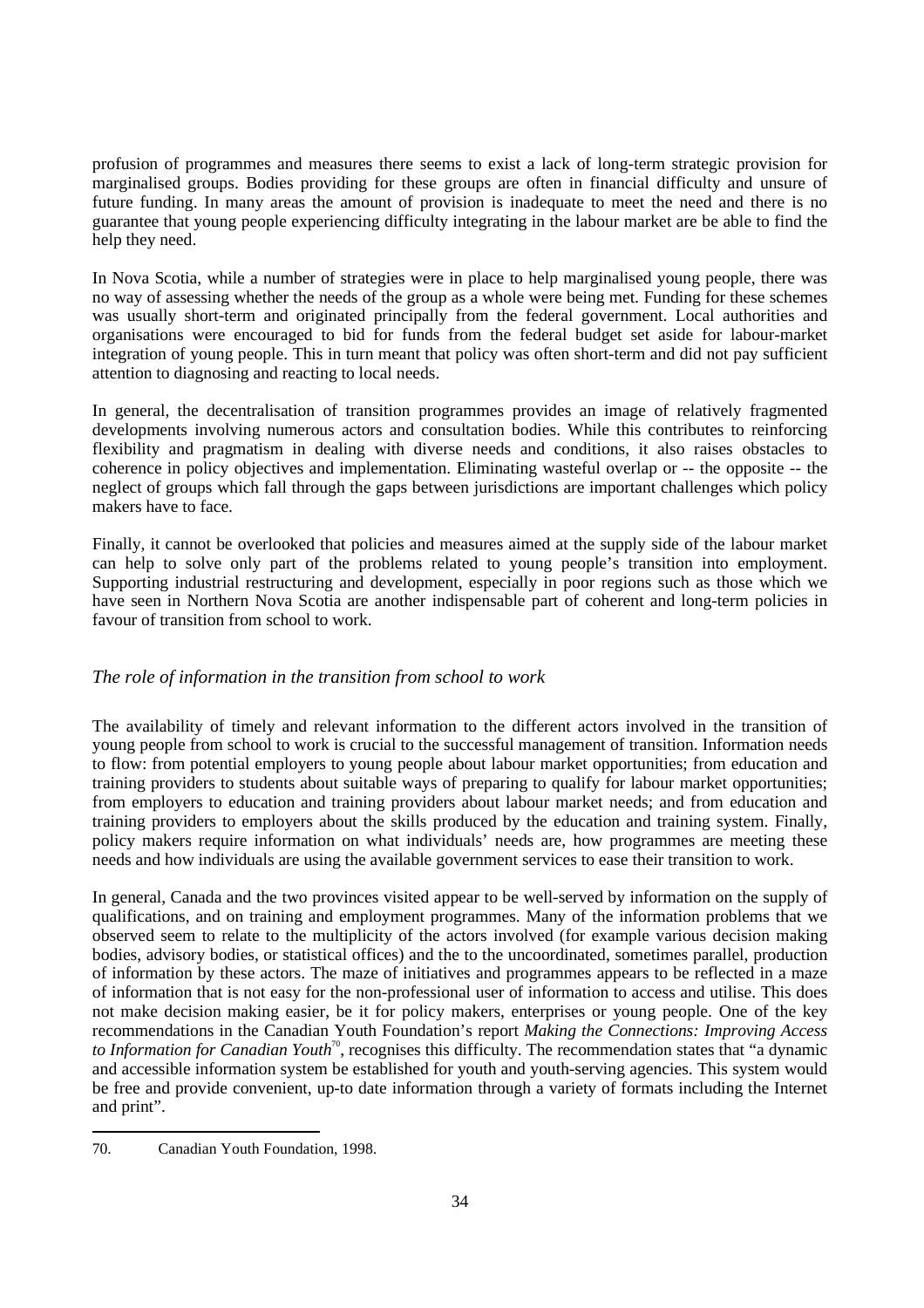## *Information, counselling and guidance for young people*

In Quebec concern was voiced by bodies representative of parents, students and other young people that school guidance services did not provide adequate and relevant information on labour market opportunities and access to careers other than through the academic route. In Nova Scotia young people with whom we spoke felt that the time available in schools for careers advice had been inadequate and that the information given had not been sufficiently useful. The time of school counsellors was taken up with administrative tasks and they were perceived as not sufficiently well informed on local labour market opportunities.

There is, however, more information available now than ever before. Young people who have left school can consult the Internet information services of Human Resources Development Canada for labour market information, but public access to this valuable resource is not always available. In Quebec, the review team noted the efforts of the Ministry for Employment and Solidarity to develop information and counselling services for young adults (those aged 16 to 35) in the framework of the *Carrefours Jeunesse-Emploi*, where young people can obtain information and personalised counselling. The major difficulty may be in having access to the information and in being able to interpret it. To help alleviate this problem, a number of different organisations in Canada are working to co-ordinate initiatives designed to improving career and labour market services for youth. For example, the Canada Career information Partnership (CCIP), a network of federal and provincial/territorial organisations, is working to avoid duplication in product development and to ensure that Canadian youth have easy access to career and labour market information. Quebec shares the same preoccupations but has opted for strategies and systems which emphasize greater importance to personalized information for young people.

# *Moniroting transitions: the role of longitudinal surveys*

The introduction to this report stressed the importance of viewing young people's transition to work within a lifelong learning framework. In this framework, it is essential to be able to follow the careers of young people throughout transition -- say to the age of 29 or 30 -- as they move, back and forth, between learning and work. Without such information it will not be possible for policy makers to ensure the provision of appropriate structures and facilities.

In both Quebec and Nova Scotia it is not easy to build up a picture of the post-school careers of young people who are no longer in school after the age of 16. Nor is it easy to discover the agencies and services that they find most useful in the search for work and further education. The achievements of cohorts or classes are monitored while in school and there are follow-up surveys of graduates. However few records are collected on the progress of individuals through the education system over the period of schooling and working life. At the federal level a start has been made in investigating the careers of a sample of young people, some of whom have left the education system, by the establishment of School Leavers Follow-Up Survey which gives information on transitions of young people from age 18 to age 24. The age group would need to be compared to 29 or 30 to get a better grasp of the transition process. In addition, the federal government is now developing two longitudinal observations, the Youth in Transition Survey and the Postsecondary Transition Survey. It is hoped that the sample size in these studies is sufficiently large to allow detailed information to be derived for the smaller provinces such as Nova Scotia. Quebec plans to introduce its own follow-up survey of young people after high school.

## **6. CONCLUSIONS**

The review team was impressed by the importance that is being attached to youth transition issues at both federal and provincial levels. Considerable research has been carried out to diagnose the nature of transition issues, and new initiatives have been taken. The review team agrees with the general policy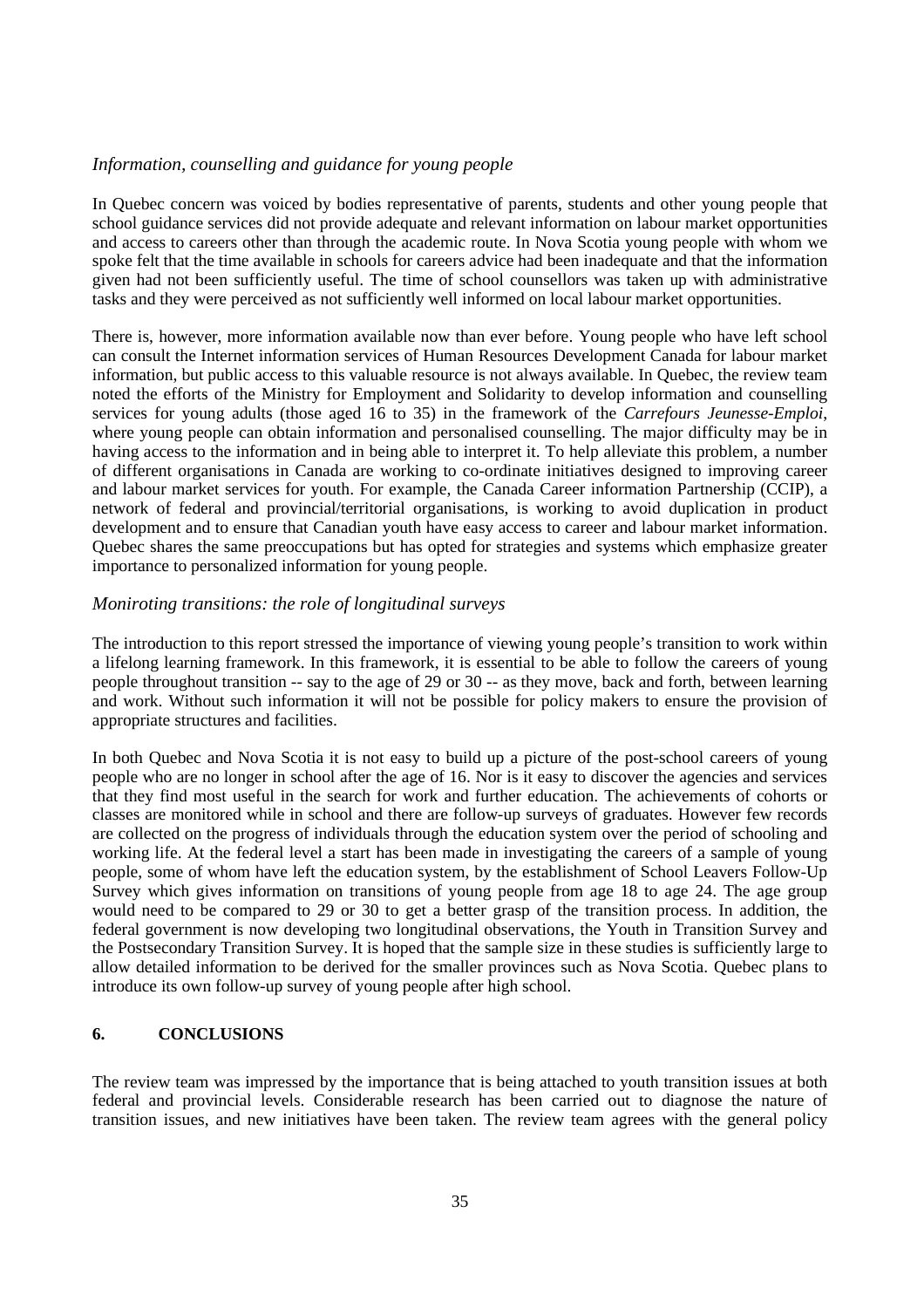directions set out in "Facts on employment and unemployment: Canada's youth and the labour market". These emphasise the need for a variety of education, training and work experience interventions, for improved information and guidance services and for expanded opportunities of work experience in secondary schools, colleges and universities

In this section we briefly summarise some suggestions which might be of some relevance in pushing these policy orientations further. These centre around seven main points. In addition, it should be kept in mind that one of the most important condition for young people's successful transition into employment is strong economic growth and a more even distribution of employment opportunities across regions, issues which lie beyond the scope of the review.

The review team would like to emphasise the importance of developing, in a more systematic way and within the context of a long-term strategy, diverse, interconnected and coherent pathways through education and into employment. The diversification should include greater attention to pathways that involve vocational education, especially at the secondary level. The roles of apprenticeship and cooperative education (*alternance études/travail*) need to be strengthened and clarified, and in particular by ensuring that both provide access to further education and training at the post-secondary level. Without this assurance, these courses will not be attractive to a significant group of young people and will continue to remain of marginal importance.

A higher priority needs to be given to further reducing the incidence of early school leaving. One approach is to broaden the curriculum and the range of teaching methods to cater to a variety of learning needs. These efforts call for different mixes of academic and experiential learning. The latter can take place both in schools and at the work place. The key point is motivating students to continue to learn and this motivation may require paying greater attention to the type of curriculum and teaching methods that best suits individual learning needs and aptitudes.

A major weakness in the Canadian approach to the transition process is the traditionally limited role played by the employers. Ways must be found for greater involvement of employers and unions. A number of approaches, co-operative education in particular, are being pursued in this direction. These efforts will need to be substantially increased. The involvement of small employers is of particular concern. Here, initiatives such as the Group Employment and Training Companies that have been used in Australia to mobilise small employer participation in apprenticeship training may be a particularly fruitful avenue to pursue.

Efforts must be made to address the inequalities caused by regionally diverse labour market situations. This will require greater clarification of the ways in which roles and responsibilities for transition policies complement one another at regional and sectoral levels respectively, and by improving the coherence between financial responsibility and decision making powers.

In addition to more diverse and coherent learning pathways a variety of labour market measures will continue to be needed to assist those most at risk of exclusion. In this respect it would seem important to clarify the immediate objectives of each programme and to examine longer-term effects on the employment, careers and further learning of participants. The transferability of successful grassroots experiences and pilot projects, and especially their sustainability over time, could in many cases be strengthened if clearer frameworks of decision-making, financing and evaluation were put into place.

Significantly greater effort will be needed expand and reshape the guidance and counselling services available to the young. The services traditionally provided at the school level are not only limited -- they are also biased in an academic direction. For many on the teaching staff this is a waste of their time. As the

<sup>71.</sup> Human Resources Development Canada, October 1997, p.27.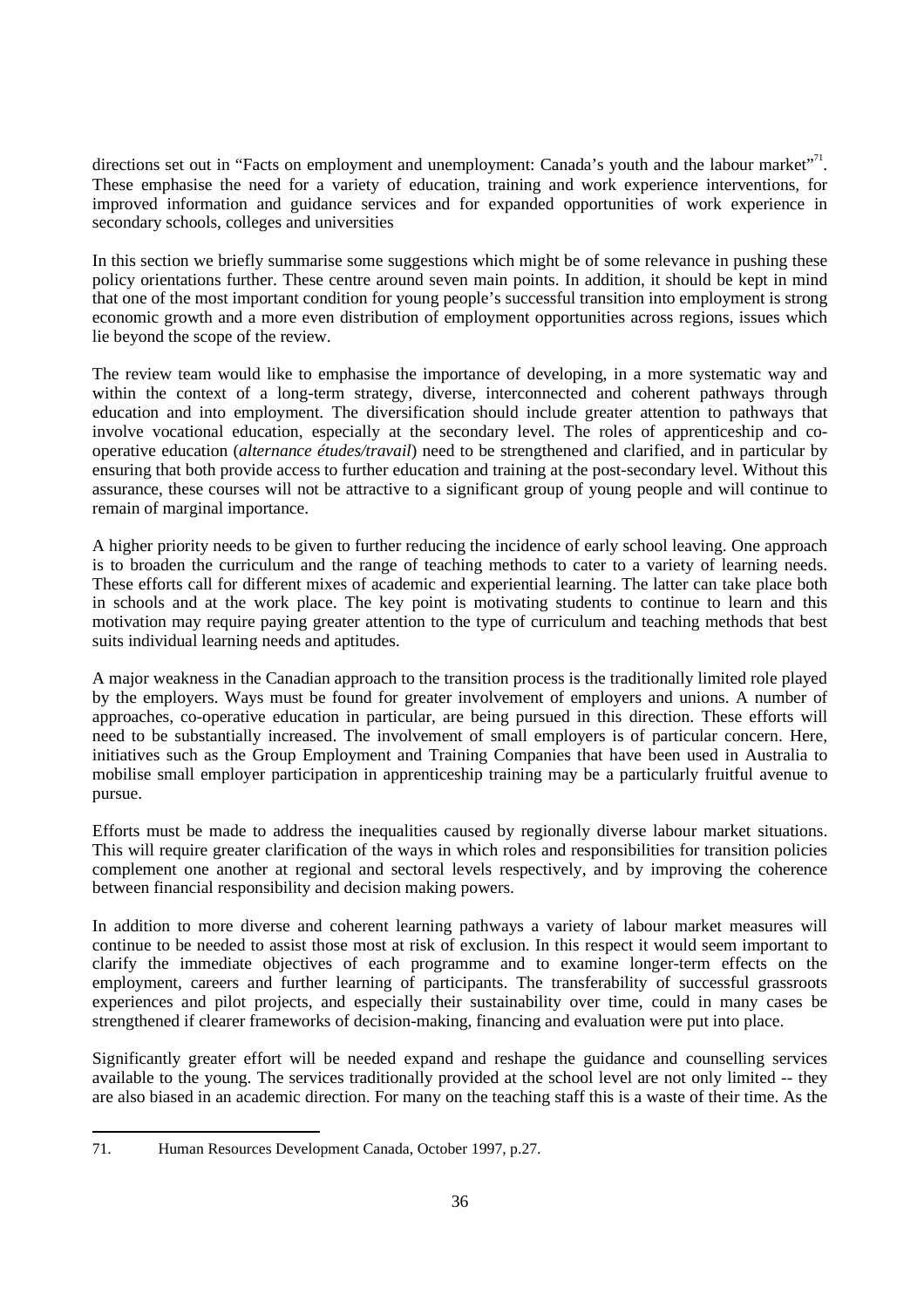Nova Scotia experiments reveal, intensive guidance and counselling services can make a difference. But this approach can be resource intensive and it needs to be independently provided for in the school staffing formula and budget.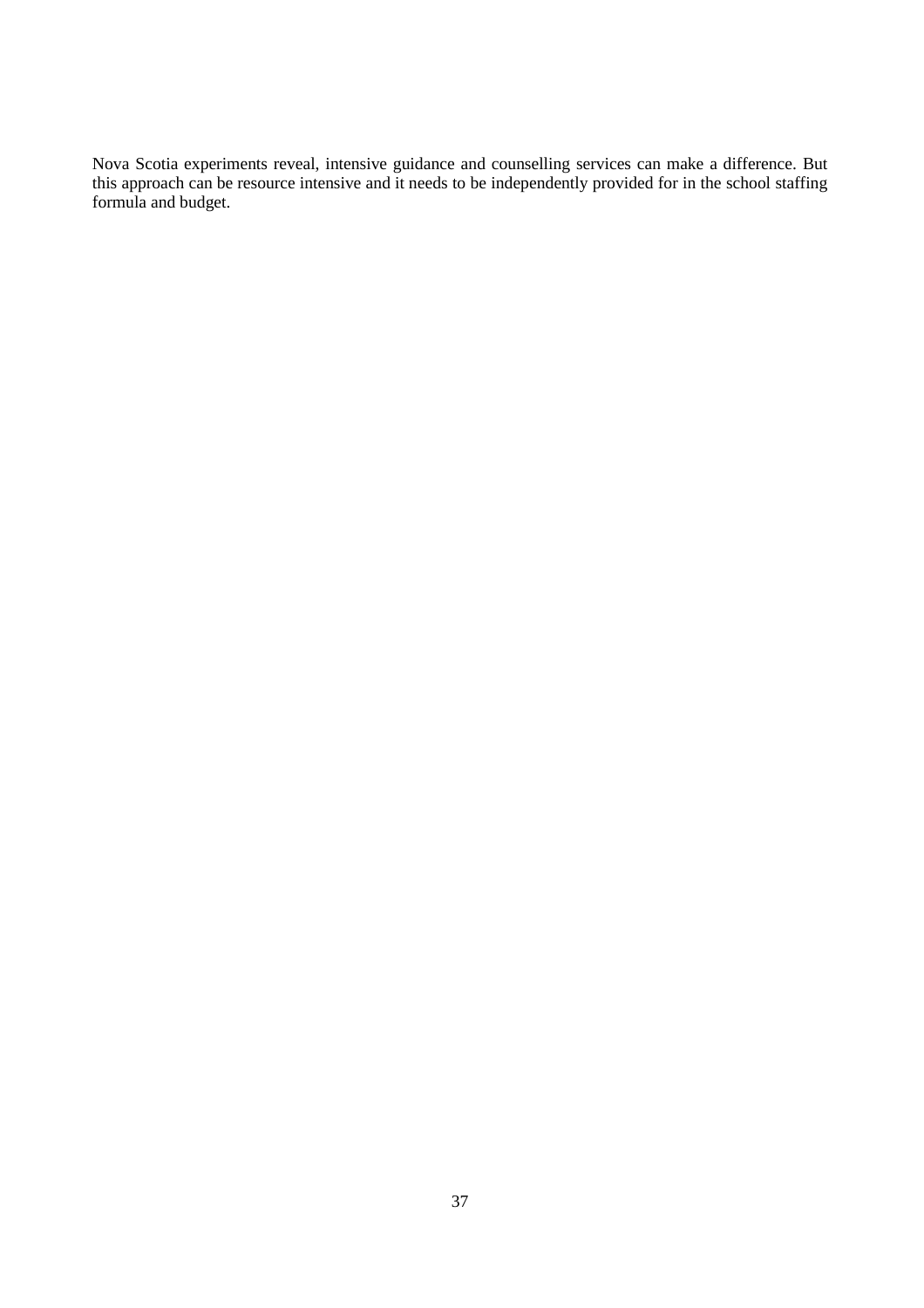## **APPENDIX 1: OECD Review Team**

Ms Marianne Durand-Drouhin Principal Administrator Education and Training Division Directorate for Education, Employment, Labour and Social Affairs **OECD** Pars, France

Dr Abrar Hasan Head of Division Education and Training Division Directorate for Education, Employment, Labour and Social Affairs **OECD** Paris, France

Ms Claudine Romani Secrétaire Général de l'évaluation Comité de Coordination des Programmes Régionaux, Instance Premier Ministre Paris, France

Dr Hilary Steedman Senior Research Fellow Centre for Economic Performance London School of Economics United Kingdom